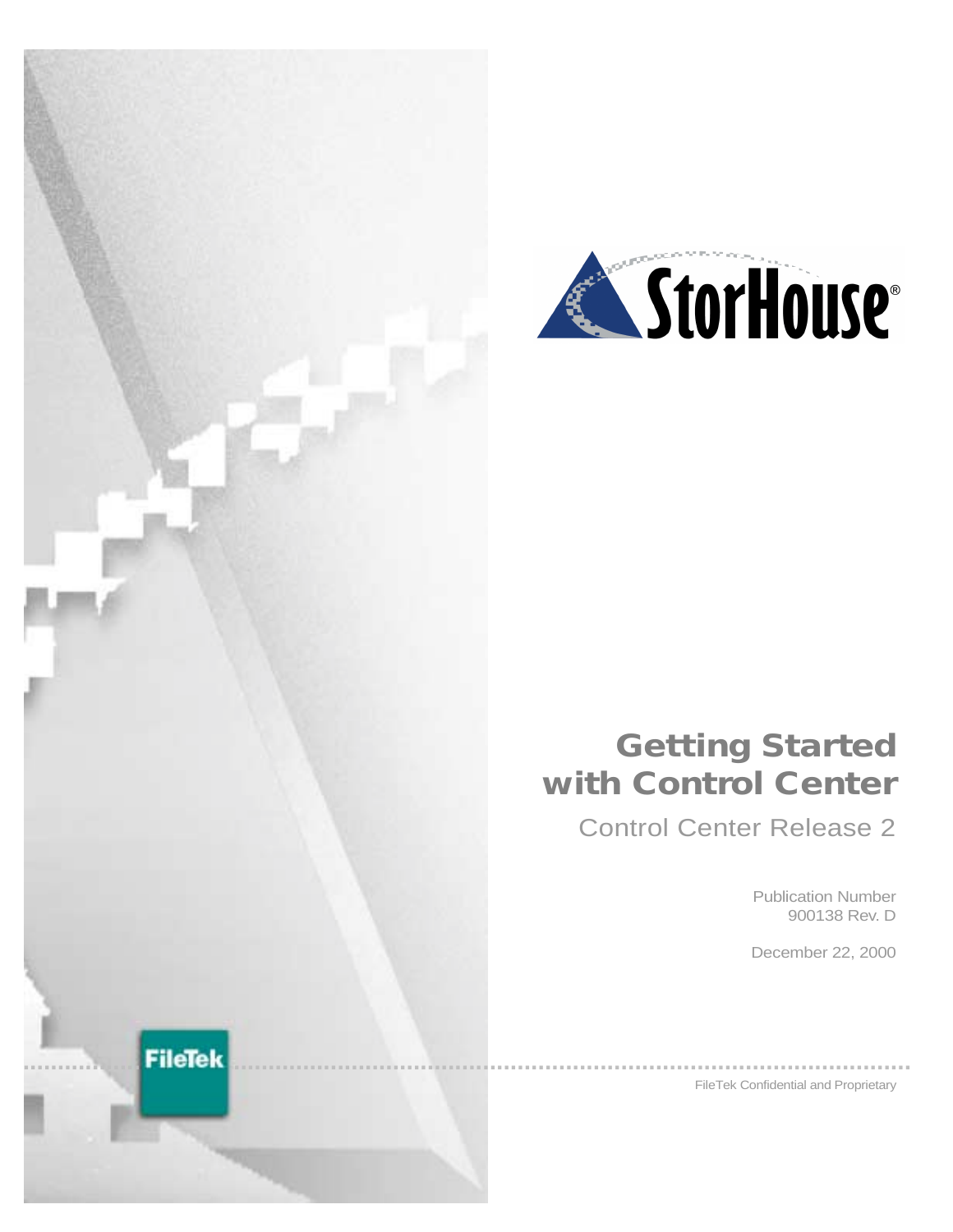### **FileTel**

All rights reserved. No part of this publication may be reproduced, translated, stored in any electronic retrieval system, or transmitted in any form or by any means, electronic, mechanical, photocopying, recording, or otherwise, without the prior written permission of FileTek, Inc.

This publication Copyright © 1998-2000 by FileTek, Inc., Rockville, MD Publication Number: 900138 Rev. D

#### NOTE: U.S. GOVERNMENT USERS

#### **Restricted Rights Legend**

Use, duplication or disclosure by the Government is subject to the restrictions as set forth in subparagraph (c) (1) (ii) of the Rights in Technical Data and Computer Software clause at DFARS 252.227-7013 or the Commercial Computer Software - Restricted Rights clause at 48 CFR 52.227-19, as applicable. Unpublished-rights reserved under the copyright laws of the United States. The contractor/manufacturer is:

FileTek, Inc. 9400 Key West Avenue Rockville, Maryland 20850

Information in this document is subject to change without notice and does not represent a commitment on the part of FileTek, Inc. Further, FileTek, Inc. reserves the right to supplement the document with information not available at the time of creation of the document. FILETEK, INC. PROVIDES THIS PUBLICATION "AS IS" WITHOUT WARRANTY OF ANY KIND, EITHER EXPRESSED OR IMPLIED, INCLUDING BUT NOT LIMITED TO THE IMPLIED WARRANTIES OR CONDITIONS OF MERCHANTABILITY OR FITNESS FOR A PARTICULAR PURPOSE, AND CANNOT WARRANT THE RESULTS YOU MAY OBTAIN USING THE DOCUMENT. IN NO EVENT SHALL FILETEK, INC. BE LIABLE FOR ANY LOSS OF PROFITS, LOSS OF BUSINESS, LOSS OF USE OR DATA, INTERRUPTION OF BUSINESS, OR FOR INDIRECT, SPECIAL, INCIDENTAL, OR CONSEQUENTIAL DAMAGES OF ANY KIND, EVEN IF FILETEK, INC. HAS BEEN ADVISED OF THE POSSIBILITY OF SUCH DAMAGES ARISING FROM ANY DEFECT OR ERROR IN THIS PUBLICATION. Some states or jurisdictions do not allow disclaimer of express or implied warranties in certain transactions; therefore, this statement may not apply to you.

FileTek and StorHouse are registered U.S. trademarks of FileTek, Inc. VRAM is a U.S. trademark of FileTek, Inc. All other brand or product names are trademarks or registered trademarks of their respective owners.

Documentation for FileTek's StorHouse product. Protected by the following U.S. Patents: 4,864,572; 5,247,660; 5,727,197; 6,049,804. Other patents pending.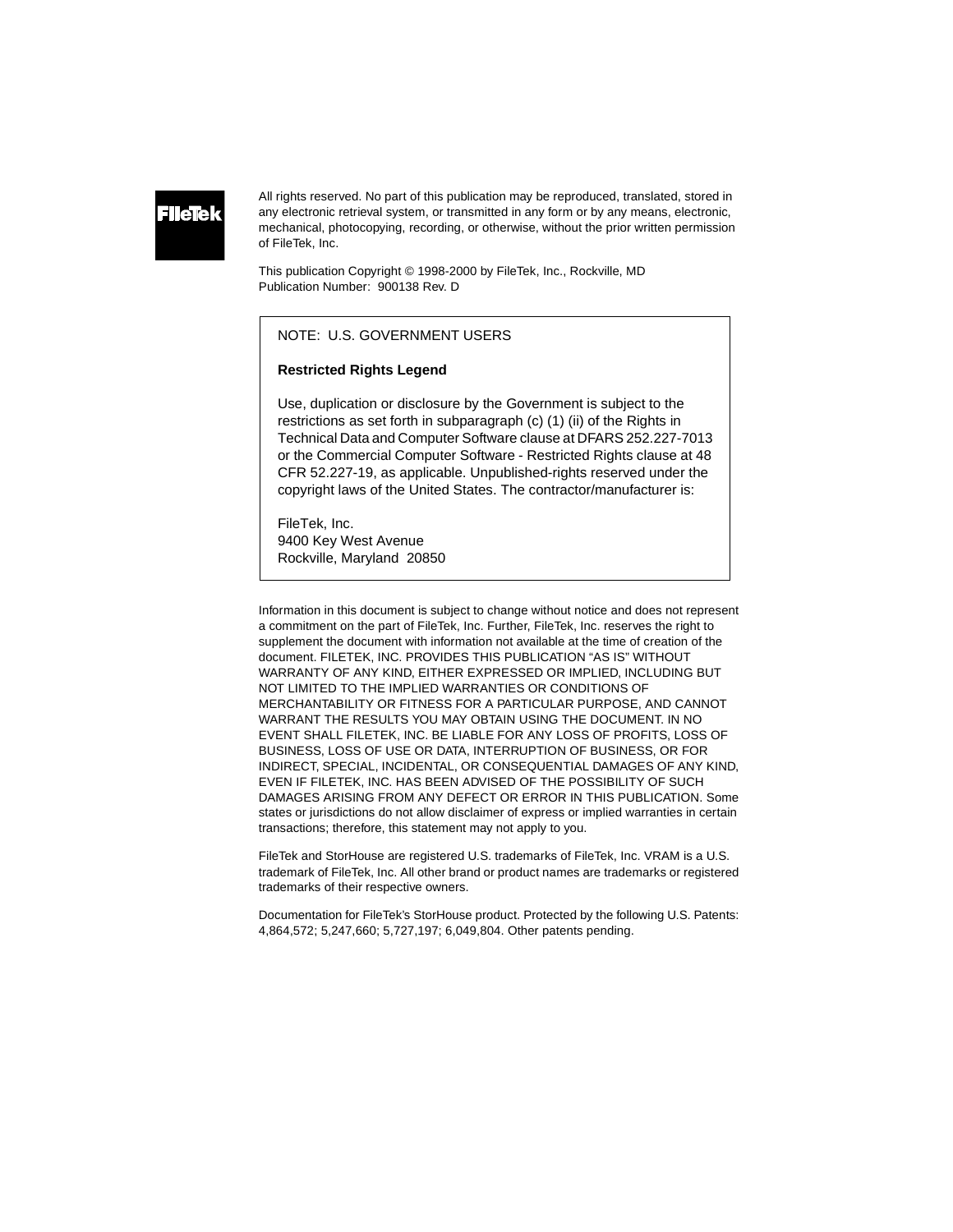

Control Center

# **Contents**

### Welcome

### **Chapter 1: Introducing Control Center**

iii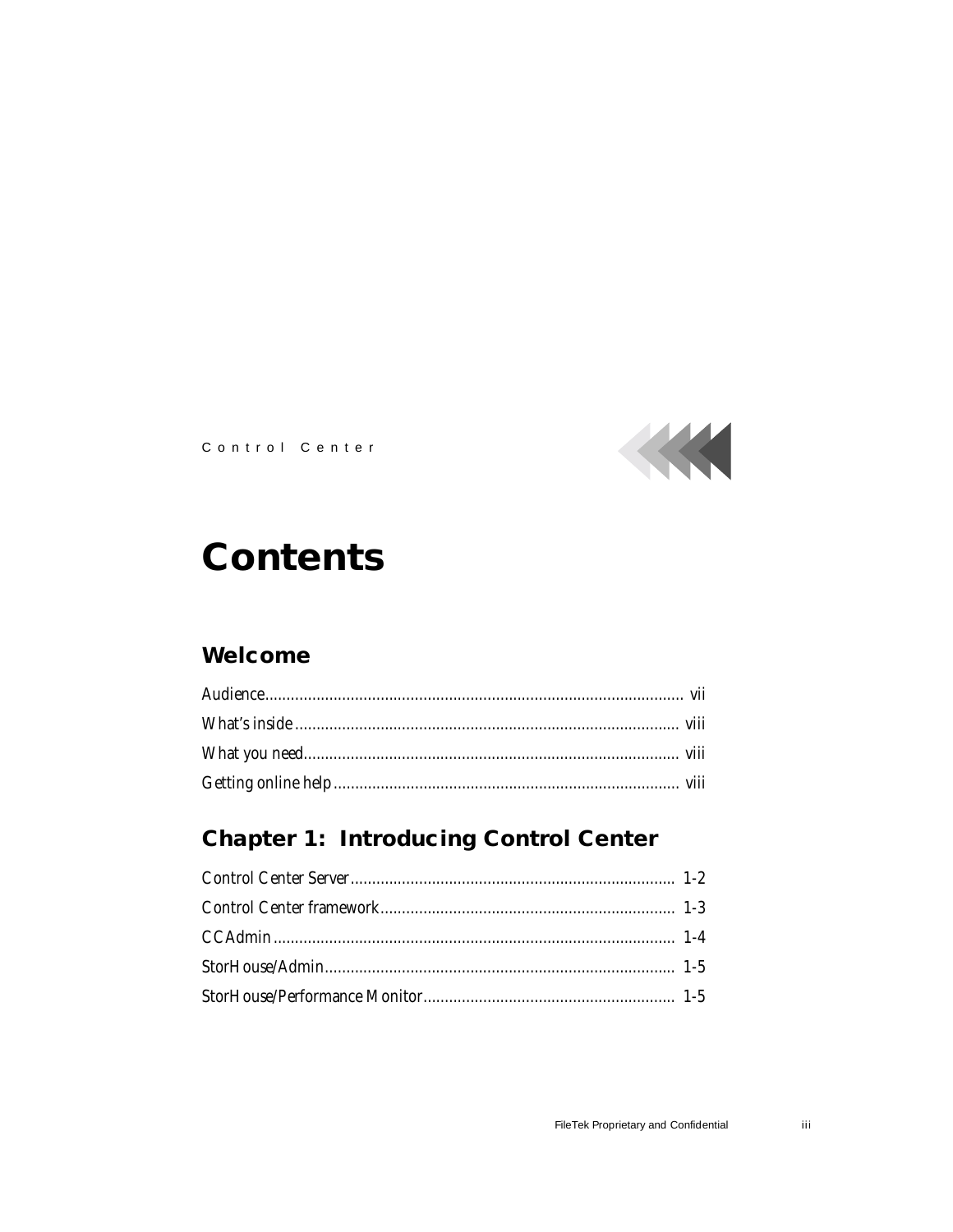

### **[Chapter 2: Installing the Control Center](#page-12-0) Environment**

| Installing CCAdmin and the Control Center framework  2-8 |  |
|----------------------------------------------------------|--|
| Installing CCAdmin without installing the Control Center |  |
|                                                          |  |
|                                                          |  |
| Gathering information about the StorHouse system  2-11   |  |
|                                                          |  |
|                                                          |  |
|                                                          |  |

### **[Chapter 3: StorHouse/Admin](#page-29-0)**

| Installing StorHouse/Admin with the Control Center framework  3-2<br>Installing StorHouse/Admin without installing the Control Center |  |
|---------------------------------------------------------------------------------------------------------------------------------------|--|
|                                                                                                                                       |  |
|                                                                                                                                       |  |
|                                                                                                                                       |  |
|                                                                                                                                       |  |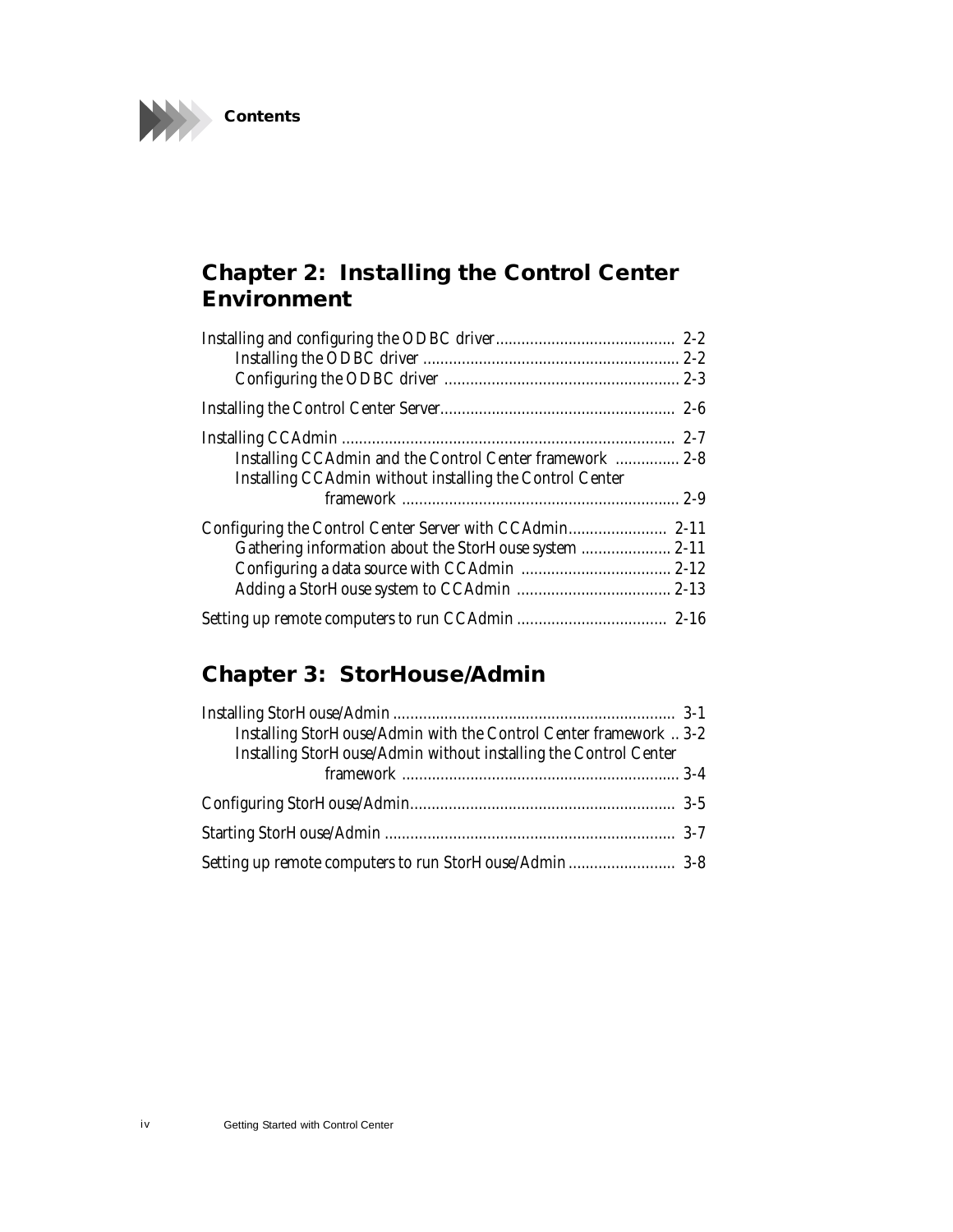

## **[Chapter 4: StorHouse/Performance Monitor](#page-37-0)**

| Installing StorHouse/Performance Monitor and the Control Center       |
|-----------------------------------------------------------------------|
| Installing StorHouse/Performance Monitor without installing the       |
| Configuring a data source for StorHouse/Performance Monitor  4-8      |
|                                                                       |
|                                                                       |
| Setting up remote computers to run StorHouse/Performance Monitor 4-14 |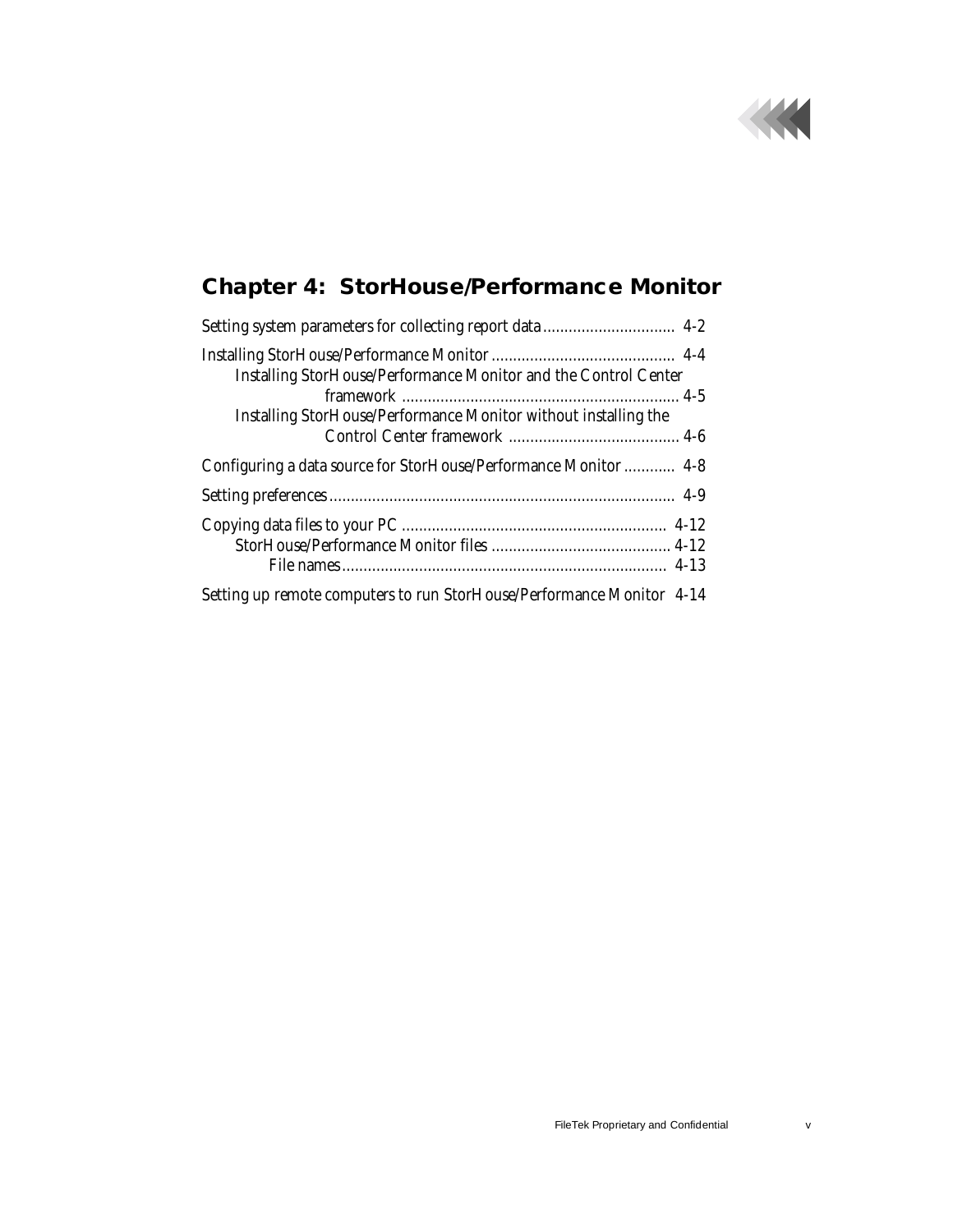

Control Center

## <span id="page-5-0"></span>**Welcome**

Welcome to Control Center (CC), FileTek's Windows®-based network computing system for providing administrative control of the StorHouse family of products.

Use this guide to install and configure the basic Control Center software and each of the Control Center modules.

### <span id="page-5-1"></span>**Audience**

This guide is intended for technical personnel responsible for installing and maintaining Control Center systems. It assumes you understand Microsoft Windows concepts and are familiar with TCP/IP networks and networking concepts, such as domain name servers and IP ports.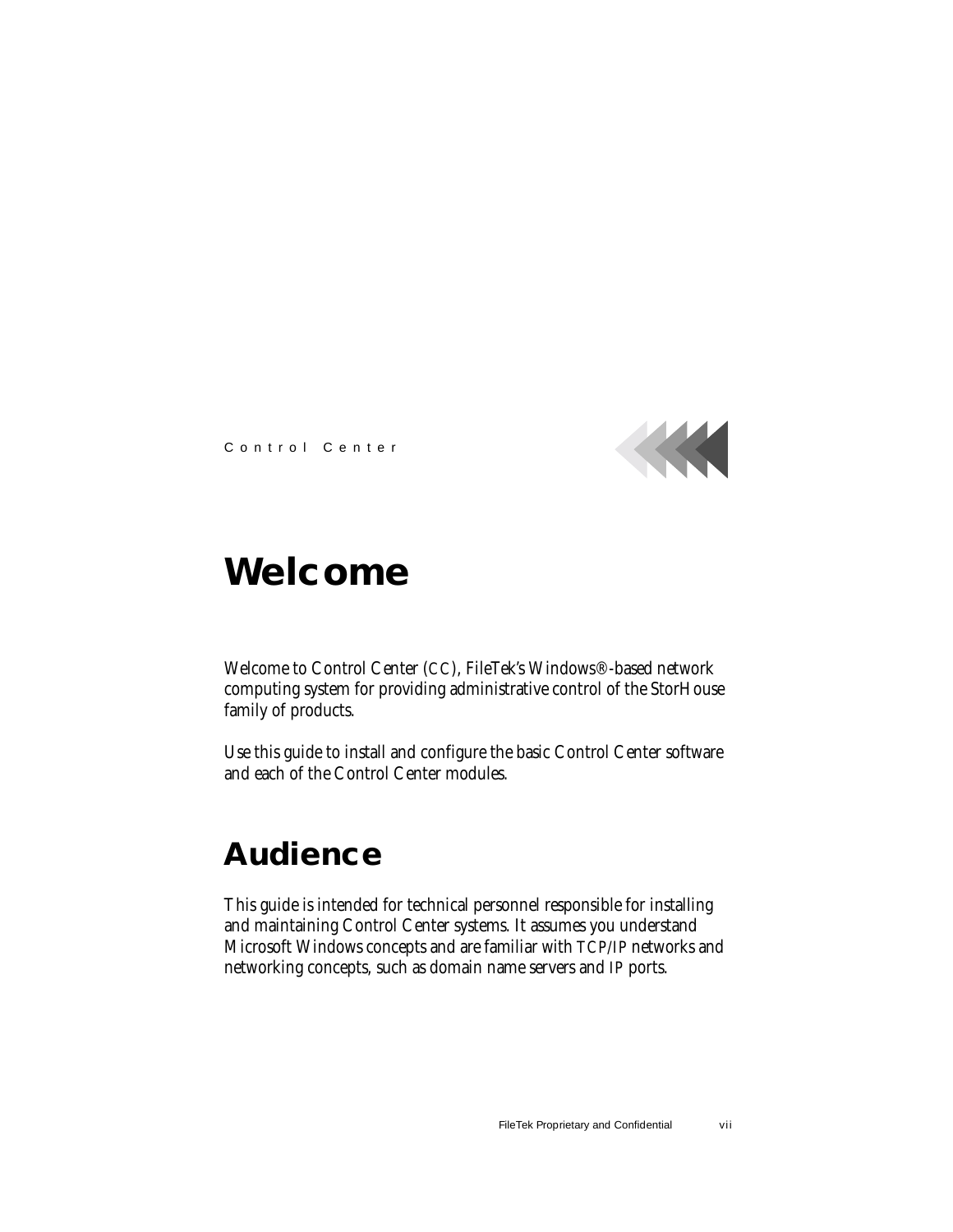

### <span id="page-6-0"></span>**What's inside**

This guide is organized as follows:

- [Chapter 1](#page-7-1), "[Introducing Control Center](#page-7-2)," describes Control Center, including the Server and each Control Center module.
- Chapter 2, "[Installing the Control Center Environment,](#page-12-1)" guides you through the installation and configuration of the Control Center Server and accompanying Server administration software (CCAdmin).
- Chapter 3, "[StorHouse/Admin,](#page-29-2)" explains how to install and configure the StorHouse/Admin module.
- Chapter 4, "[StorHouse/Performance Monitor](#page-37-1)," explains how to install and configure the StorHouse/Performance Monitor module.

## <span id="page-6-1"></span>**What you need**

You should have an installation CD containing the following software — Control Center Server and special open database connectivity (ODBC) driver, CCAdmin, StorHouse/Admin, StorHouse/Performance Monitor, and online documentation.

## <span id="page-6-2"></span>**Getting online help**

<span id="page-6-3"></span>The integrated online help system provides the information to help you use Control Center. While this book is designed to explain the basics to get you started, the online help contains step-by-step procedures as well as complete reference information about the various components of Control Center.

viii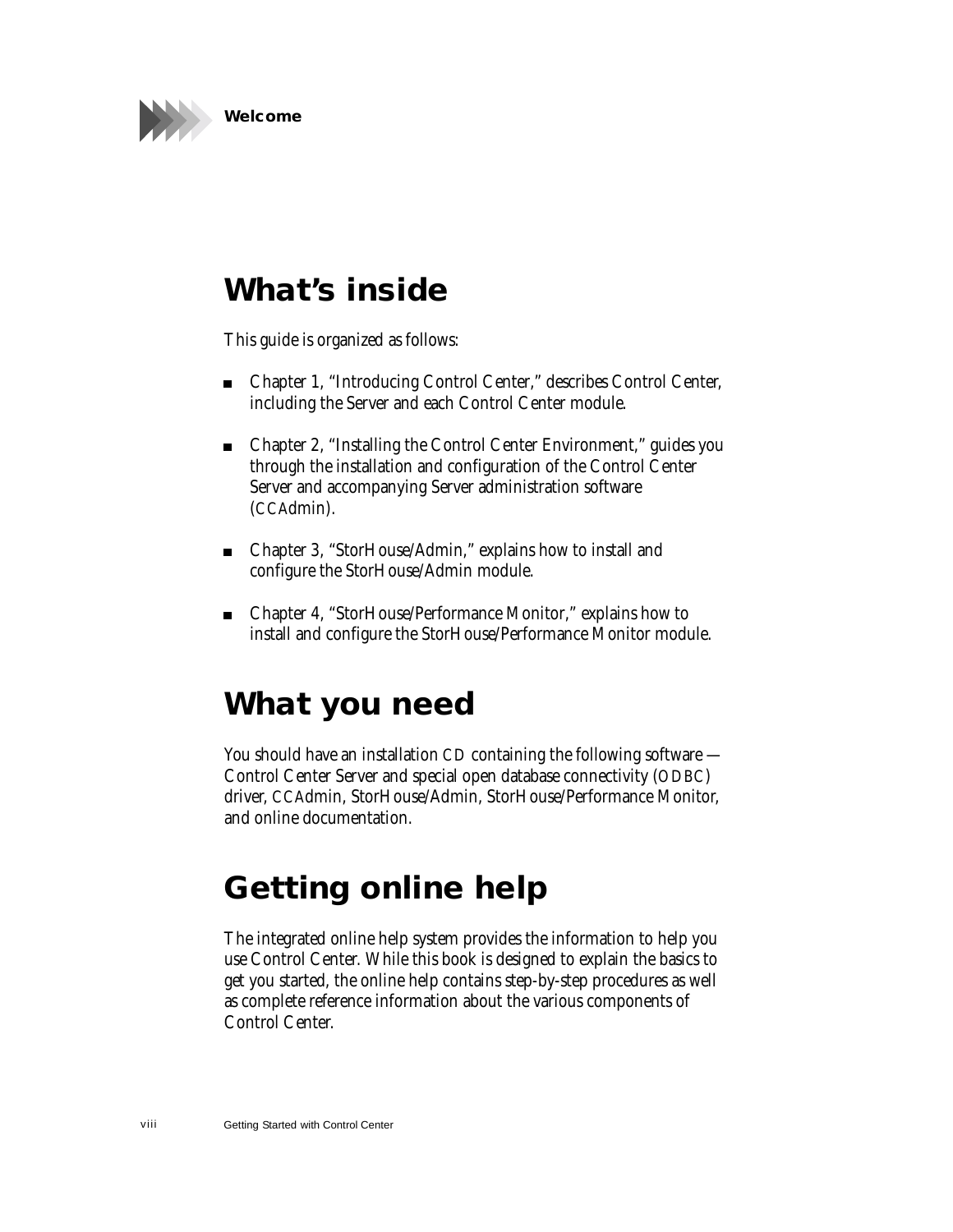### <span id="page-7-3"></span><span id="page-7-1"></span>CHAPTER **1**

# <span id="page-7-2"></span><span id="page-7-0"></span>**Introducing Control Center**

<span id="page-7-4"></span>Control Center is FileTek's network computing system for providing administrative control of the StorHouse family of products. The system consists of one or more Control Center Servers communicating with Control Center modules over a TCP/IP network. Control Center Servers must run on Windows NT or Windows 2000 computers, while Control Center modules can run on Windows 95/98, Windows NT, or Windows 2000 computers.

<span id="page-7-6"></span><span id="page-7-5"></span>The three modules — CCAdmin, StorHouse/Admin, and StorHouse/ Performance Monitor (PM) — open and run within the Control Center framework, a graphical environment that provides common services to all modules. You can install all of the modules, or some combination of modules on any client computer, as indicated in the following sample configuration.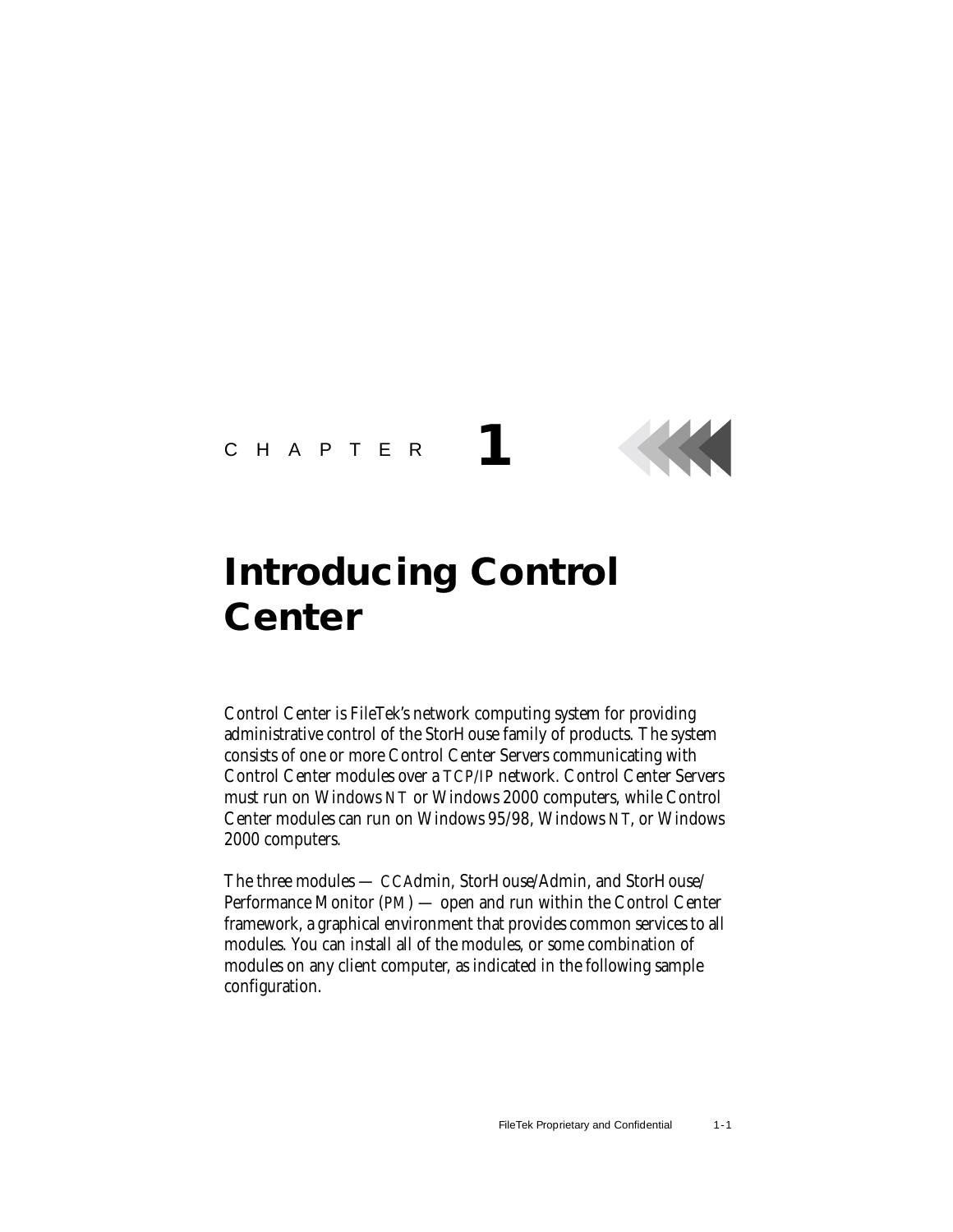



### <span id="page-8-0"></span>**Control Center Server**

<span id="page-8-2"></span><span id="page-8-1"></span>The Control Center Server is a program that allows Control Center modules to communicate with StorHouse systems. The program resides on a computer running Microsoft Windows NT or Windows 2000 and communicates with both the StorHouse system and the Control Center modules through a TCP/IP network and optional serial ports.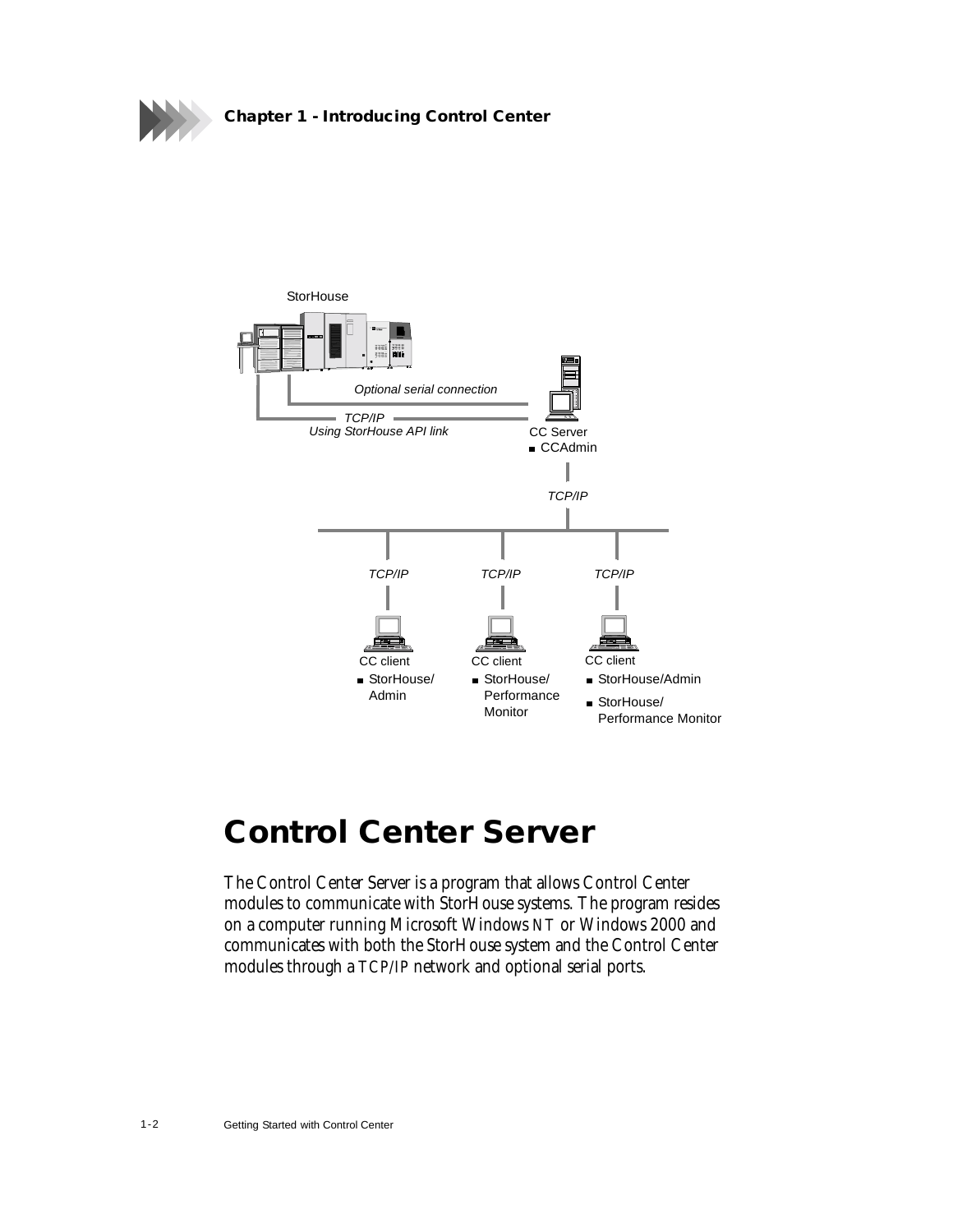**Control Center framework**



Control Center modules send requests to the Control Center Server, which parses the requests and forwards them to the designated StorHouse system. The Control Center Server then forwards StorHouse system responses back to the requesting Control Center modules.

<span id="page-9-4"></span><span id="page-9-3"></span>The Control Center Server also regularly issues two StorHouse system commands — SHOW DEVICE \* and MONITOR /ALL — at intervals you set using CCAdmin. These commands provide the device status and performance information necessary for client modules, such as StorHouse/Admin.

To enable the Control Center Server to talk to StorHouse/RM, you must also install and configure a special open database connectivity (ODBC) driver, which is included on the Control Center installation CD.

### <span id="page-9-0"></span>**Control Center framework**

<span id="page-9-2"></span><span id="page-9-1"></span>The Control Center framework is the graphical environment in which all your Control Center modules run. The Control Center modules work through this framework to communicate with Control Center Servers and StorHouse systems.

The framework provides centralized common services to the application modules and runs at workstations under Windows 95/98, Windows NT, or Windows 2000. When you install any Control Center module, the installation program also installs the framework. If the framework is already on the computer, the installation program allows you to replace it if it's an older version or leave it in place if it's current.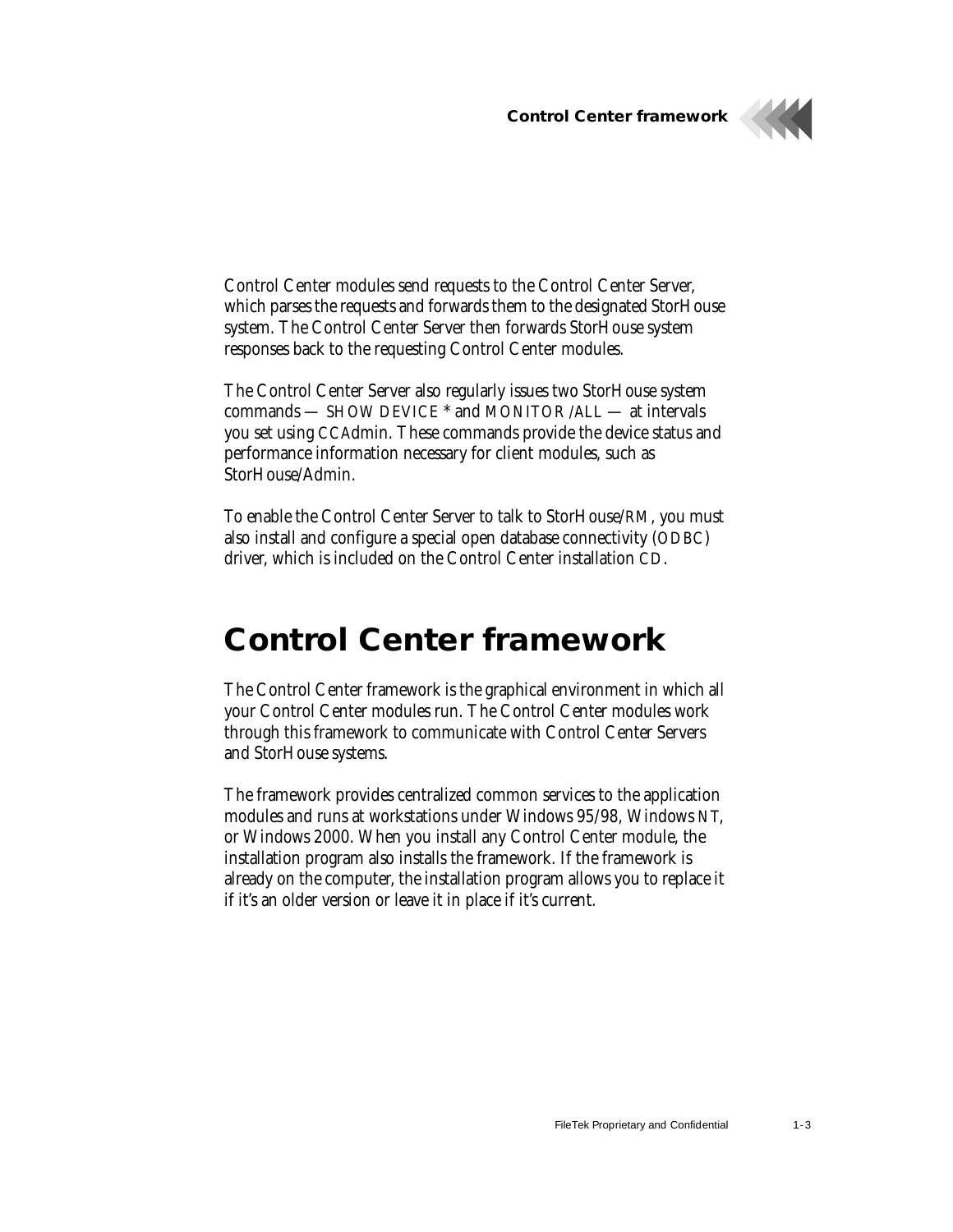

**Chapter 1 - Introducing Control Center**

## <span id="page-10-0"></span>**CCAdmin**

<span id="page-10-2"></span><span id="page-10-1"></span>CCAdmin is a Control Center module that provides graphical tools to help you monitor and manage your Control Center Servers. Like all Control Center modules, CCAdmin runs within the Control Center framework and works with one or more Control Center Servers. Typically, you install CCAdmin on the same computer where the Control Center Server resides, but you can also install CCAdmin remotely on other computers that communicate with a Control Center Server over the network.

Using CCAdmin you can:

- Make StorHouse systems available to a Control Center Server (add StorHouse systems)
- Remove or reconfigure a Control Center Server's available StorHouse systems
- Establish or terminate connections between Control Center Servers and specific StorHouse systems
- **Establish serial connections between Control Center Servers and Leapers** StorHouse systems
- Configure label printers to print labels for blank volumes
- Collect diagnostic information, data about the client workstation, performance statistics, and activity information about Control Center Servers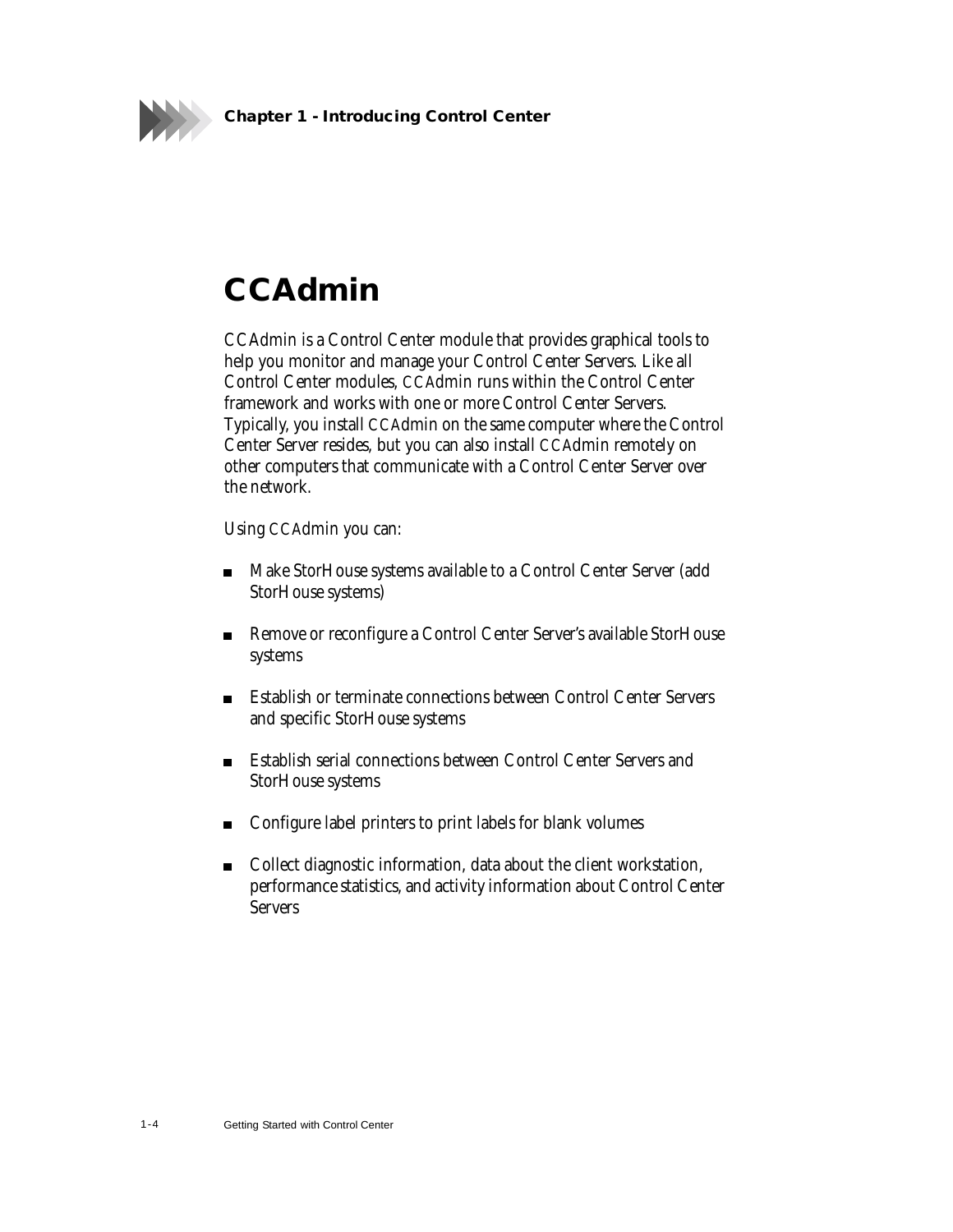



## <span id="page-11-4"></span><span id="page-11-0"></span>**StorHouse/Admin**

<span id="page-11-2"></span>StorHouse/Admin provides the administration and operation tools for StorHouse. Using visual elements such as pull-down menus, option lists, point-and-click controls, and intelligent prompting, StorHouse/Admin simplifies the tasks of storage management, database management, security administration, and system operation.

StorHouse security privileges extend into the StorHouse/Admin interface, hiding or revealing features as allowed by user security profiles. Comprehensive general and context-sensitive help information is available to users. In addition, StorHouse/Admin makes it easy to schedule system activities and respond to operator request messages.

StorHouse/Admin also provides real-time monitoring of functions such as StorHouse server CPU usage, mounted volumes, device status, and request activity. The StorHouse administrator can get an immediate picture of StorHouse status and identify potential performance or resource shortcomings.

## <span id="page-11-1"></span>**StorHouse/Performance Monitor**

<span id="page-11-5"></span><span id="page-11-3"></span>StorHouse/Performance Monitor is a powerful graphical tool for monitoring and analyzing the performance of your StorHouse system from your Windows 95/98, Windows NT or Windows 2000 computer. You can monitor up to 24 performance measures and create reports that display historical information about each performance measure in a variety of ways.

You can also use StorHouse/Performance Monitor to display more extensive real-time system activity information.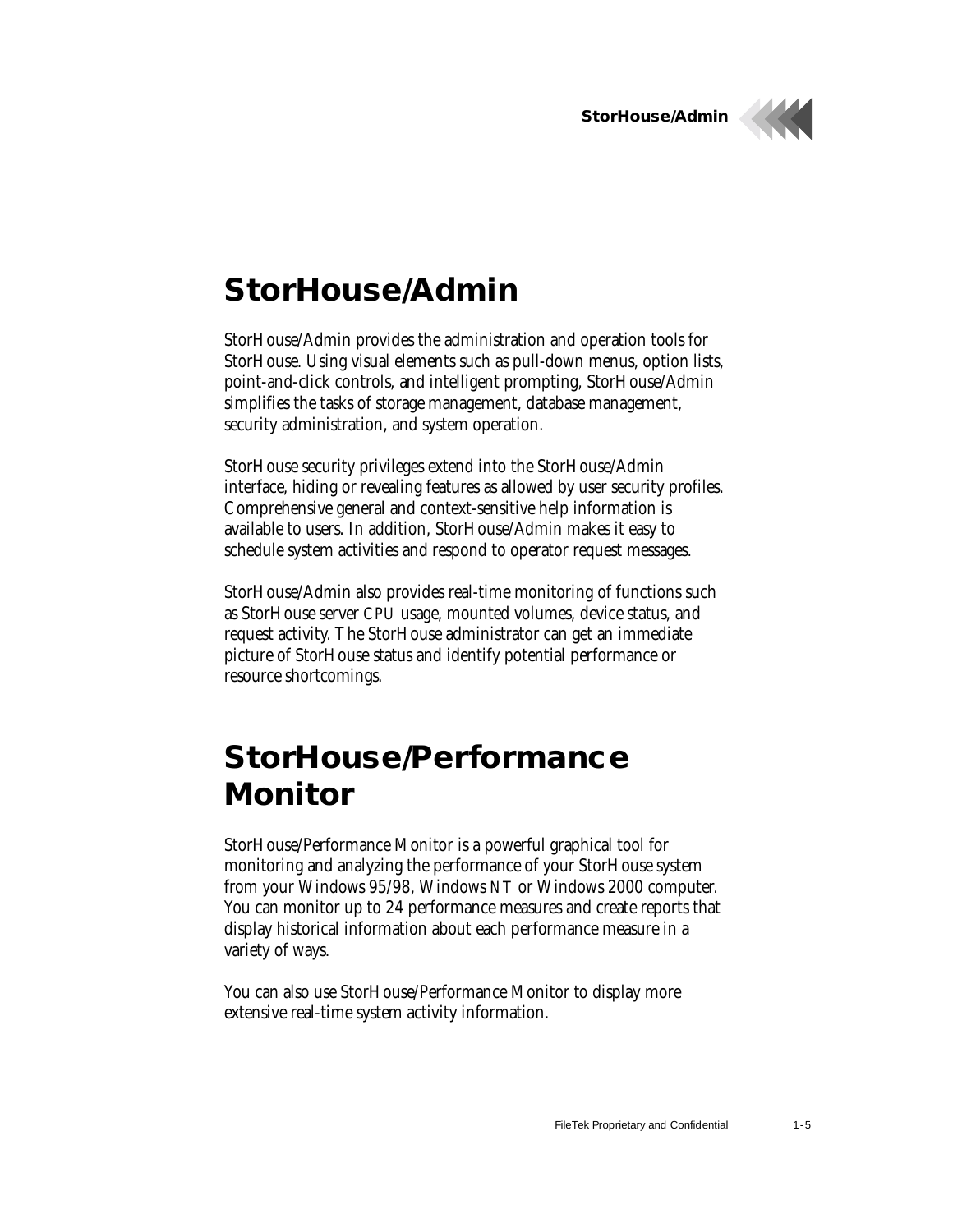#### CHAPTER



## <span id="page-12-1"></span><span id="page-12-0"></span>**Installing the Control Center Environment**

**2**

<span id="page-12-3"></span><span id="page-12-2"></span>The following procedures help you to install a typical Control Center Server environment. When you're finished, you'll be able to run the Control Center Server and configure, manage, and monitor the Server with CCAdmin. After you complete these procedures, you should proceed to Chapters 3 and 4 to configure and install the StorHouse/ Admin and StorHouse/Performance Monitor modules, respectively.

- **To install the Control Center environment, perform the following procedures in this order**
	- 1. Install and configure the special ODBC driver.
	- 2. Install the Control Center Server.
	- 3. Install the Control Center framework and CCAdmin.
	- 4. Configure the Control Center Server with CCAdmin.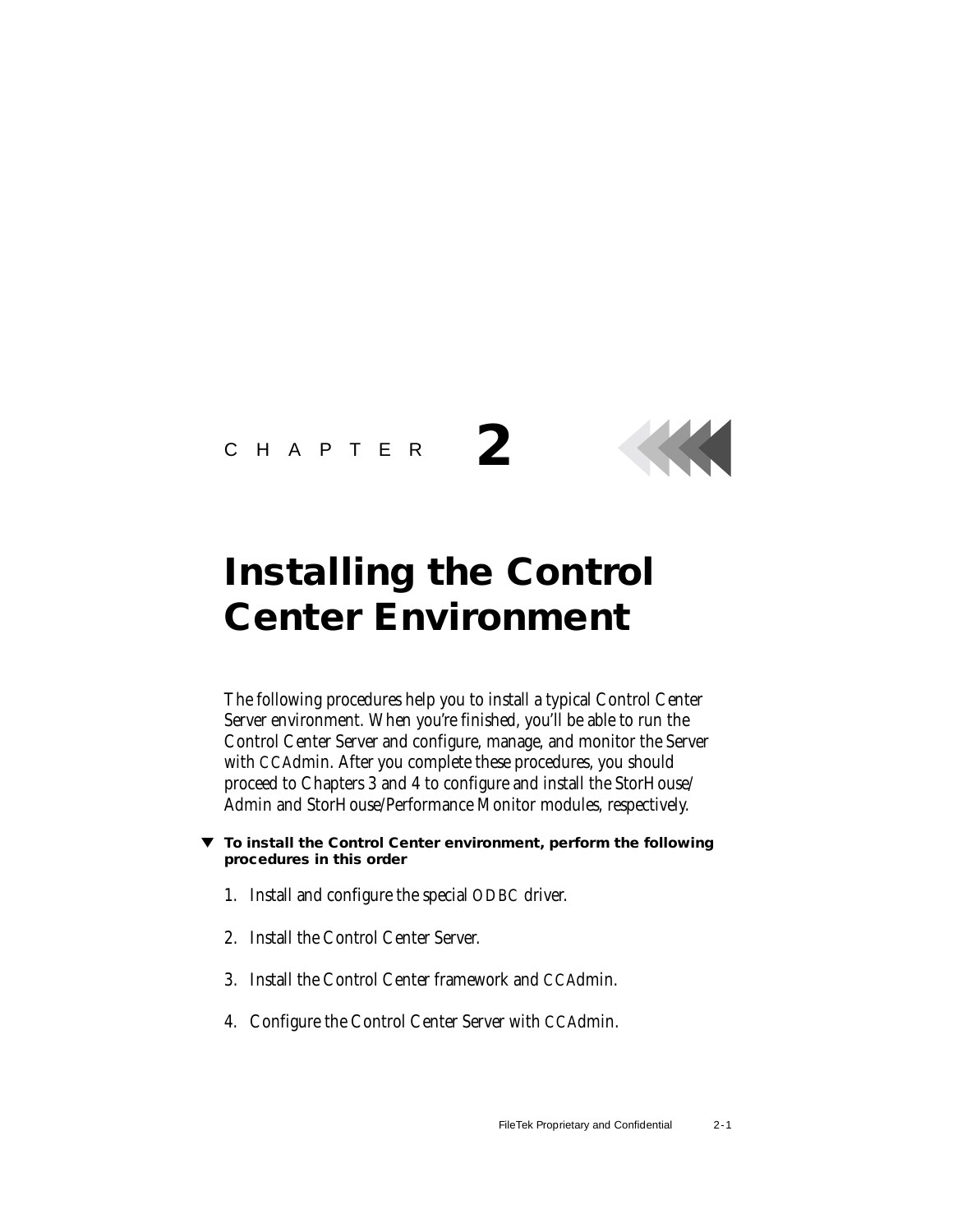**Chapter 2 - Installing the Control Center Environment**



## <span id="page-13-0"></span>**Installing and configuring the ODBC driver**

To allow the Control Center Server to communicate with StorHouse/ RM, you must install and configure the special ODBC driver on the computer where you installed the Control Center Server. You should do this before you install the Control Center Server.

### <span id="page-13-3"></span><span id="page-13-2"></span><span id="page-13-1"></span>**Installing the ODBC driver**

The ODBC driver has its own installation program on the Control Center installation CD.

- **To install the ODBC driver**
	- 1. Close all open programs on the Windows computer where you installed the Server.
	- 2. Insert the Control Center installation CD into the CD-ROM drive of the computer. The Control Center setup program starts automatically.
	- 3. On the Welcome to Control Center setup menu, click Browse this CD.
	- 4. From the list of directories and files that appears, double-click the MerantODBCClient directory.
	- 5. Double-click setup.EXE.
	- 6. In the SequeLink ODBC Edition Client dialog box, click Next.
	- 7. In the next dialog box, click Default.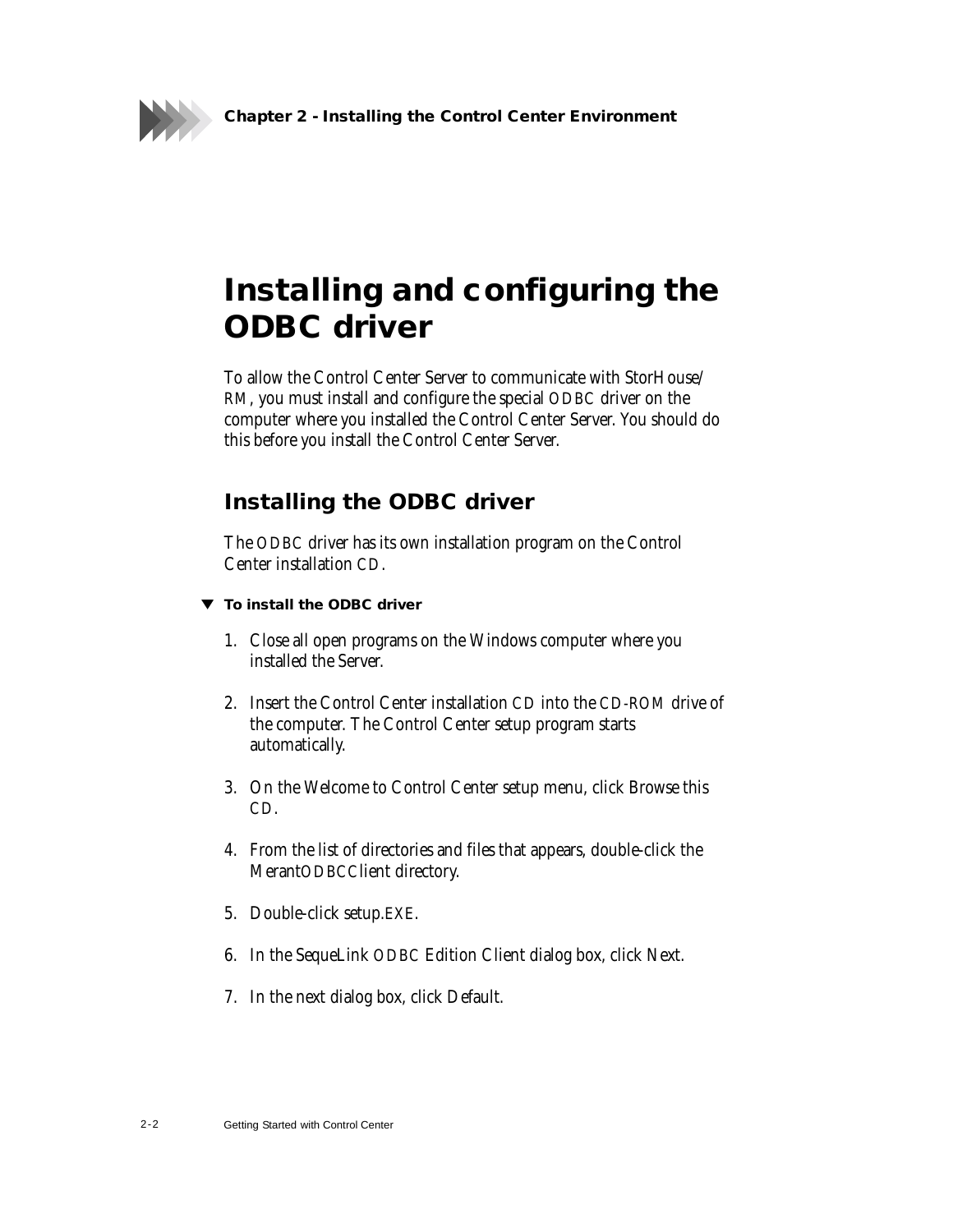

- 8. In the next dialog box, accept the default destination directory and click Next.
- 9. In the next dialog box, accept the default program folder and click Next.
- 10. In the next dialog box, accept the current settings and click Next. The setup program installs the driver.
- 11. In the next dialog box, click Finish.
- 12. Close the Merant ODBC Client folder and proceed to the next procedure, "Configuring the ODBC driver."
- 13. Close all remaining folders.

### <span id="page-14-2"></span><span id="page-14-1"></span><span id="page-14-0"></span>**Configuring the ODBC driver**

You must configure the ODBC driver to enable the Control Center Server to communicate with StorHouse/RM.

- **To configure the ODBC driver**
	- 1. On the Windows taskbar, click Start, point to Settings and click Control Panel.
	- 2. On the Control Panel window, double-click ODBC Data Sources.
	- 3. In the ODBC Data Source Administrator dialog box, click the System DSN tab.
	- 4. Click Add.
	- 5. In Create New Data Source dialog box list, click INTERSOLV 3.10 32-BIT SequeLink.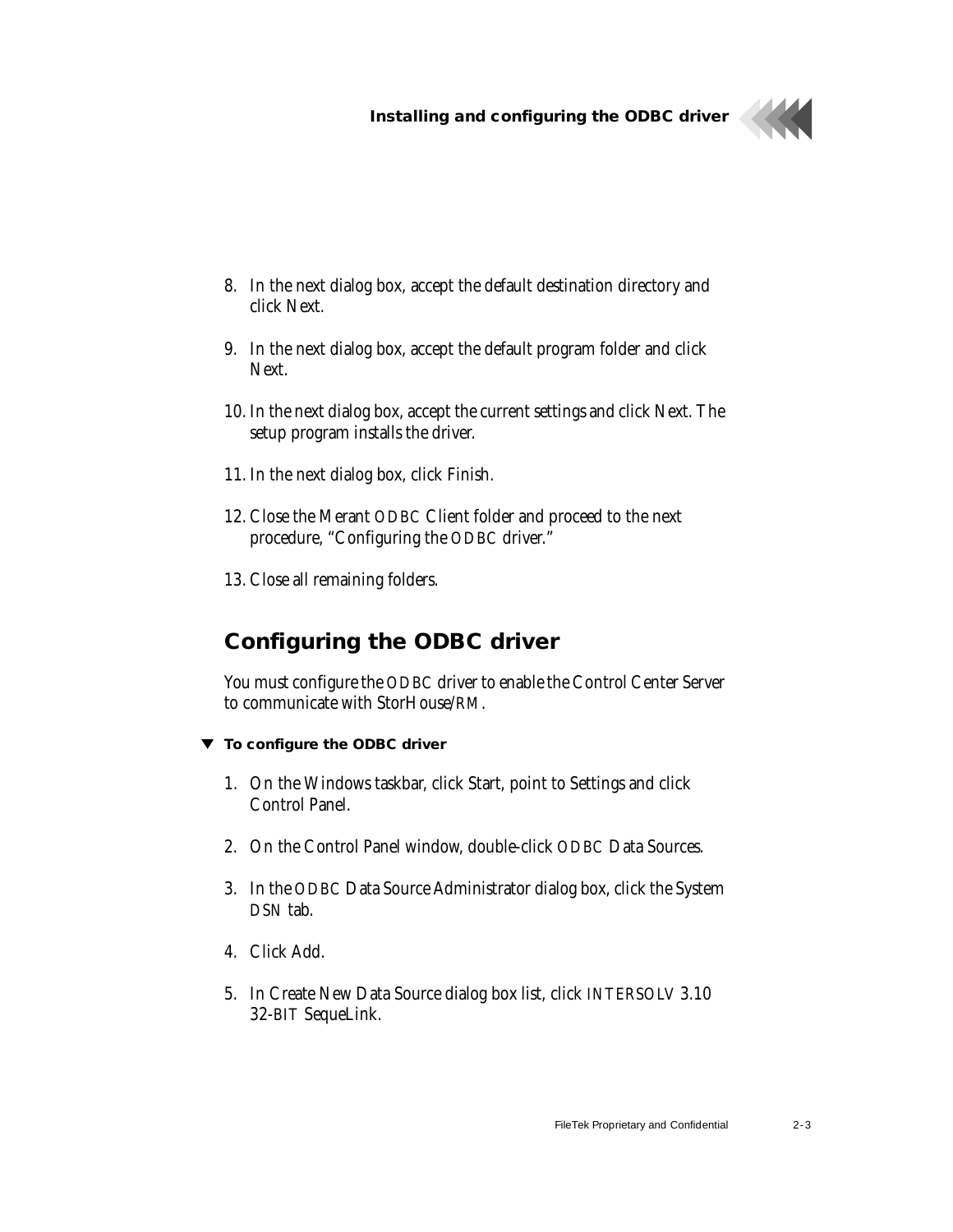

#### **Chapter 2 - Installing the Control Center Environment**

- 6. Click Finish.
- 7. In the ODBC SequeLink Driver Setup dialog box in the **Data Source Name** box, type the Domain Name Server (DNS) name of the StorHouse system to which your Control Center Server is connected. (Leave the other two boxes blank.)
- 8. Click CAT....
- 9. In the Add SequeLink Data Source dialog box, edit the entries as follows:
	- In the **Name** box at the top, type a description of the data source. (Do not leave this box blank and do not include blank spaces.)
	- In the **Description** box, delete any text. (Leave this box blank.)
	- In the **Transliteration** box, delete any text. (Leave this box blank.)
	- In the **Service [RDBMS]** area in the **Type** list, click StorHouse.
	- In the **Name** box, delete SLStorHouse and type 4012.
	- In the **Database** box, delete <DataBase>. (Leave this box blank.)
	- In the **User Name** box, delete <UID>. (Leave this box blank.)
	- In the **Password** box, delete any text. (Leave this box blank.)
	- In the **Settings** box, make sure StorHouse displays.
	- Make sure the **Prompt for password** check box is not selected.
	- In the **Host (server/router)** area in the **Type** list, click UNIX.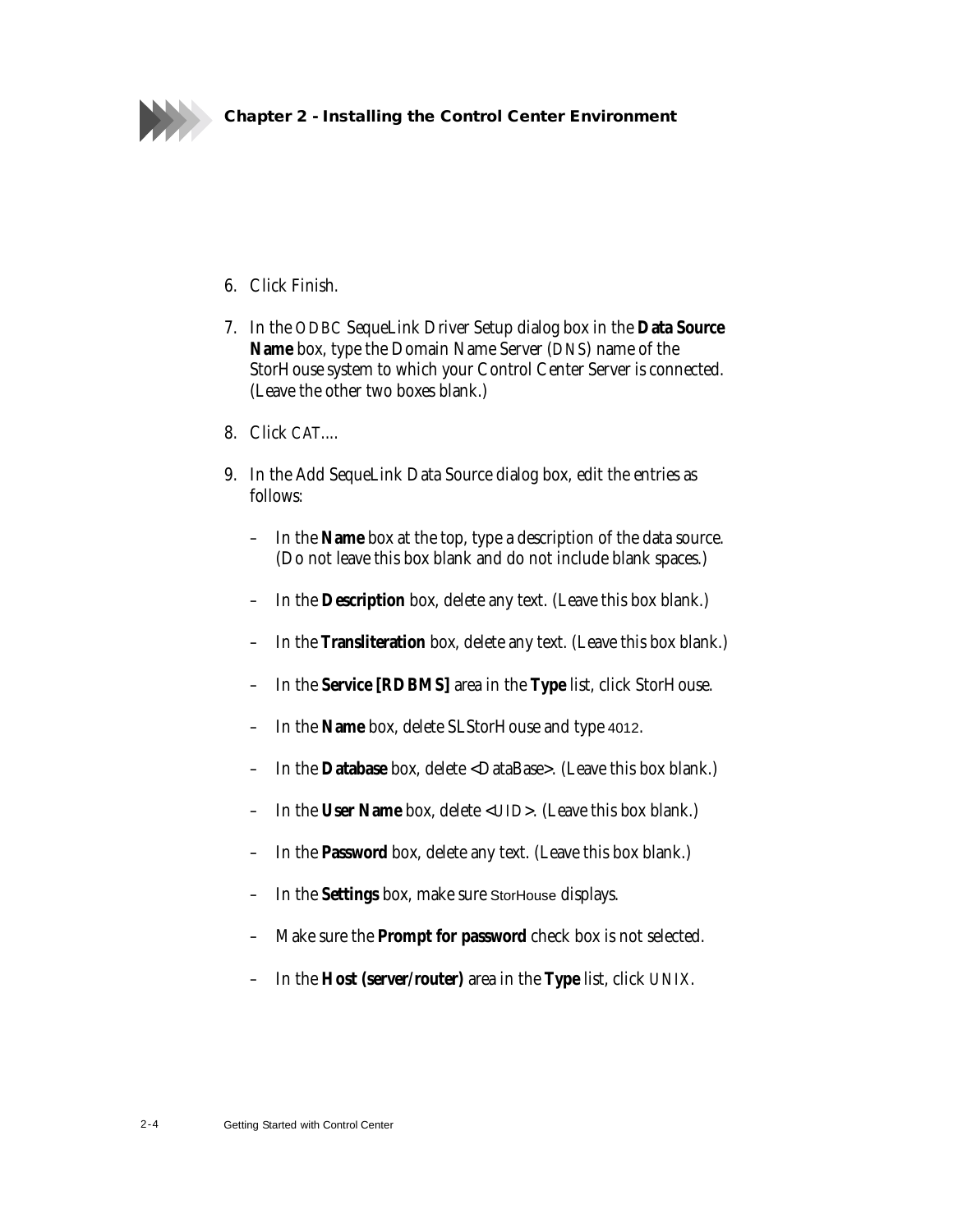

- In the **User name** box, type *user* or any other text string. (Do not leave this box blank.)
- In the **Password** box, type *password* or any other text string. (Do not leave this box blank.)
- Make sure the **Prompt for password** check box is not selected.
- In the Network area in the **Type** list, click TCP/IP.
- In the **Host** box, type the Domain Name Server (DNS) name of the StorHouse system to which your Control Center Server is connected. This is the same DNS name you entered in Step 8.
- 10. Click Add.
- 11. In the ODBC SequeLink Driver Setup dialog box, click the Advanced tab.
- 12. In the **UID/PWD Mapping** list, click DBMS.
- 13. Click OK.
- 14. In the ODBC Data Source Administrator dialog box, click OK.
- 15. Close the Control Panel and proceed to the next procedure, ["Installing the Control Center Server](#page-17-0)."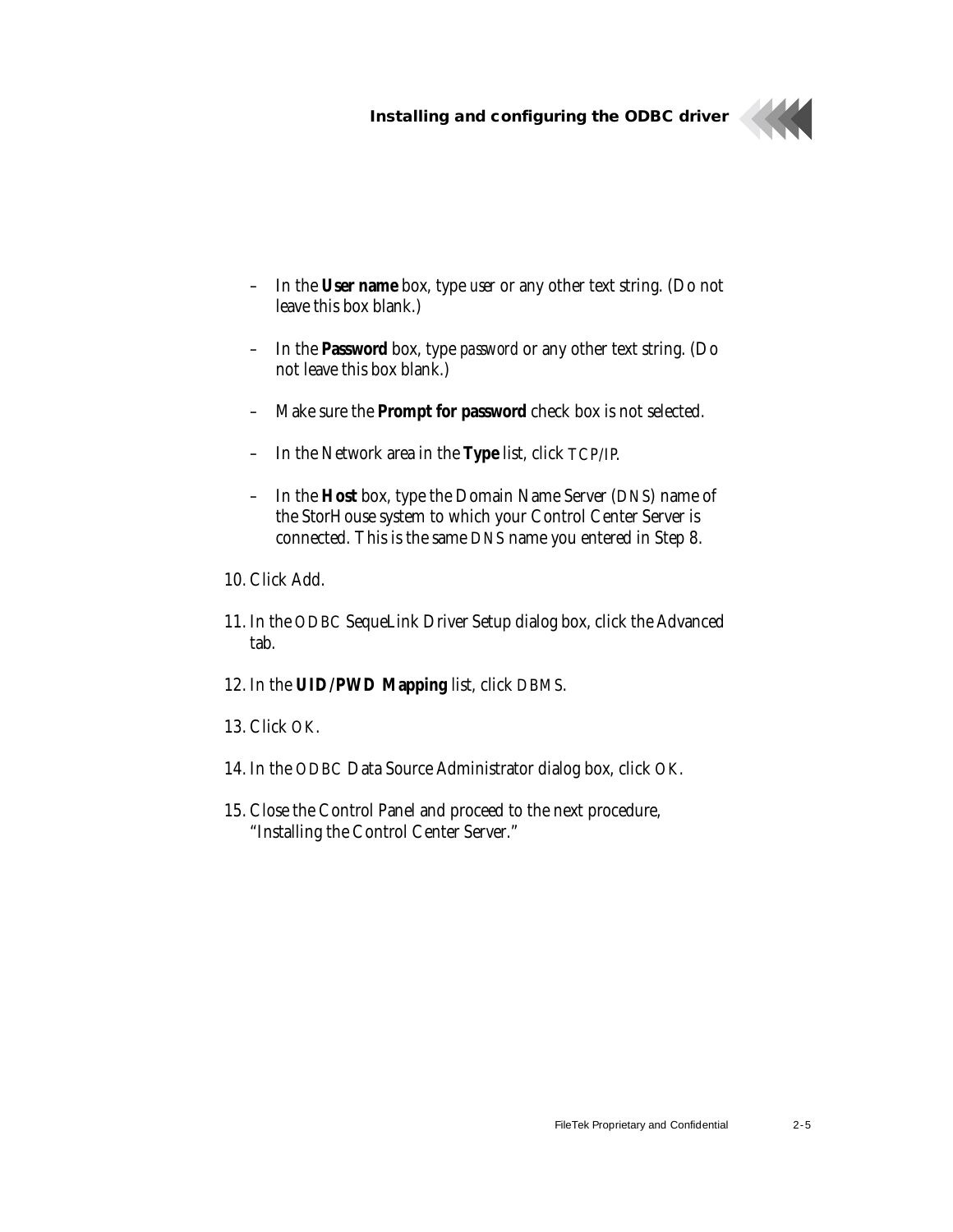

## <span id="page-17-0"></span>**Installing the Control Center Server**

<span id="page-17-2"></span><span id="page-17-1"></span>After you install the ODBC driver, you are ready to install the Control Center Server. Once the Server is running on a Windows NT or Windows 2000 computer on a network that supports TCP/IP, your Control Center modules can begin communicating with StorHouse systems through the Control Center Server.

The Control Center Server runs as a Windows service, and does not have an interface of its own. The Server runs as long as the computer where it is installed is running.

#### **To install the Control Center Server**

- 1. Close all open programs on the Windows computer where you are installing the Server.
- 2. Insert the Control Center installation CD into the CD-ROM drive of the computer. The Control Center setup program starts automatically.
- 3. On the Welcome to Control Center setup menu, click CC Installation.
- 4. On the CC Installation setup menu, click CC Server.
- 5. In the Welcome dialog box, click Next.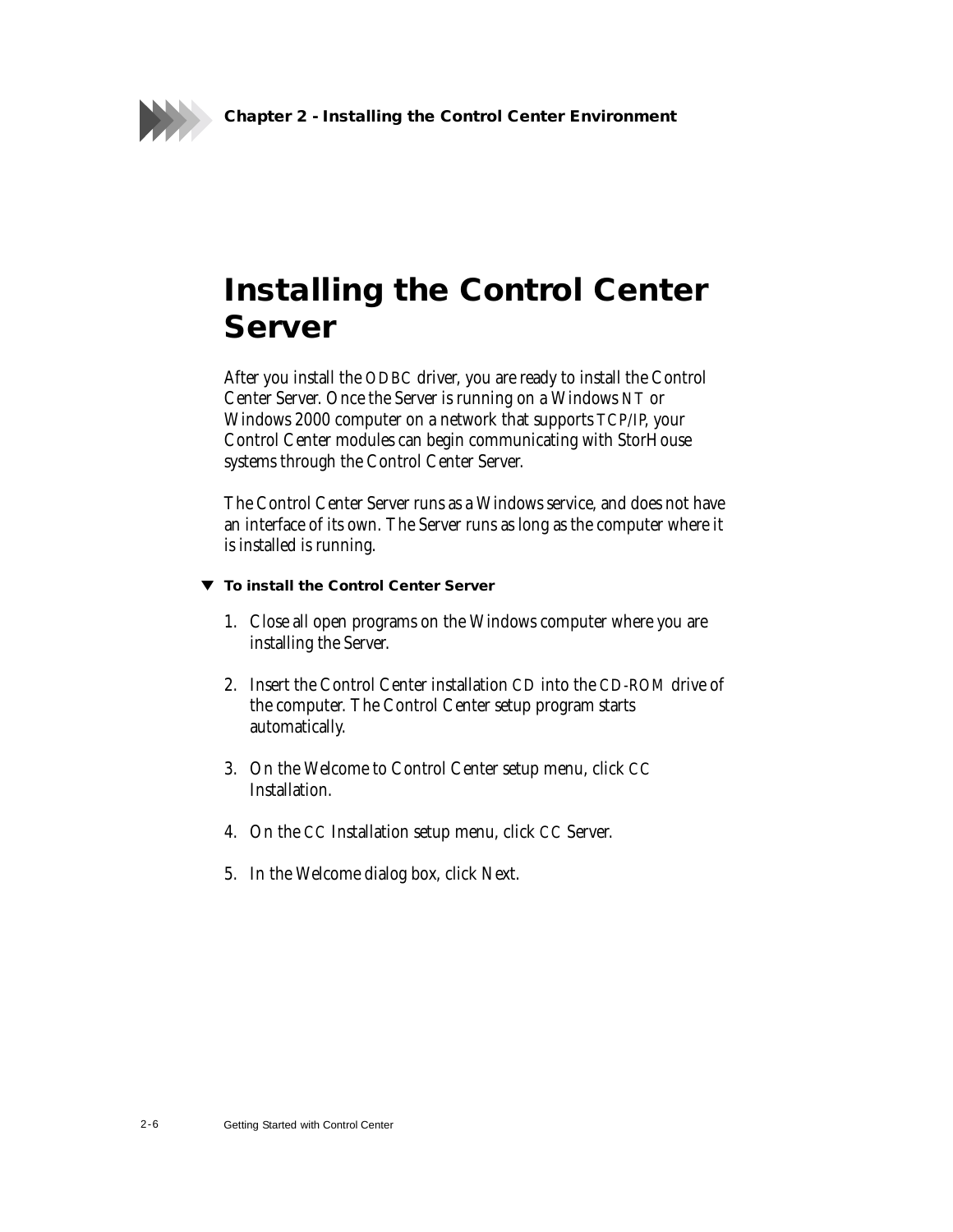**Installing CCAdmin**



6. In the Choose Destination Location dialog box, click Next. The location listed on this dialog box is where the installation program will install the Control Center Server.

**Note:** The default location is C:\Program Files\ControlCenter2\Bin. You can click Browse to install CCAdmin elsewhere, but FileTek recommends you accept the default location.

- 7. In the Start Installation dialog box, click Next. The program installs the Control Center Server.
- 8. In the Desktop Shortcut dialog box, click Yes to create a shortcut for the Control Center Server on your desktop.
- 9. In the Installation Complete dialog box, click Finish.
- 10. Proceed to the next procedure, "Installing CCAdmin."

### <span id="page-18-0"></span>**Installing CCAdmin**

<span id="page-18-2"></span><span id="page-18-1"></span>After you install the Control Center Server, you should immediately install CCAdmin, then use CCAdmin to configure the operation of your Control Center Server. You should install CCAdmin on the same computer that runs the Control Center Server, but you can also install copies on one or more other computers that will access the Control Center Server remotely.

When you install CCAdmin, you also install the Control Center framework on that computer.

In addition, you can set up the Control Center framework and CCAdmin for use on remote computers without reinstalling the software. See "[Setting up remote computers to run CCAdmin](#page-27-0)" on page 2[-16.](#page-27-0)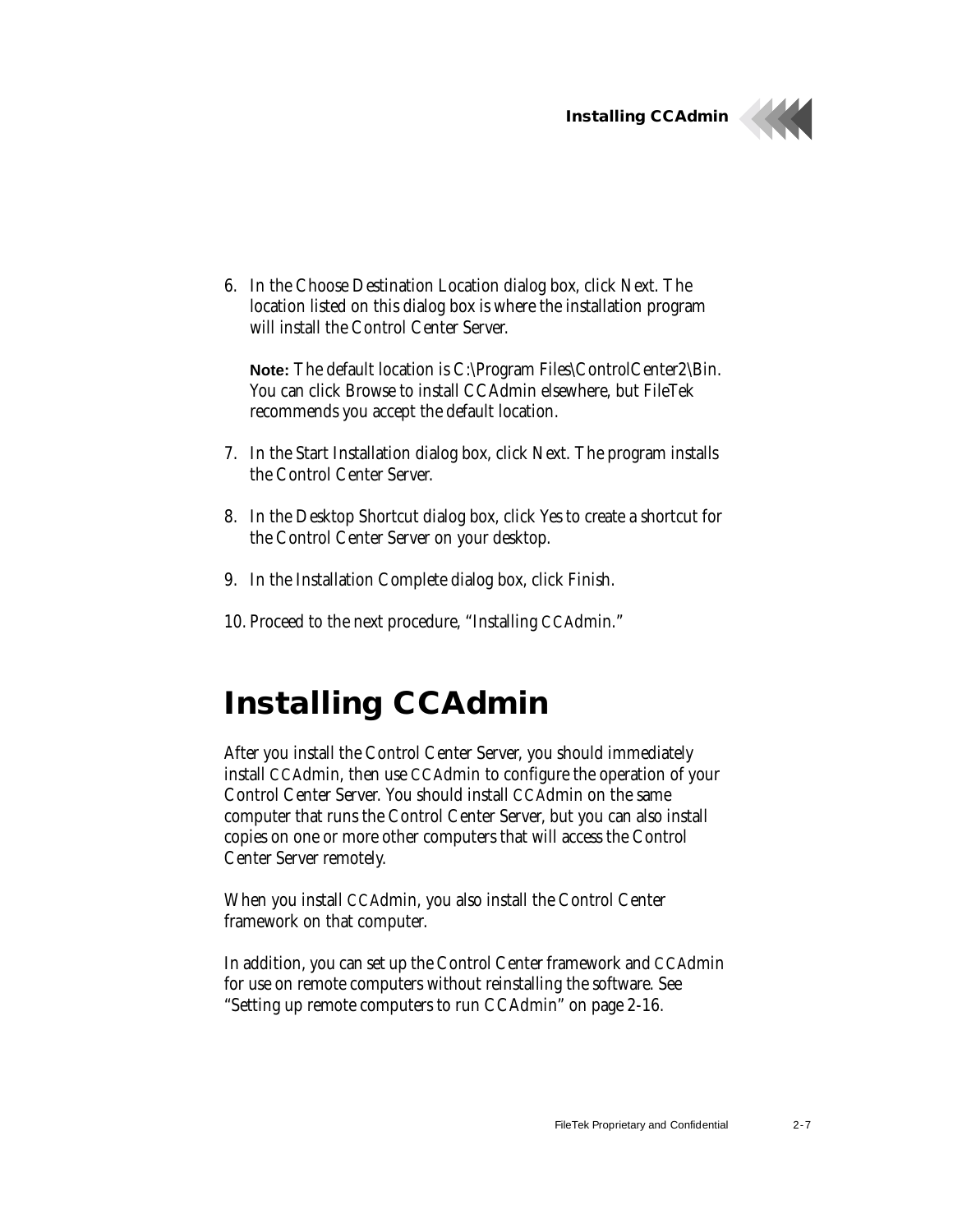



**Note:** If you are installing CCAdmin on a computer that already has the Control Center framework installed, you do not need to reinstall the Control Center framework. Skip to "[Installing CCAdmin without](#page-20-0)  [installing the Control Center framework"](#page-20-0) on page 2[-9.](#page-20-0)

### <span id="page-19-0"></span>**Installing CCAdmin and the Control Center framework**

This procedure explains how to install CCAdmin and the Control Center framework.

- **To install CCAdmin and the Control Center framework**
	- 1. Close all open programs on the computer where you are installing the the Control Center framework and CCAdmin.
	- 2. If necessary, insert the Control Center installation CD into the CD-ROM drive of the computer. The Control Center setup program starts automatically.
	- 3. On the Welcome to Control Center setup menu, click CC Installation.
	- 4. On the CC Installation setup menu, click CCAdmin.
	- 5. In the Welcome dialog box, click Next.
	- 6. In the next dialog box, click Next.
	- 7. In the Choose Destination Location dialog box, click Next. The location listed on this dialog box is where the installation program will install the Control Center framework and CCAdmin files.

**Note:** The default location is C:\Program Files\ControlCenter2\Bin. You can click Browse to install the Control Center framework and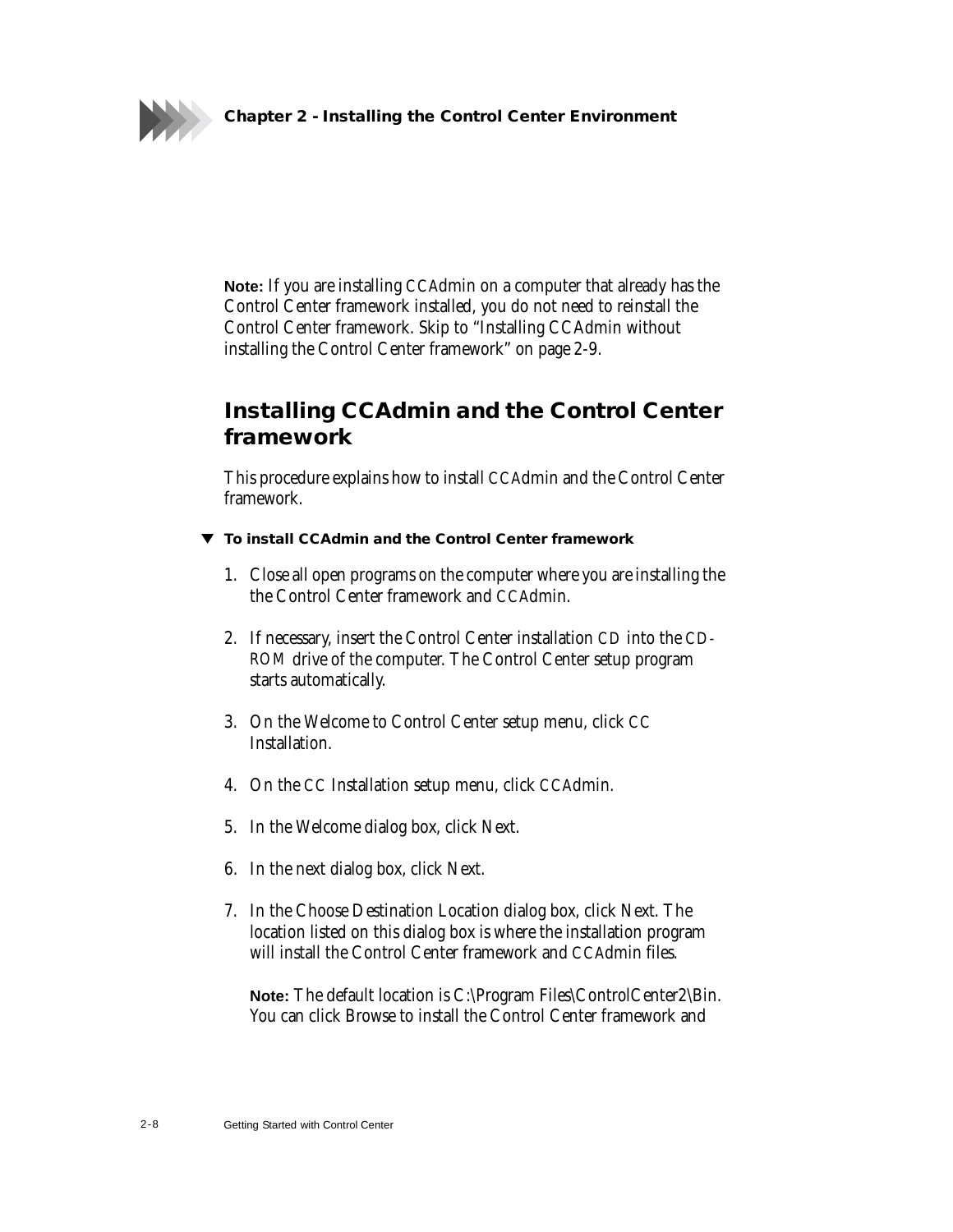**Installing CCAdmin**



CCAdmin elsewhere, but FileTek recommends you accept the default location.

- 8. In the Select Program Manager Group dialog box, make sure Control Center appears in the box at the top, then click Next.
- 9. In the Start Installation dialog box, click Next. The program installs the Control Center framework.
- 10. In the Desktop Shortcut dialog box, click Yes to create a shortcut for Control Center on your desktop.
- 11. In the Installation Complete dialog box, click Next. The program installs the CCAdmin module.
- 12. In the Installation Complete dialog box, click Finish.
- 13. On the Control Center setup menu, click Exit CC Installation.
- 14. On the Welcome to Control Center setup menu, click Exit Setup.
- 15. Proceed to "[Configuring the Control Center Server with CCAdmin"](#page-22-0) on page 2[-11.](#page-22-0)

### <span id="page-20-0"></span>**Installing CCAdmin without installing the Control Center framework**

You may want to install CCAdmin on a computer where you have already installed another Control Center module (StorHouse/Performance Monitor or StoreHouse/Admin). In this case, you have also already installed the Control Center framework, and you do not need to reinstall it on that computer.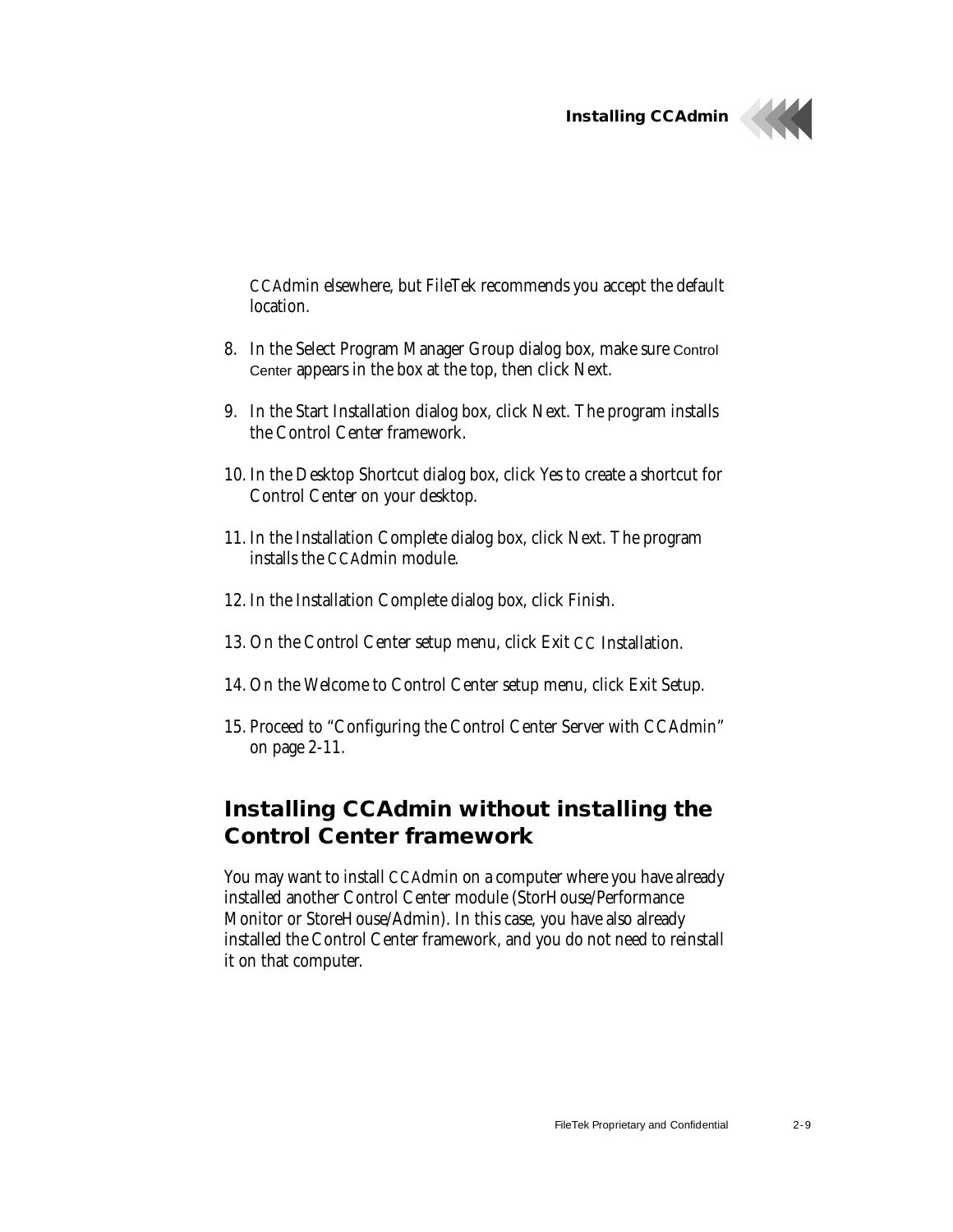

#### **To install CCAdmin without installing the Control Center framework**

- 1. Close all open programs on the computer where you are installing CCAdmin.
- 2. If necessary, insert the Control Center installation CD into the CD-ROM drive of the computer. The Control Center setup program starts automatically.
- 3. On the Welcome to Control Center setup menu, click CC Installation.
- 4. On the CC Installation setup menu, click CCAdmin.
- 5. In the Welcome dialog box, click Next.
- 6. In the Reinstall CC Framework dialog box, click No, then click Next.

**Note:** If you click Yes when asked if you want to reinstall the Control Center framework, the installation procedure will procede as described in "[Installing CCAdmin and the Control Center](#page-19-0)  [framework](#page-19-0)" on page [2-8.](#page-19-0)

- 7. In the Start Installation dialog box, click Next. The program installs CCAdmin.
- 8. In the Installation Complete dialog box, click Finish.
- 9. On the Control Center setup menu, click Exit CC Installation.
- 10. On the Welcome to Control Center setup menu, click Exit Setup.
- 11. If you need to configure a Control Center Server, proceed to the next procedure ["Configuring the Control Center Server with CCAdmin](#page-22-0)."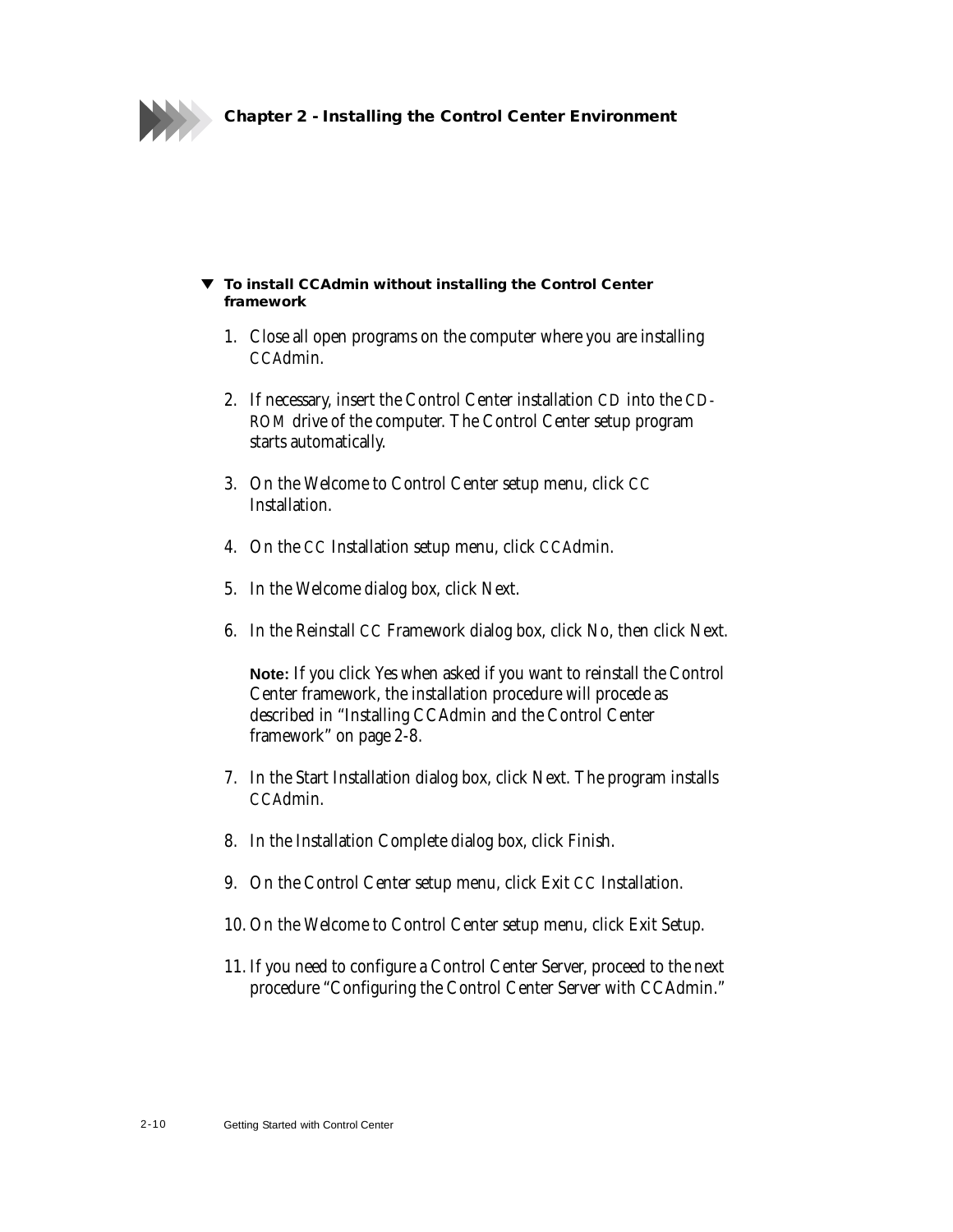

## <span id="page-22-0"></span>**Configuring the Control Center Server with CCAdmin**

<span id="page-22-2"></span>After you've installed both the Control Center Server and CCAdmin, you must configure the Server with CCAdmin. When you configure the Control Center Server you make a StorHouse system available to the server. The Control Center modules can then communicate with this StorHouse system through the Control Center Server.

You configure the Control Center Server in two steps:

- Configure a data source for CCAdmin. A data source consists of a specific StorHouse system attached to a specific Control Center server.
- Add a StorHouse system to CCAdmin.

### <span id="page-22-1"></span>**Gathering information about the StorHouse system**

<span id="page-22-3"></span>Before you can configure a Control Center Server to communicate with a StorHouse system, you need some information about the StorHouse system. Specifically, you need the:

- Domain Name Server (DNS) name or IP address of the StorHouse system
- StorHouse login account name and password defined for this Control Center Server on the StorHouse system. This account should have the StorHouse command and access privilege, ALLPRIVILEGE.

The StorHouse system administrator must establish the login account and password for the Control Center Server.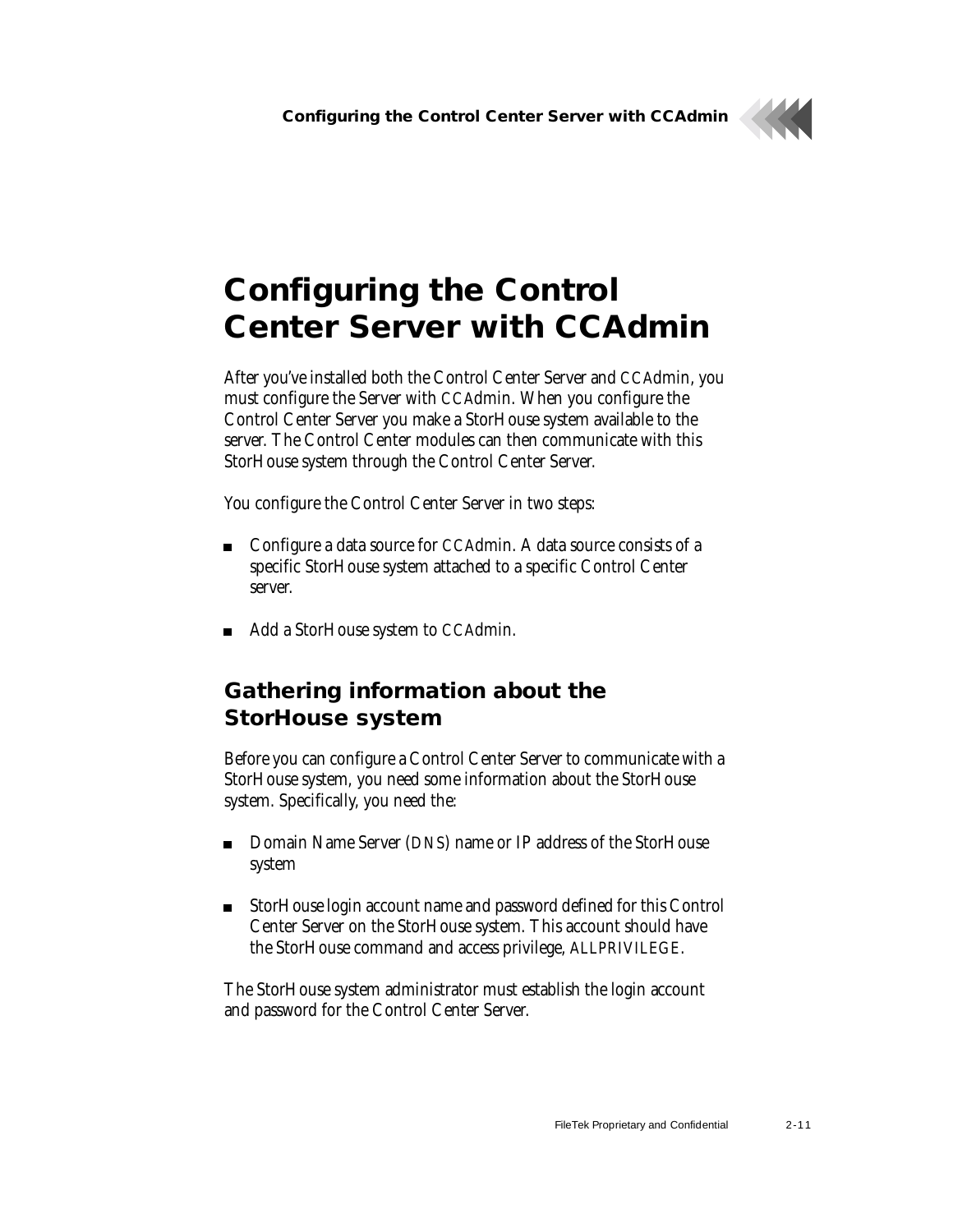

### <span id="page-23-2"></span><span id="page-23-1"></span><span id="page-23-0"></span>**Configuring a data source with CCAdmin**

You must configure a data source by using CCAdmin's data source configuration wizard.

- **To configure a data source with CCAdmin**
	- 1. Start the Control Center Server by double-clicking its desktop icon.
	- 2. In the dialog box that says there are no StorHouse systems defined, click OK.
	- 3. Start Control Center by double-clicking its desktop icon.
	- 4. On the Selection Bar on the left of the Control Center window, click the CCAdmin shortcut icon.
	- 5. In the Information dialog box that tells you there's no data source configured for the shortcut, click OK.
	- 6. In the CC Client Configuration Wizard dialog box, click New next to the **CC server** box.
	- 7. In the Define CC Server dialog box in the **CC server name** box, type a valid DNS name for a networked computer that has the Control Center Server software installed and running. This can be the server you just installed or another server you previously installed. This tells CCAdmin how to find the Control Center Server.
	- 8. Accept the default value 8020 for the **TCP/IP port** box, or, if necessary, type another valid port number.
	- 9. Click OK.
	- 10. Click Next.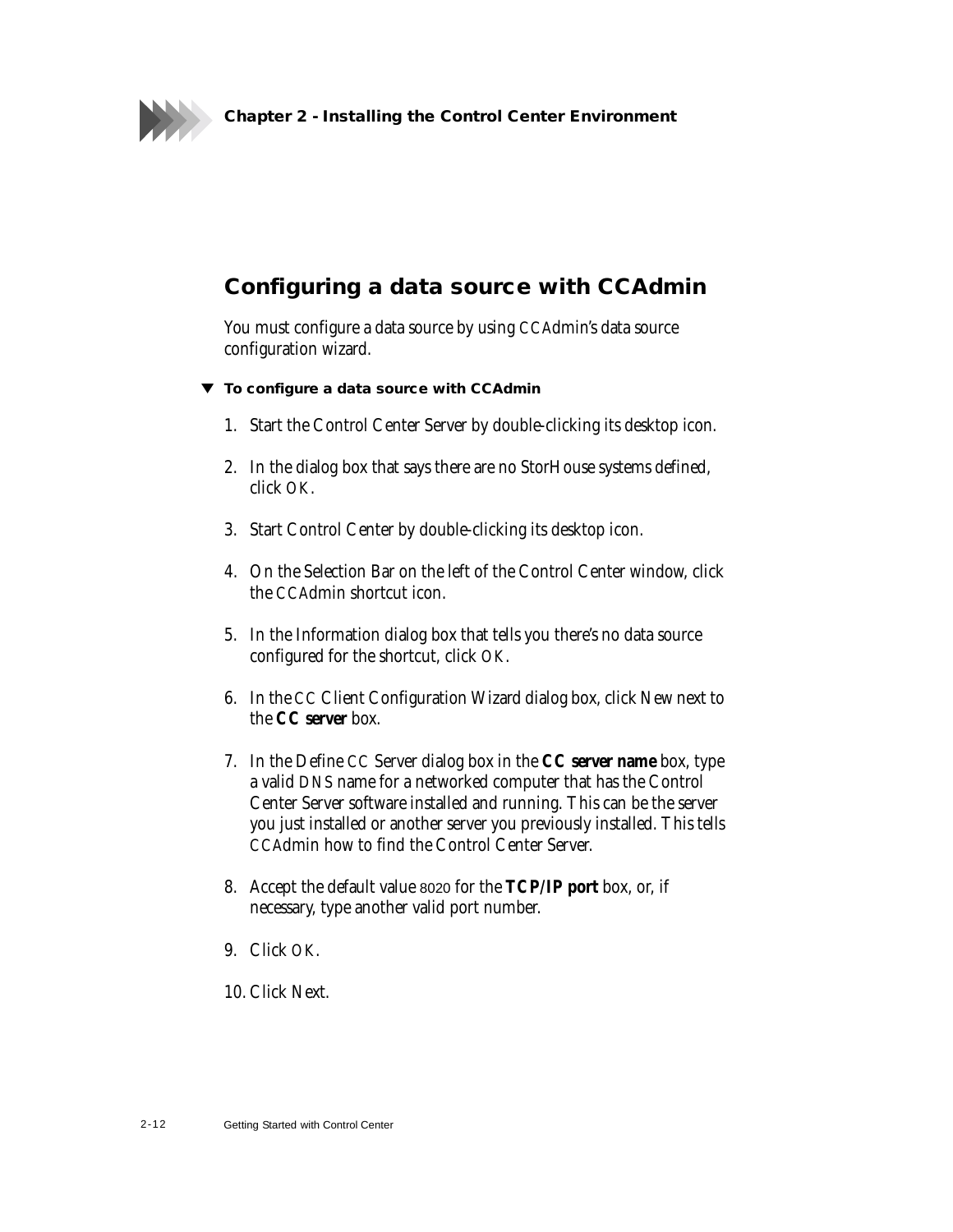

- 11. In the next dialog box in the **Data source name** box, accept the default name or type a new name for the data source. This should be a descriptive name that will help you identify the data source. For example, you might give the data source the same name as the server.
- 12. Click Next.
- 13. In the next dialog box in the **Shortcut name** box, accept the default name or type a new name. This name will appear with the shortcut on the Selection Bar and will help you identify which Control Center Server you'll be administering.
- 14. Click Finish.
- 15. The CCAdmin icon now includes the shortcut name you assigned it. Proceed to the next section "[Adding a StorHouse system to](#page-24-0)  [CCAdmin.](#page-24-0)"

### <span id="page-24-2"></span><span id="page-24-1"></span><span id="page-24-0"></span>**Adding a StorHouse system to CCAdmin**

The final step in the server configuration is to add a StorHouse system to CCAdmin.

- **To add a StorHouse system to CCAdmin**
	- 1. On the Selection Bar on the left of the Control Center window, click the CCAdmin shortcut icon you just configured.
	- 2. Click the StorHouses button under the toolbar at the top of the window.
	- 3. Click Add new StorHouse.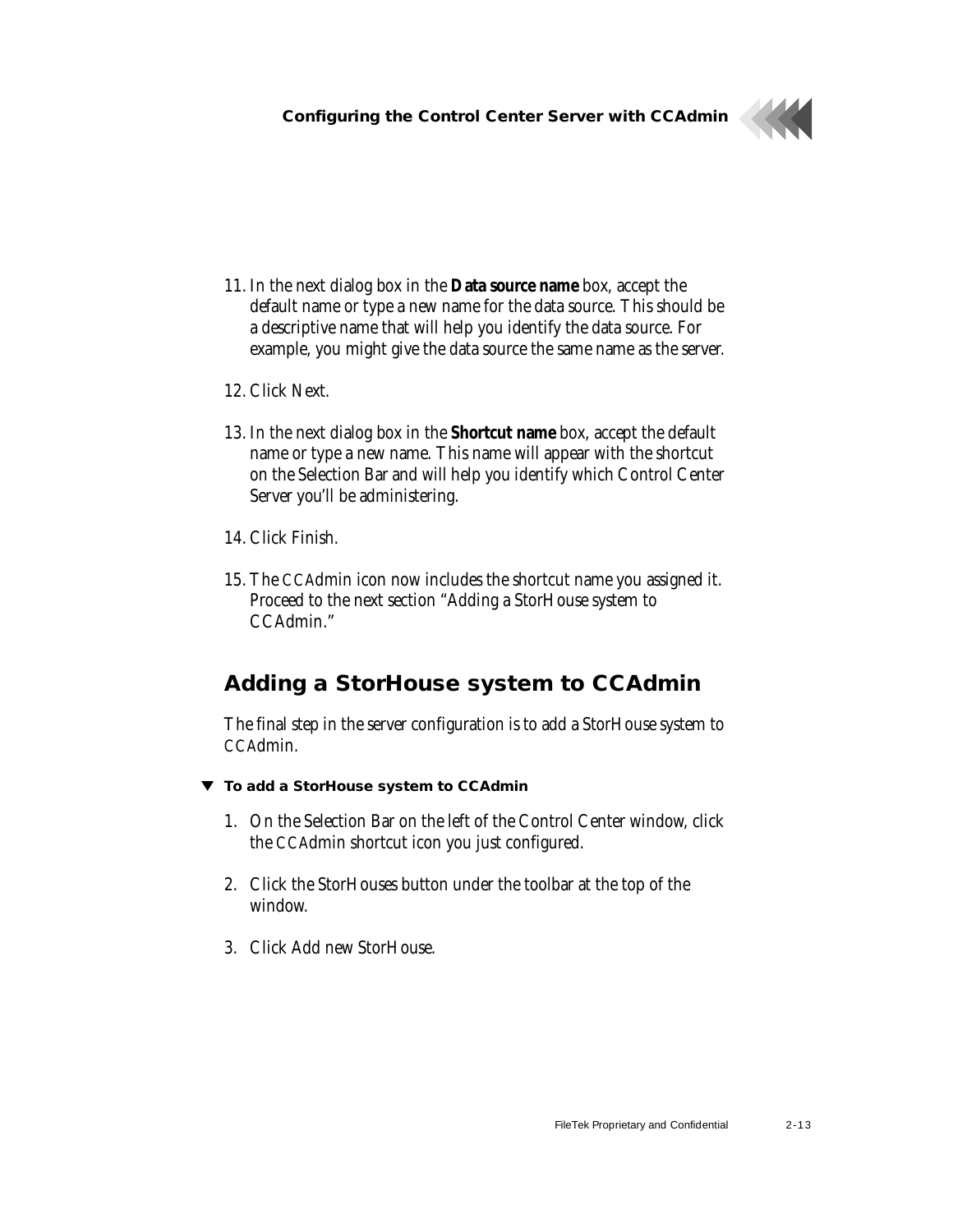

- 4. In the StorHouse Definition Wizard dialog box in the top text box, type name containing six or fewer characters to identify the StorHouse system. This is a name that you choose.
- 5. In the second text box, type the DNS name for the StorHouse system you are adding. This name identifies the StorHouse system on the TCP/IP network.
- 6. The value in the **IP port address** box is 1200 by default. Edit this value, if necessary.
- 7. If you want to connect automatically to the StorHouse system when the definition is complete, make sure the check box at the bottom is selected.
- 8. Click Next.
- 9. In the next dialog box in the **Login account ID** box, type a valid account ID for the StorHouse system you are adding. Your system administrator should have defined this account name for this Control Center Server. This is the account this server will use to log in to the StorHouse system.
- 10. In the **Login password** and **Confirm password** boxes, enter and confirm the password for the account ID you just entered. Your system administrator should have defined this password for this server. This is the password associated with the login account for this Control Center Server.
- 11. Click Next.
- 12. In the next dialog box, accept the default time intervals or set new intervals. The settings and defaults are as follows:
	- **Monitor:** Default is 5. This tells the Control Center Server to issue the MONITOR /ALL command every minute.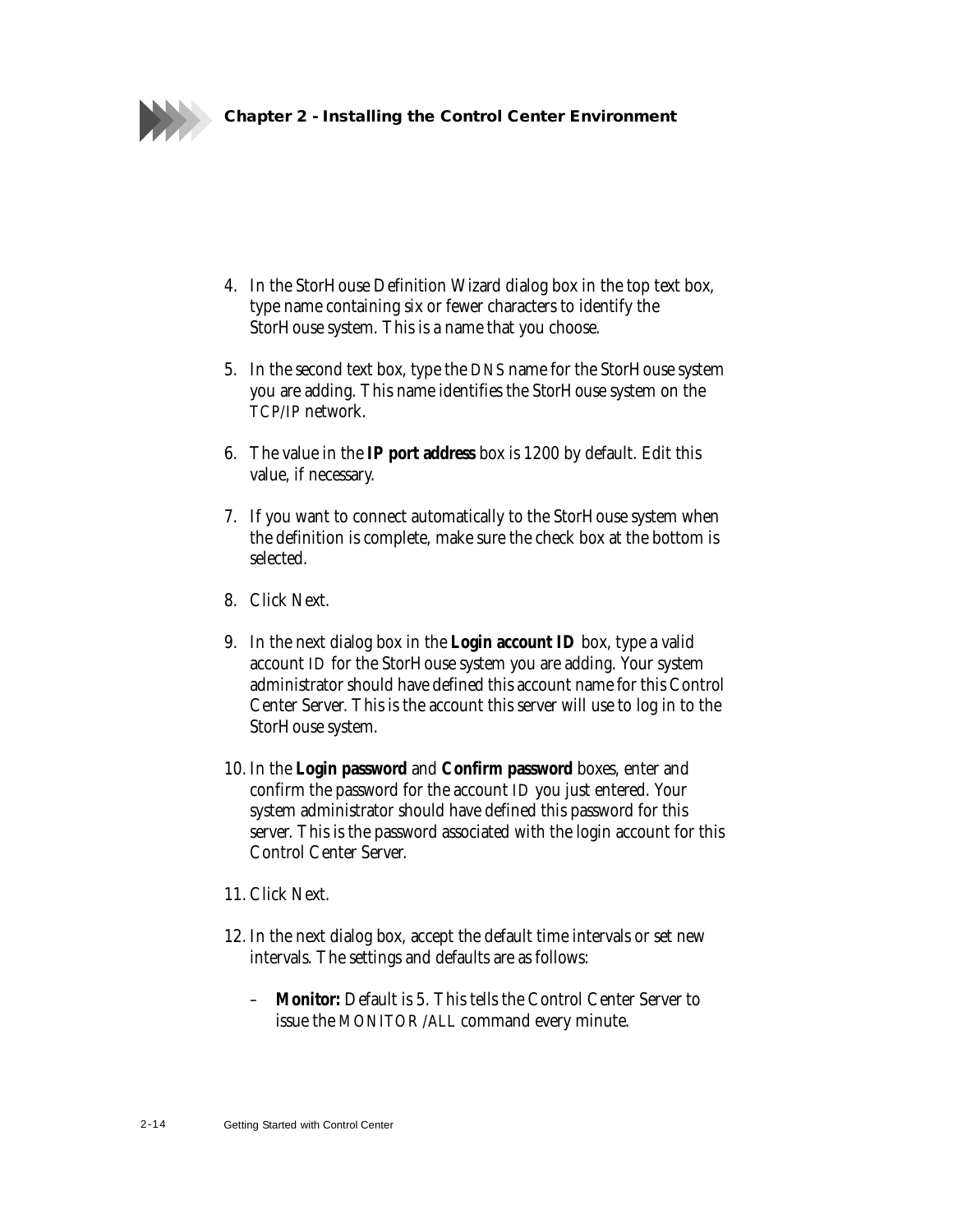

- **Show device:** Default is 1. This tells the Control Center Server to issue the SHOW DEVICE \* command every minute.
- **Reconnect:** Default is 5. This tells the Control Center Server to try to re-establish a connection every 5 minutes if a StorHouse system stops responding.
- 13. Click Next.
- 14. In the next dialog box, accept the defaults for user logging or change the settings. The settings and defaults are as follows:
	- **Enable user log processing**: Default is enabled. This turns on the User Log server to collect StorHouse User Log information for the Control Center Server and to provide operator messages.
	- **"Catch up" on User Log contents when server is restarted**: Default is disabled, which means the StorHouse User Log server will only begin collecting data for the User Log from the moment the server is restarted. If you enable this option, the StorHouse User Log server writes all data from the beginning of its current interval to the User Log when the server is started.
	- **User Log IP Port Address:** Default is 1201. This is always 1 greater than the IP Port address, which has a default value of 1200. This setting allows the Control Center Server to communicate with the User Log server on the StorHouse system.
- 15. Click Next.
- 16. In the next dialog box, click Next.
- 17. In the next dialog box, if you have StorHouse/RM, accept the default maximum number of concurrent StorHouse/RM requests (10), or type a different number. This limits the number of requests StorHouse/RM processes simultaneously for Control Center.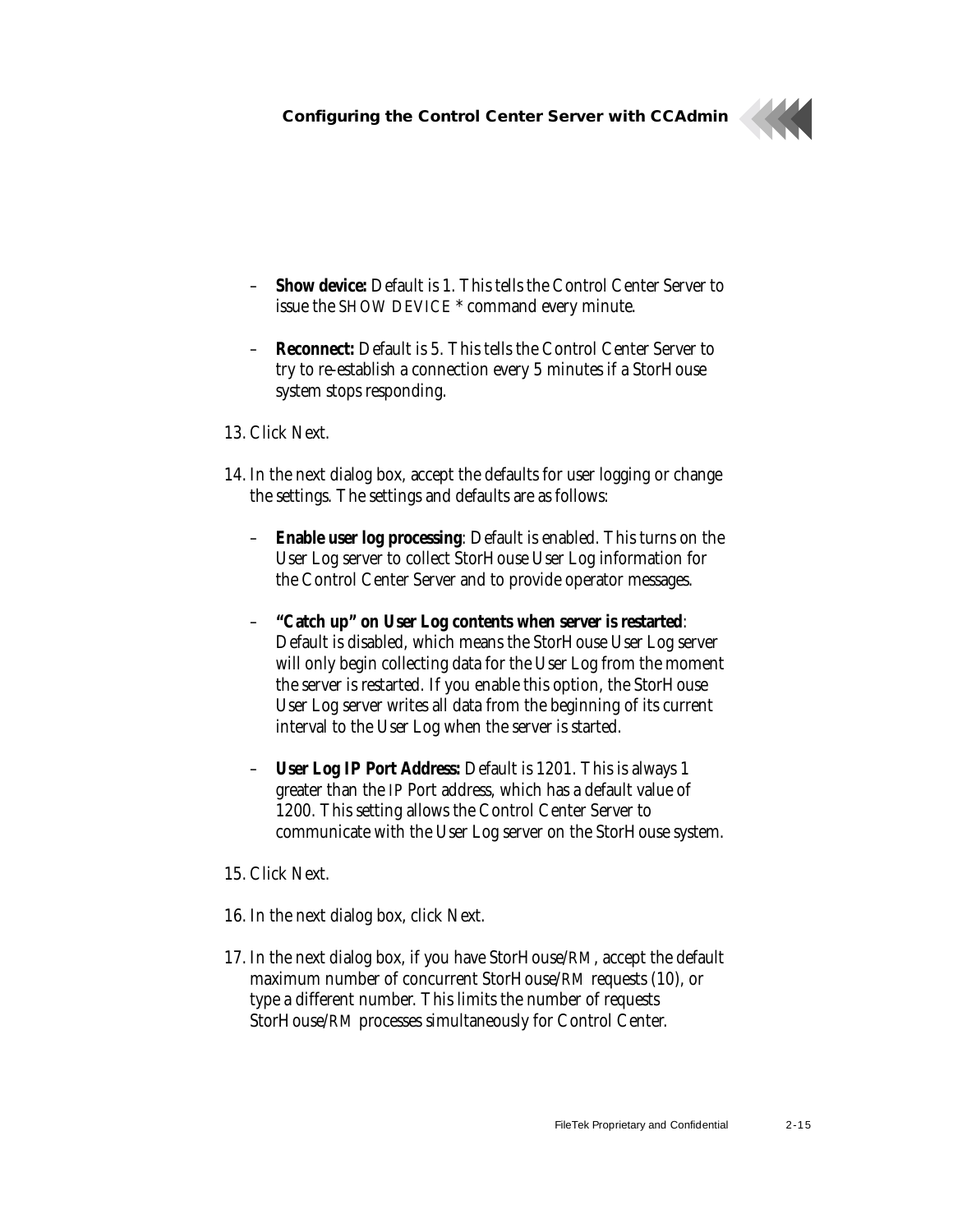

18. Click Finish.

19. Control Center asks you to confirm an update to the remote system registry. Click OK. The new StorHouse system now appears in the list, with a colored circle symbol to its left. If you've successfully connected to the StorHouse system and to the User Log server on that system, the circle will be green and contain a plus sign.

## <span id="page-27-1"></span><span id="page-27-0"></span>**Setting up remote computers to run CCAdmin**

After you have installed the Control Center framework and CCAdmin on one computer, you can set up remote computers to run CCAdmin without having to install the Control Center framework and CCAdmin on the remote computers.

To do this, you must first make the directory on the computer where you installed the Control Center framework and CCAdmin accessible over a network to the computer(s) where you want to enable remote access. Then, on the remote computer, map a path to that directory.

#### **To set up a remote computer to run CCAdmin**

- 1. On the remote computer where you want to run CCAdmin, rightclick the My Computer icon on the desktop, and click Explore on the menu that appears.
- 2. On the Exploring My Computer window, navigate to the shared drive and directory where the Control Center software is installed.
- 3. Double-click the file named InstCCAdmin2.EXE.
- 4. Follow the screen prompts in the setup program.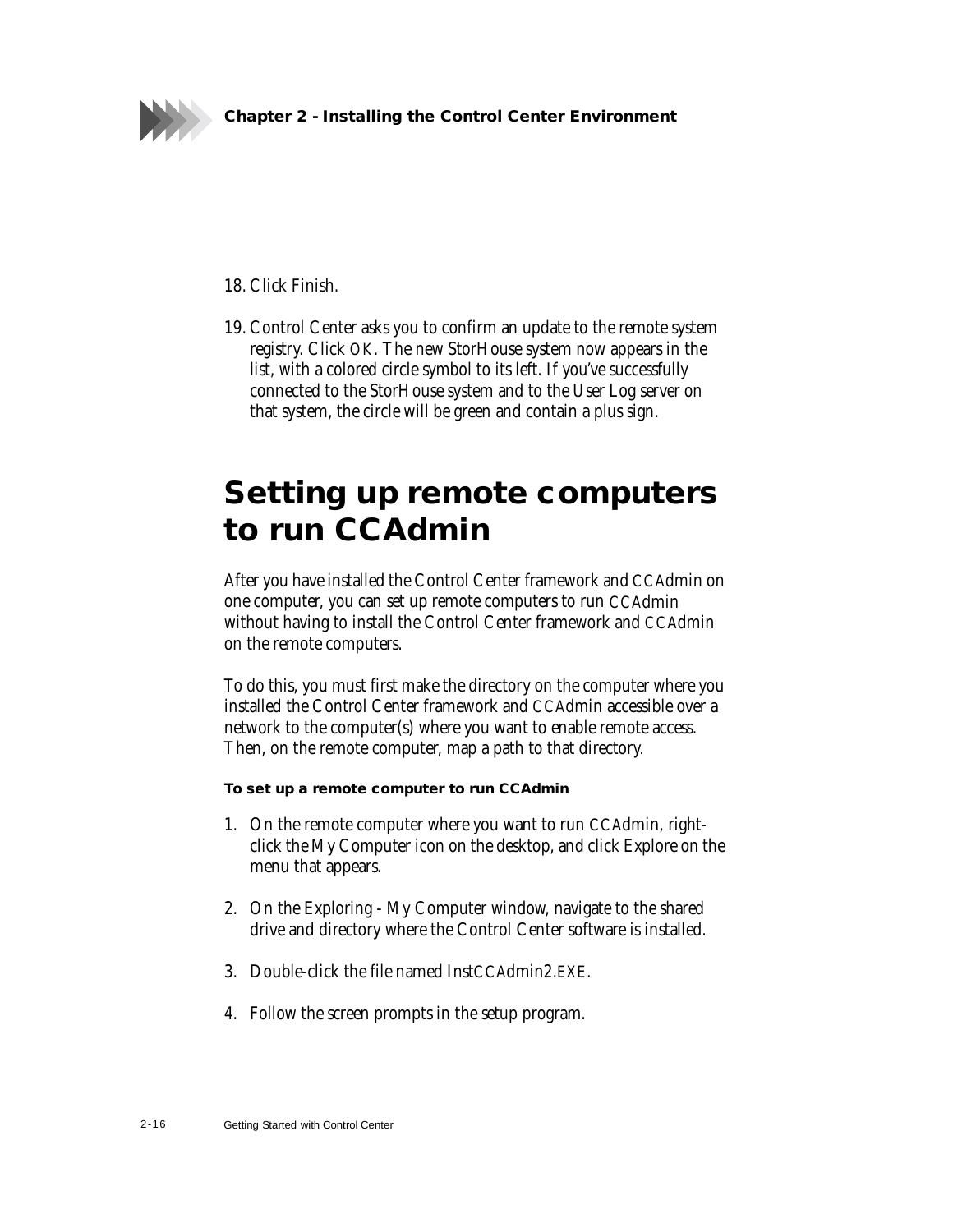**Setting up remote computers to run CCAdmin**



The setup program creates a desktop shortcut for Control Center on the remote computer. This shortcut points to the computer where you originally installed Control Center. To run CCAdmin on the remote computer, double-click the desktop shortcut for Control Center, then click the CCAdmin icon on the Selection Bar on the Control Center framework window.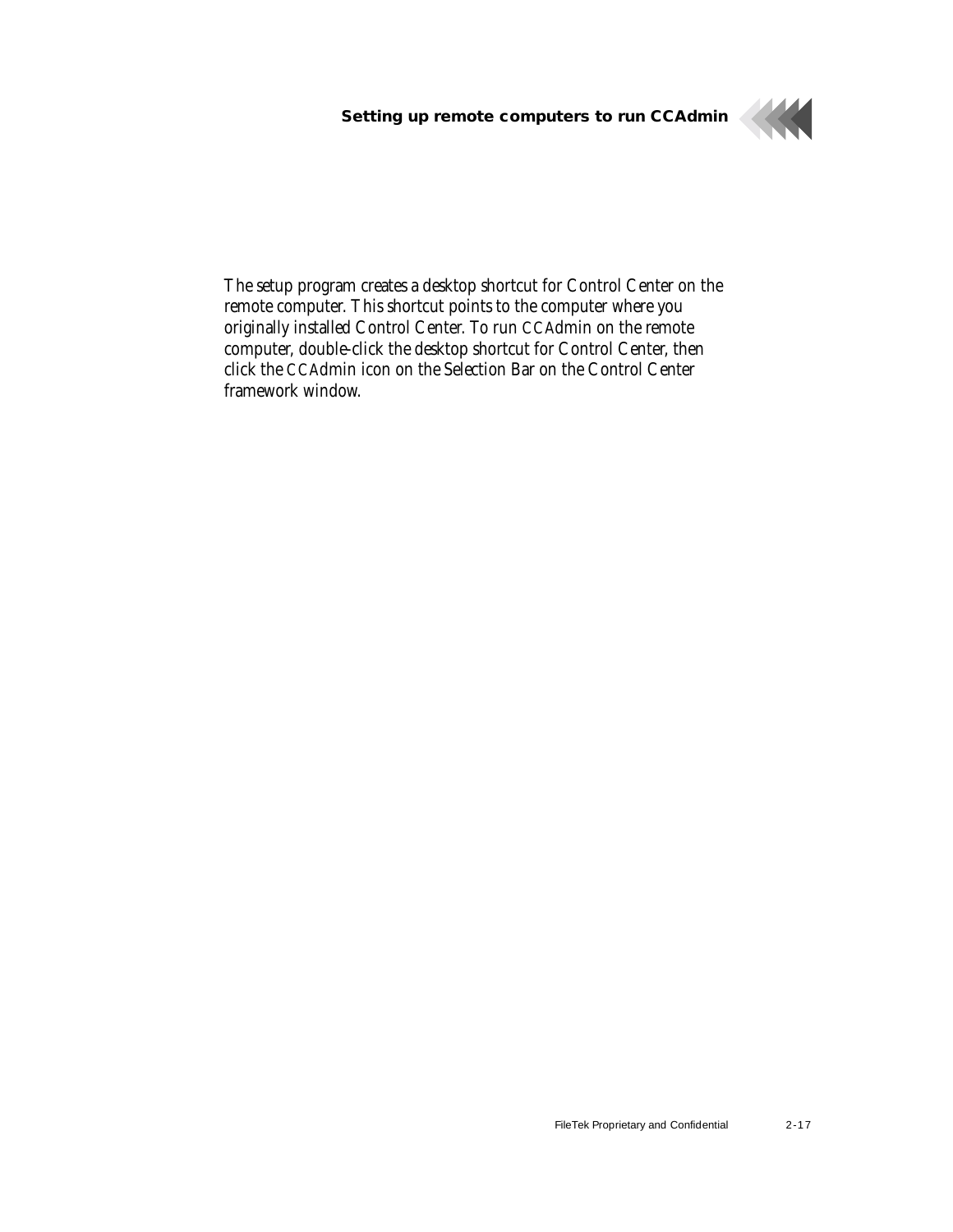### CHAPTER **3**

## <span id="page-29-2"></span><span id="page-29-0"></span>**StorHouse/Admin**

This chapter explains the tasks you need to complete before using StorHouse/Admin. These tasks are:

- **Installing the StorHouse/Admin software**
- Configuring a data source for StorHouse/Admin
- Starting StorHouse/Admin

## <span id="page-29-1"></span>**Installing StorHouse/Admin**

<span id="page-29-5"></span><span id="page-29-4"></span><span id="page-29-3"></span>The Control Center installation CD contains the StorHouse/Admin software and Control Center framework software.

If StorHouse/Admin is the first Control Center module you are installing on a computer, the installation program automatically installs the Control Center framework.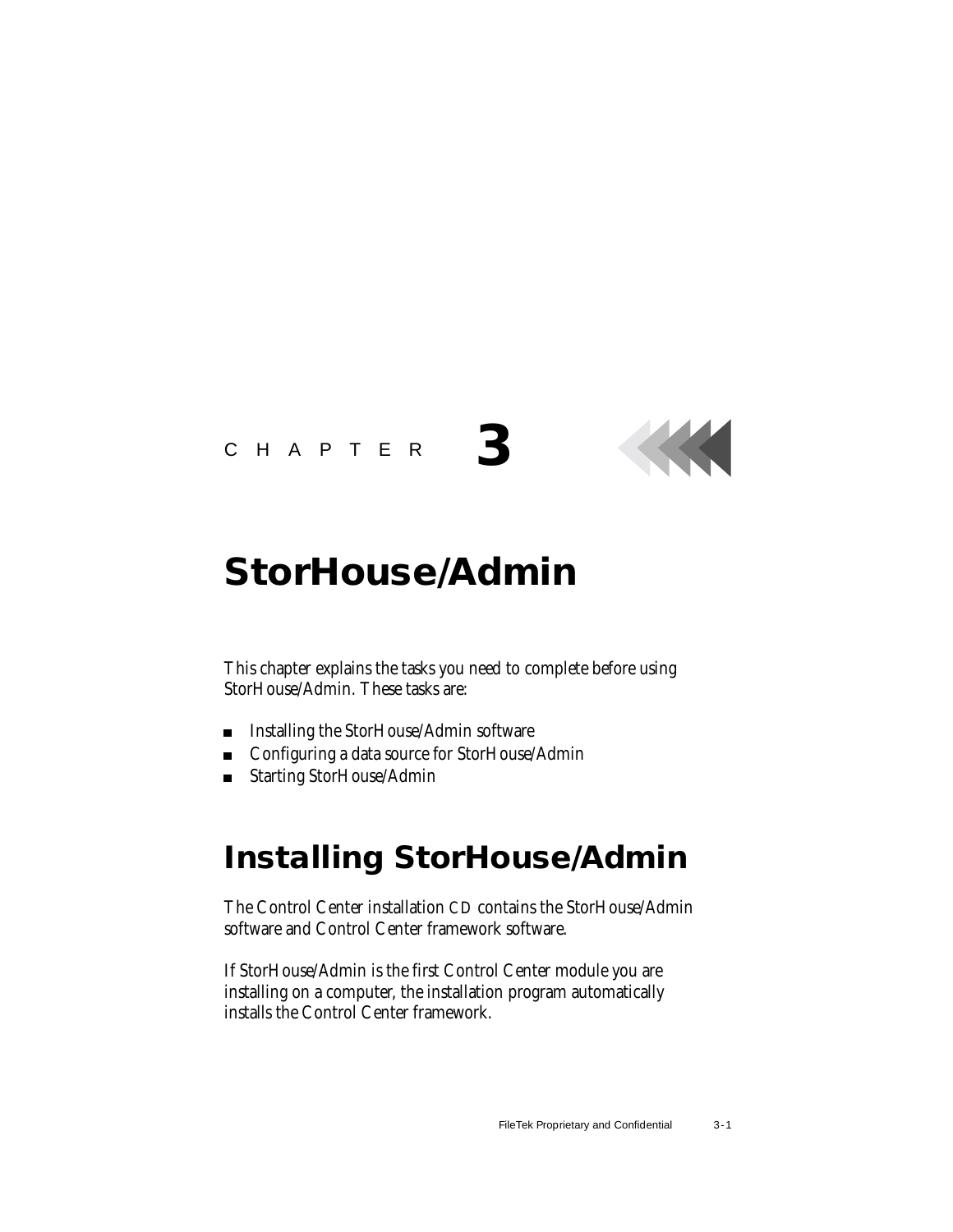

You can set up the Control Center framework and StorHouse/Admin for use on remote computers without reinstalling the software. See "[Setting](#page-36-0)  [up remote computers to run StorHouse/Admin](#page-36-0)" on page 3[-8](#page-36-0).

**Note:** If you are installing StorHouse/Admin on a computer that already has the Control Center framework installed, you do not need to reinstall the Control Center framework. Skip to ["Installing StorHouse/Admin](#page-32-0)  [without installing the Control Center framework"](#page-32-0) on page [3-4.](#page-32-0)

### <span id="page-30-0"></span>**Installing StorHouse/Admin with the Control Center framework**

The following procedure explains how to install StorHouse/Admin with the Control Center framework.

- **To install StorHouse/Admin with the Control Center framework**
	- 1. Close all open programs on the Windows computer where you are installing StorHouse/Admin.
	- 2. Insert the Control Center installation CD into the CD-ROM drive of the computer. The Control Center setup program starts automatically.
	- 3. On the Welcome to Control Center setup menu, click CC Installation.
	- 4. On the CC Installation setup menu, click StorHouse/Admin.
	- 5. In the Welcome dialog box, click Next.
	- 6. In the next dialog box, click Next.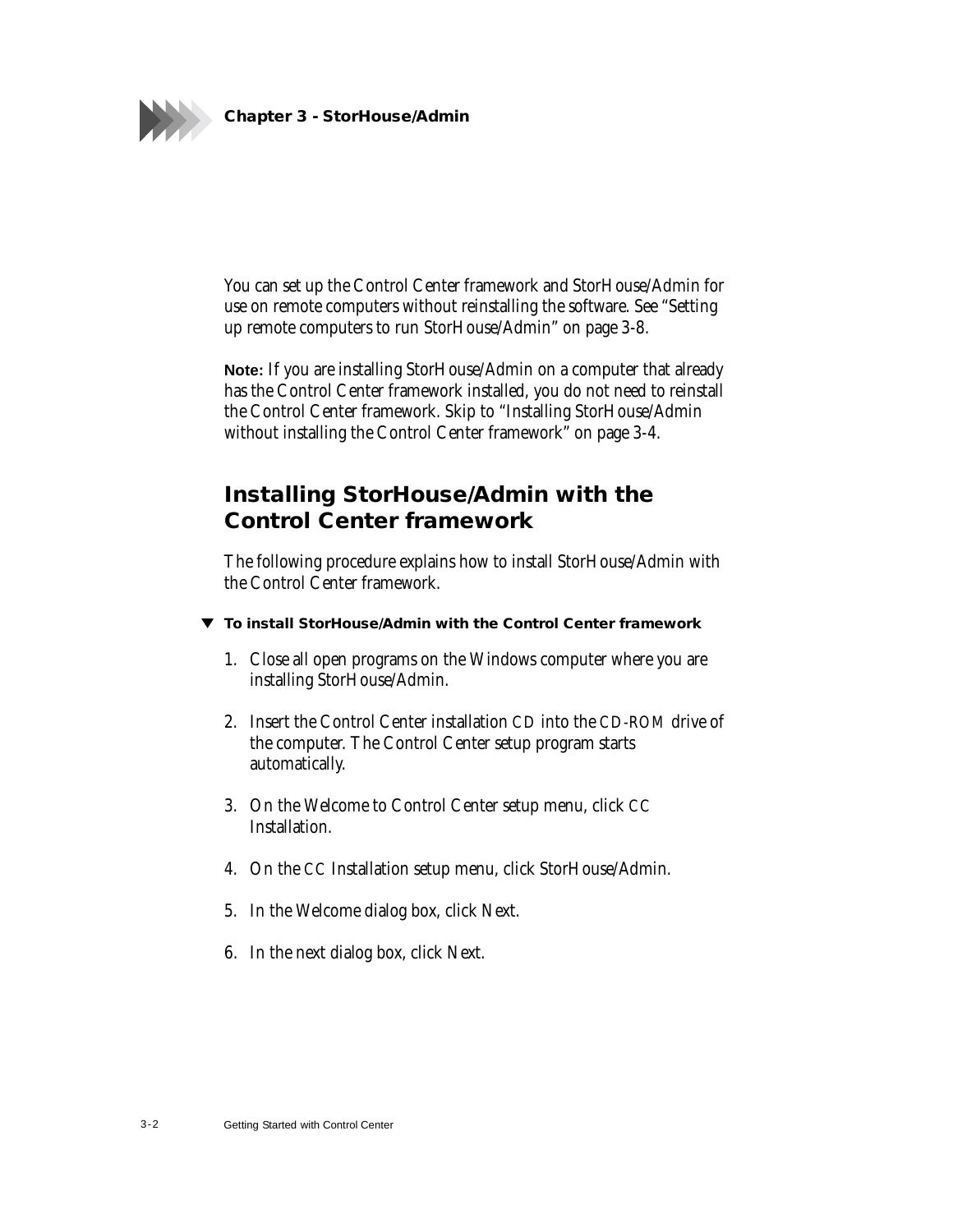**Installing StorHouse/Admin**



7. In the Choose Destination Location dialog box, click Next. The location listed on this dialog box is where the installation program will install the Control Center framework and StorHouse/Admin files.

**Note:** The default location is C:\Program Files\ControlCenter2\Bin. You can click Browse to install the Control Center framework and StorHouse/Admin elsewhere, but FileTek recommends you accept the default location.

- 8. In the Select Program Manager Group dialog box, make sure Control Center appears in the box at the top, then click Next.
- 9. In the Start Installation dialog box, click Next. The program installs the Control Center framework.
- 10. In the Desktop Shortcut dialog box, click Yes to create a shortcut for Control Center on your desktop.
- 11. In the Installation Complete dialog box, click Next. The program installs the StorHouse/Admin module.
- 12. In the Installation Complete dialog box, click Finish.
- 13. On the Control Center setup menu, click Exit CC Installation.
- 14. On the Welcome to Control Center setup menu, click Exit Setup.
- 15. Close all remaining windows.
- 16. Proceed to "[Configuring StorHouse/Admin](#page-33-0)" on page [3-5.](#page-33-0)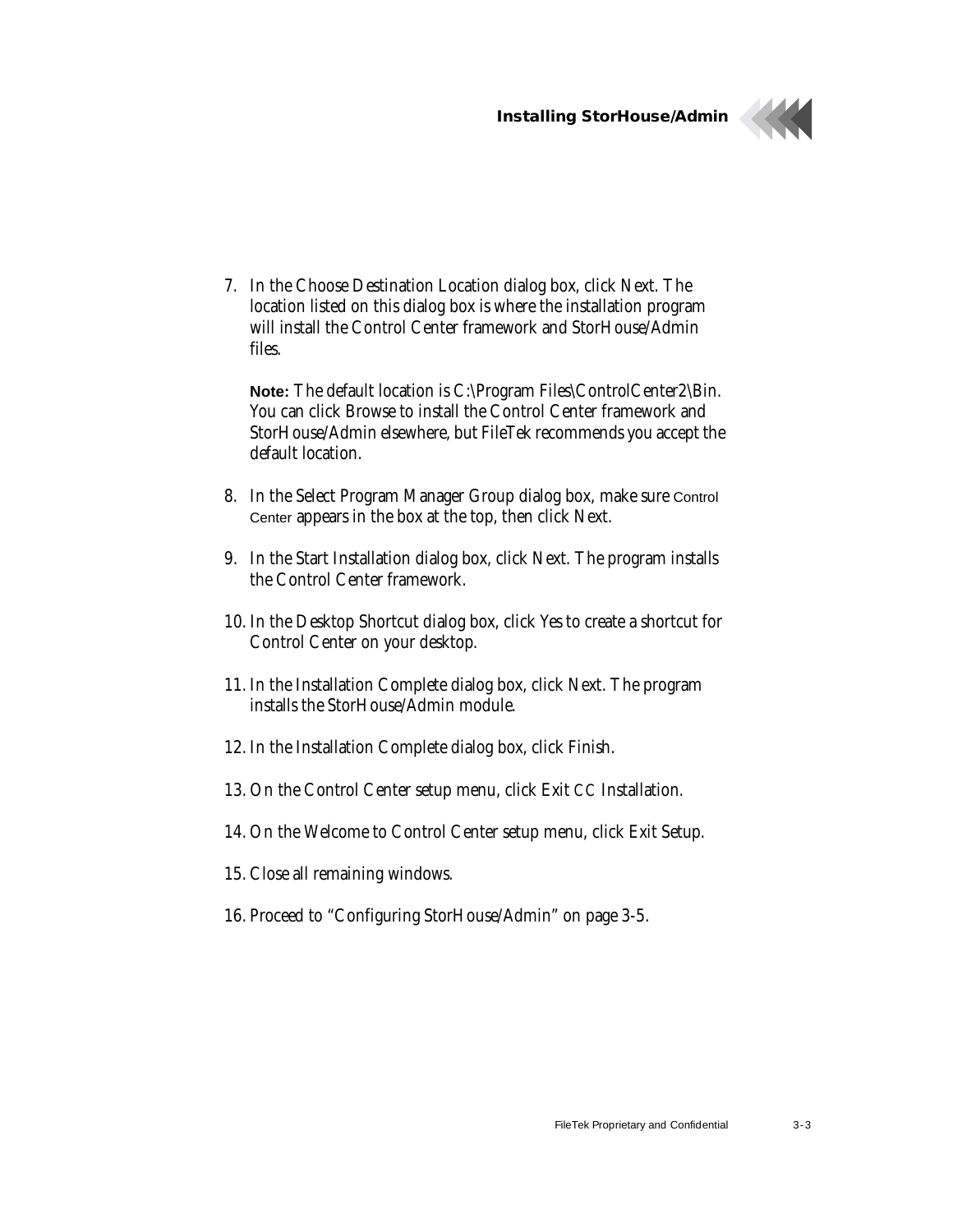

### <span id="page-32-0"></span>**Installing StorHouse/Admin without installing the Control Center framework**

If you are installing StorHouse/Admin on a computer where you have already installed another Control Center module (CCAdmin or StorHouse/Performance Monitor), you have also already installed the Control Center framework, and you do not need to reinstall it on that computer.

- **To install StorHouse/Admin without installing the Control Center framework**
	- 1. Close all open programs on the computer where you are installing StorHouse/Admin.
	- 2. If necessary, insert the Control Center installation CD into the CD-ROM drive of the computer. The Control Center setup program starts automatically.
	- 3. On the Welcome to Control Center setup menu, click CC Installation.
	- 4. On the CC Installation setup menu, click StorHouse/Admin.
	- 5. In the Welcome dialog box, click Next.
	- 6. In the Reinstall CC Framework dialog box, click No, then click Next.

**Note:** If you click Yes when asked if you want to reinstall the Control Center framework, the installation procedure will proceed as described in "[Installing StorHouse/Admin with the Control Center](#page-30-0)  [framework](#page-30-0)" on page [3-2](#page-30-0) (steps 6 through the end).

7. In the Start Installation dialog box, click Next. The program installs StorHouse/Admin.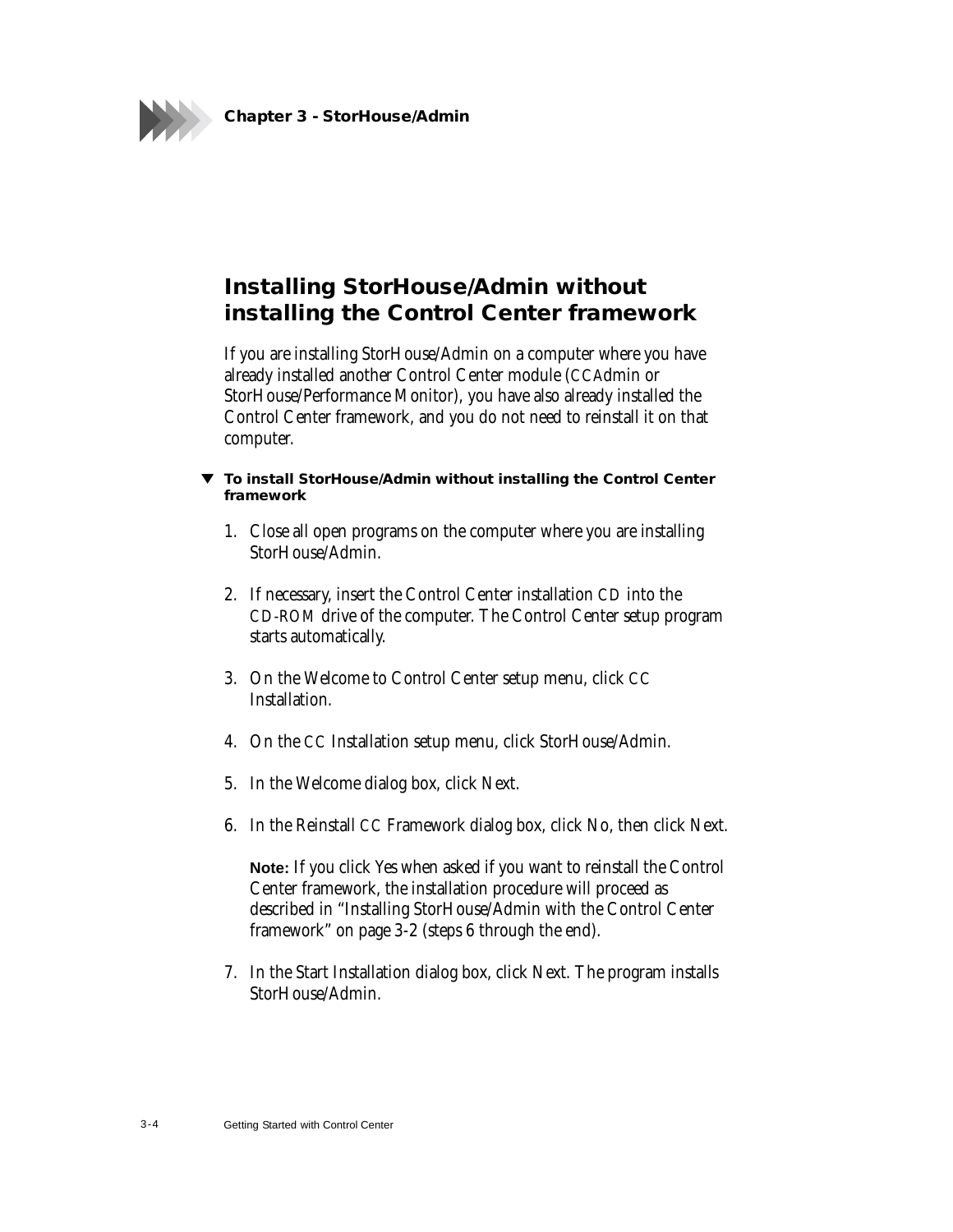**Configuring StorHouse/Admin**



- 8. In the Installation Complete dialog box, click Finish.
- 9. On the Control Center setup menu, click Exit CC Installation.
- 10. On the Welcome to Control Center setup menu, click Exit Setup.
- 11. Proceed to the next section "[Configuring StorHouse/Admin](#page-33-0)."

## <span id="page-33-0"></span>**Configuring StorHouse/Admin**

<span id="page-33-1"></span>You need to configure StorHouse/Admin for use with a Control Center Server. If you have already configured a data source for another Control Center module on this computer, you can select that data source for StorHouse/Admin, or configure a new one.

A data source consists of a specific StorHouse system attached to a specific Control Center Server.

To define or select a data source, you must have already installed a Control Center Server and CCAdmin, and configured the server with CCAdmin, on this computer or on another computer that is accessible over your network.

The server must be running.

- **To configure a data source for the StorHouse/Admin shortcut**
	- 1. Start Control Center by double-clicking its desktop icon.
	- 2. On the Selection Bar on the left of the Control Center window, click the StorHouse/Admin shortcut icon.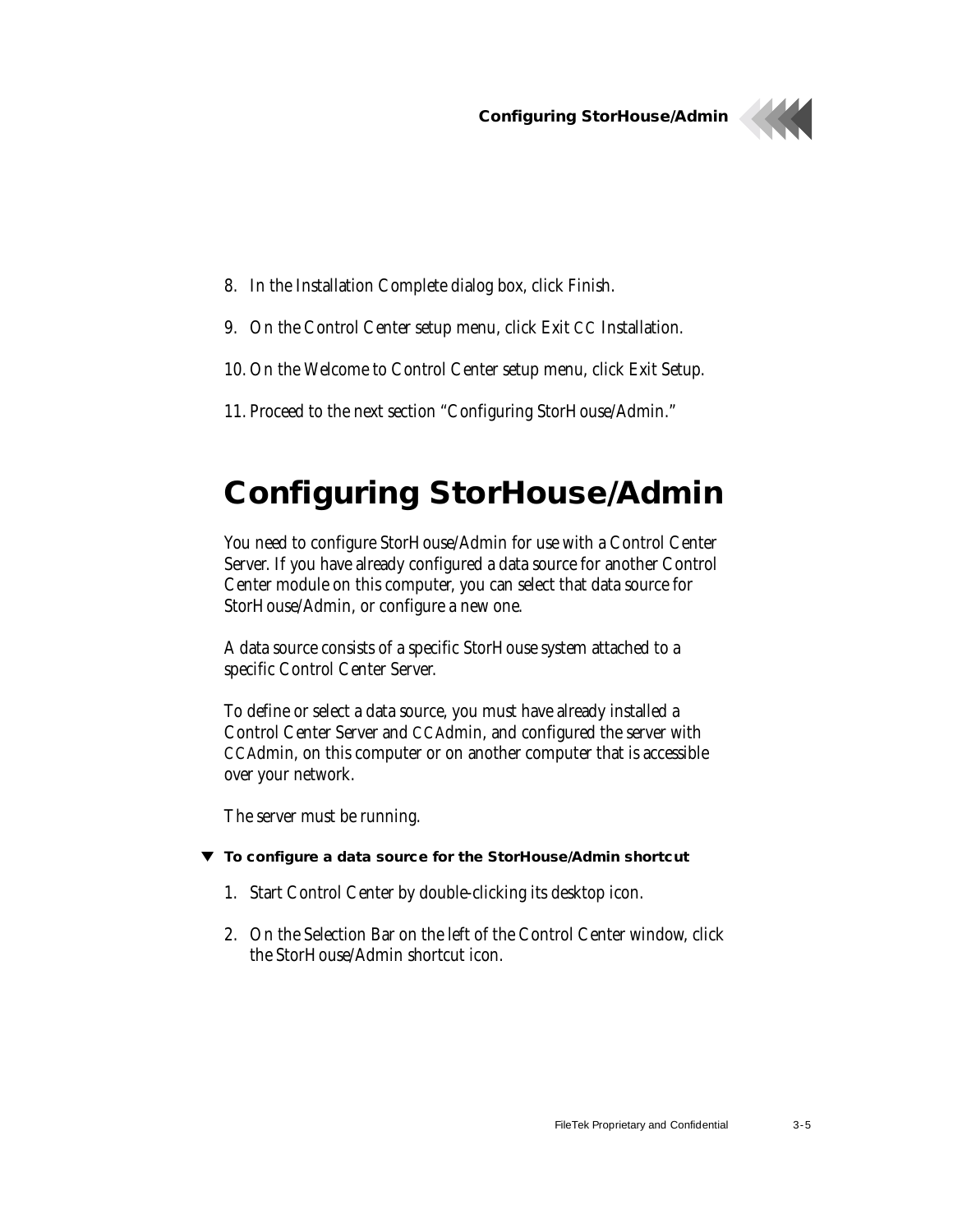

- 3. In the Information dialog box that tells you there's no data source configured for the shortcut, click OK. The CC Client Configuration Wizard dialog box appears.
- 4. If you have installed another Control Center module on this computer and defined a data source for it, click a server from the **CC Server** list, then skip to Step 9. Otherwise, go to Step 5.

**Note:** The server you select must be running.

- 5. If you haven't installed another Control Center module on this computer and defined a data source for it, click New next to the **CC Server** box.
- 6. In the Define CC Server dialog box in the **CC server name** box, type a valid DNS name for a networked computer that has the Control Center Server software installed and running.
- 7. Accept the default value 8020 for the **TCP/IP port** box, or, if necessary, type another valid port number.
- 8. Click OK.
- 9. The CC Client Configuration Wizard dialog box should now have a server name in the **CC server** list and a StorHouse name in the **StorHouse system** box. Click Next.

**Note:** If you have configured more than one StorHouse system for this Control Center Server, you can choose another system from the **StorHouse system** list. If the server is not running and configured with a StorHouse system, this list will be empty, and you will not be able to proceed.

10. In the next dialog box in the **Data source name** box, accept the default name or type a new name for the data source. This should be a descriptive name that will help you identify the data source.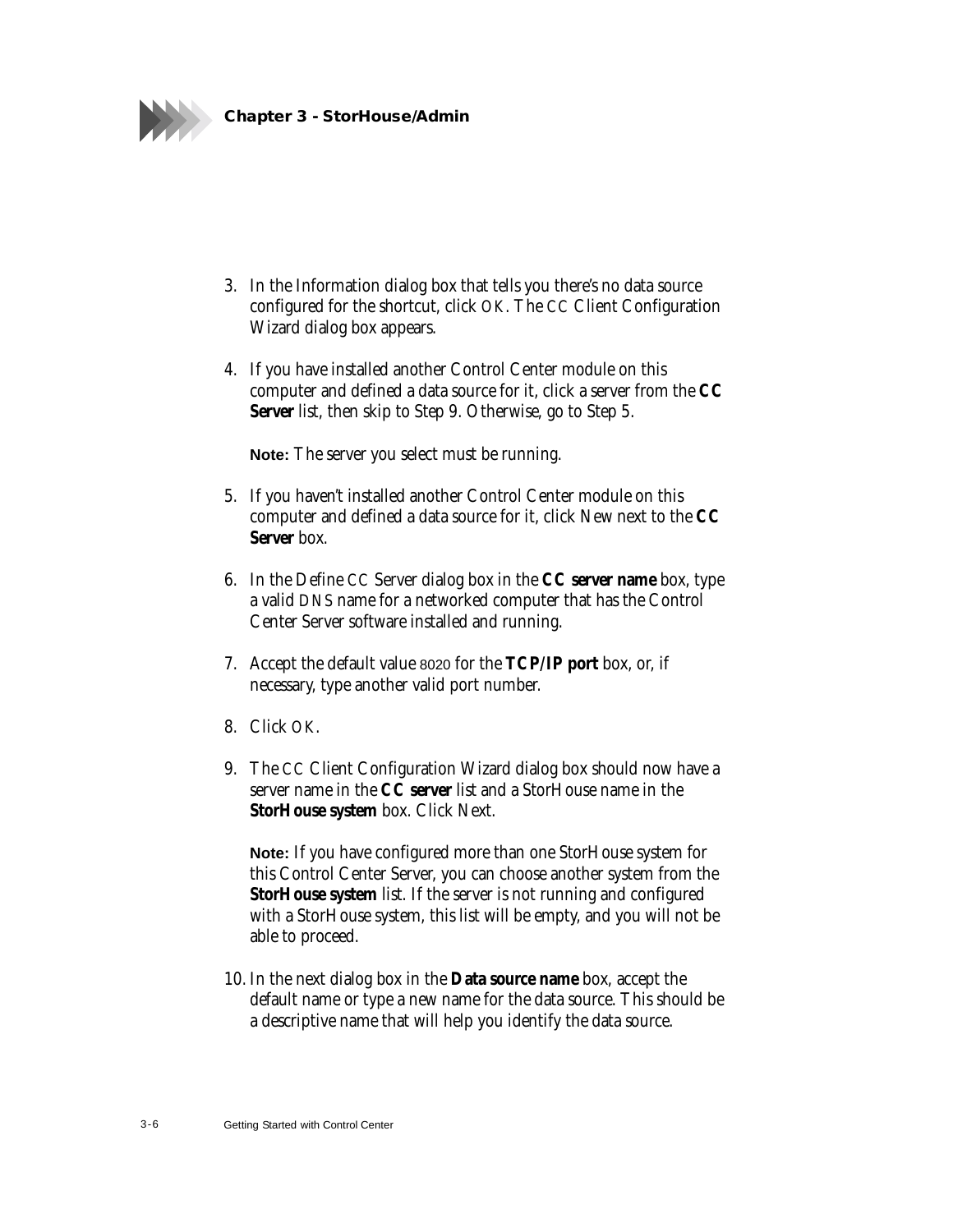**Starting StorHouse/Admin**



#### 11. Click Next.

- 12. In the next dialog box in the **Shortcut name** box, accept the default name or type a new name. This name will appear with the shortcut on the Selection Bar and will help you identify which data source you are connected to.
- 13. Click Finish.

## <span id="page-35-0"></span>**Starting StorHouse/Admin**

<span id="page-35-2"></span><span id="page-35-1"></span>You start StorHouse/Admin by clicking a StorHouse/Admin shortcut on the Control Center Selection Bar. The shortcut identifies the StorHouse/ Admin module and indicates which data source the module should use.

#### **To start StorHouse/Admin**

- 1. On the Selection Bar, click the StorHouse/Admin shortcut you just created.
- 2. In the Login dialog box, type the identifier for the StorHouse account you want to use in the **Account ID** box.
- 3. In the **Password** box, type your account password.
- 4. Click Login.

You can now use StorHouse/Admin to manage the StorHouse system represented by the data source for this shortcut.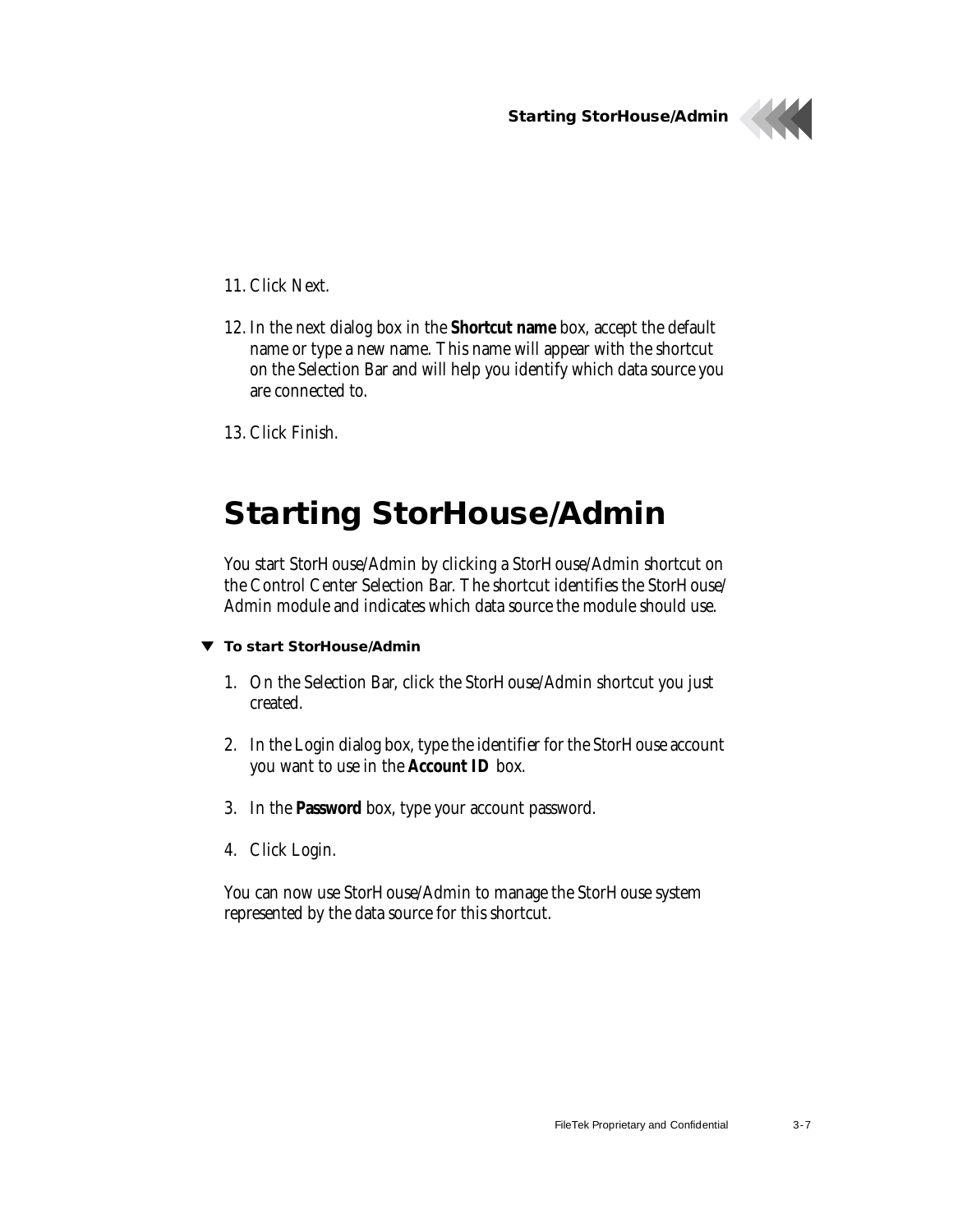

## <span id="page-36-1"></span><span id="page-36-0"></span>**Setting up remote computers to run StorHouse/Admin**

After you have installed the Control Center framework and StorHouse/ Admin on one computer, you can set up remote computers to run StorHouse/Admin without having to install the Control Center framework and StorHouse/Admin on the remote computers.

To do this, you must first make the directory on the computer where you installed the Control Center framework and StorHouse/Admin accessible over a network to the computer(s) where you want to enable remote access. Then, on the remote computer, map a path to that directory.

#### **To set up a remote computer to run StorHouse/Admin**

- 1. On the remote computer where you want to run StorHouse/Admin, right-click the My Computer icon on the desktop, and click Explore on the menu that appears.
- 2. On the Exploring My Computer window, navigate to the shared drive and directory where the Control Center software is installed.
- 3. Double-click the file named InstSHAdmin.EXE.
- 4. Follow the screen prompts in the setup program.

The setup program creates a desktop shortcut for the Control Center framework on the remote computer. This shortcut points to the computer where you originally installed Control Center. To run StorHouse/Admin on the remote computer, double-click the desktop shortcut for Control Center, then click the StorHouse/Admin icon on the Selection Bar on the Control Center framework window.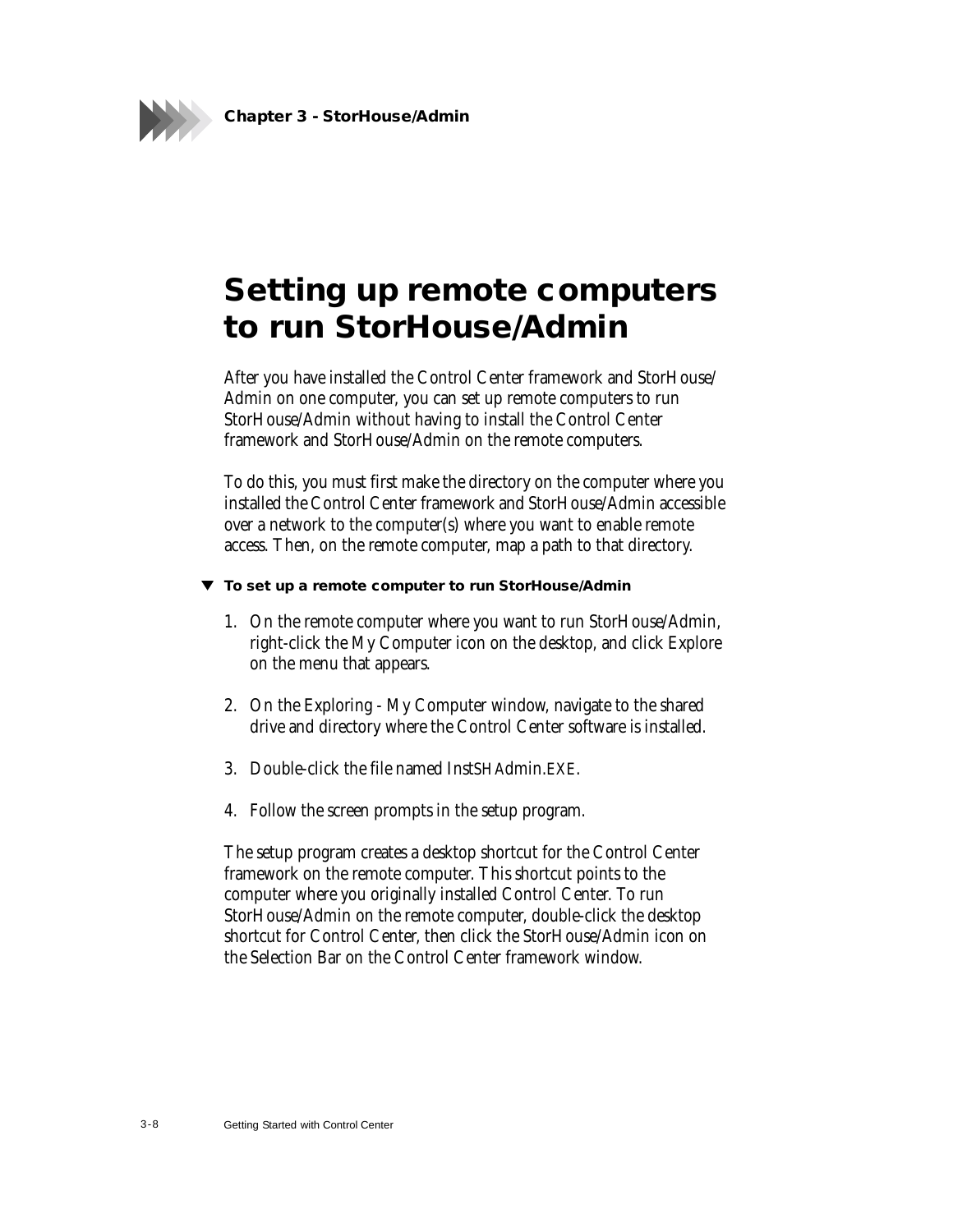

# <span id="page-37-1"></span><span id="page-37-0"></span>**StorHouse/Performance Monitor**

This chapter explains the tasks you need to complete before using StorHouse/Performance Monitor. These tasks include:

- Setting StorHouse system parameters for collecting StorHouse/ Performance Monitor data
- Installing the StorHouse/Performance Monitor software
- Configuring a data source, if necessary
- Setting StorHouse/Performance Monitor system preferences
- Copying StorHouse/Performance Monitor data files to your PC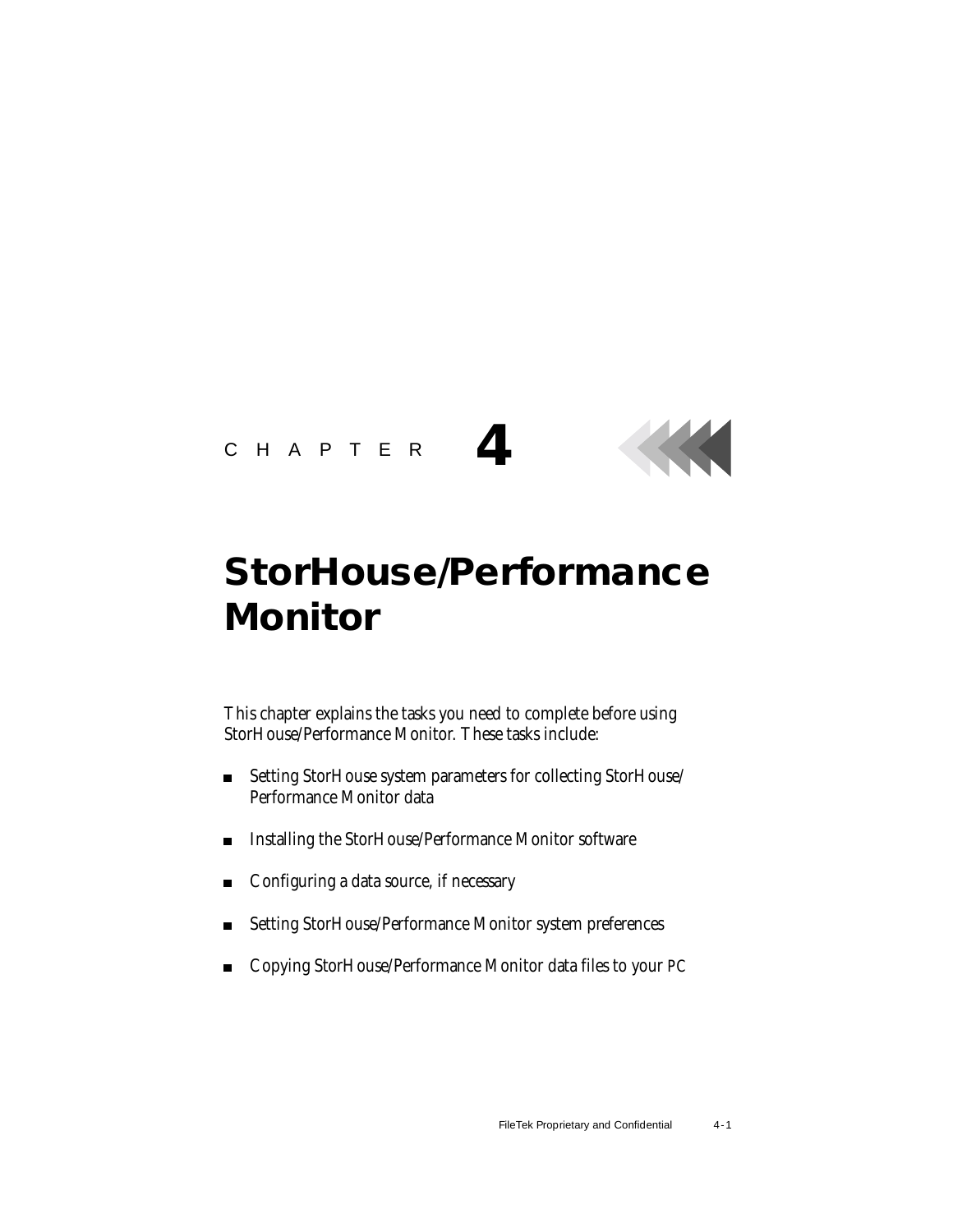**Chapter 4 - StorHouse/Performance Monitor**



## <span id="page-38-0"></span>**Setting system parameters for collecting report data**

<span id="page-38-5"></span>StorHouse/Performance Monitor reports rely on data collected from one or more StorHouse systems. Before a StorHouse system will collect this data, you must set certain StorHouse system parameters.

**Note:** If you haven't installed StorHouse/Admin on this computer, refer to the *StorHouse Command Language Reference Manual* to set system parameters.

#### **To set system parameters with StorHouse/Admin**

- 1. Start StorHouse/Admin.
- 2. On the System menu, click Configure.
- <span id="page-38-9"></span><span id="page-38-8"></span><span id="page-38-7"></span><span id="page-38-6"></span><span id="page-38-4"></span><span id="page-38-3"></span><span id="page-38-2"></span><span id="page-38-1"></span>3. In the System Configuration dialog box, find each of the following parameters and set them as described.
	- **– LOG\_ACCOUNT:** Set to the applicable StorHouse account name. This parameter sets the signon account used for storing StorHouse/Performance Monitor data files.
	- **LOG\_DEVICE:** Set to true. This parameter enables logging of device information records.
	- **LOG\_FILE:** Set to true. This parameter enables logging of file open and close information records.
	- **LOG\_FSET:** Set to the applicable file set name. This parameter sets the file set name used for storing StorHouse/Performance Monitor data files.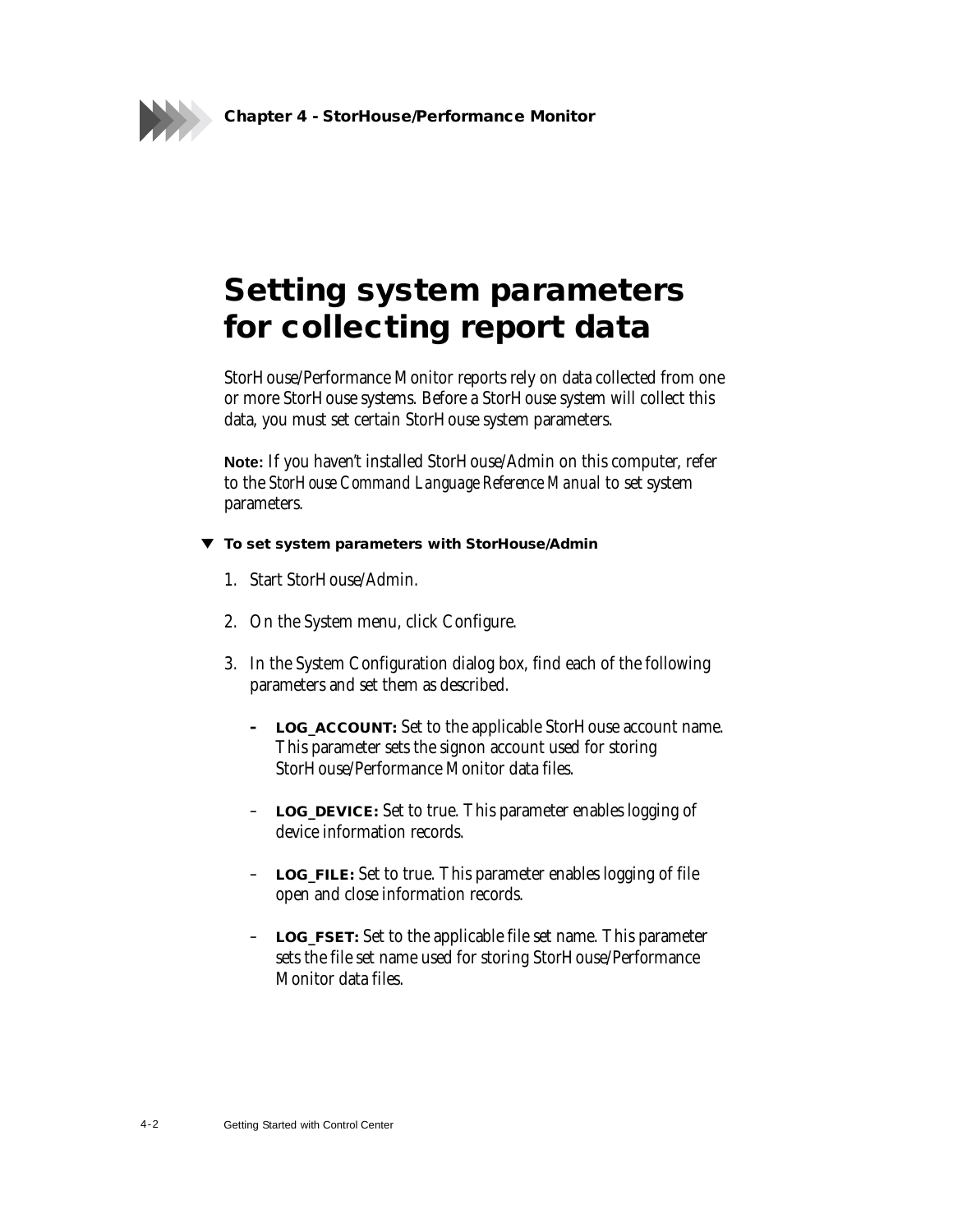

- <span id="page-39-9"></span><span id="page-39-0"></span>– **LOG\_GROUP:** Set to the applicable group name. This parameter sets the file access group used for storing StorHouse/Performance Monitor data files.
- <span id="page-39-10"></span><span id="page-39-1"></span>– **LOG\_INTERVAL:** Set to 15 minutes. This parameter controls the interval for logging polled records.
- <span id="page-39-2"></span>– **LOG\_POLL:** Set to true. This parameter enables logging of polled (interval) records.
- <span id="page-39-11"></span><span id="page-39-3"></span>– **LOG\_SYSTAT:** Set to true. This parameter enables logging of system startup and shutdown records.
- <span id="page-39-12"></span><span id="page-39-4"></span>– **LOG\_VOLUME:** Set to true. This parameter enables logging of volume dismount and movement information records.
- <span id="page-39-13"></span><span id="page-39-5"></span>– **LOG\_VSET:** Set to the applicable volume set name. This parameter sets the volume set name used for storing StorHouse/ Performance Monitor data files.
- <span id="page-39-6"></span>– **SMVU\_EOM\_DELAY:** Set to a value between 1 and 15. This parameter determines how many days past the end of the month StorHouse will continue to collect data for StorHouse/ Performance Monitor data files in the previous month. This is necessary to accurately calculate some information, such as file opens.
- <span id="page-39-14"></span><span id="page-39-7"></span>**SMVU\_LOGGING:** Set to true. This parameter turns on the collection of StorHouse/Performance Monitor data.
- <span id="page-39-15"></span><span id="page-39-8"></span>– **SMVU\_PUT\_CYCLE**: Set to 24. This parameter specifies the interval in hours at which the StorHouse/Performance Monitor data files are written from the StorHouse system directories on magnetic disk to user files on level L. Changes to this value take effect during the next PUT cycle. By setting the value to 24, you ensure that StorHouse puts a new version of the most current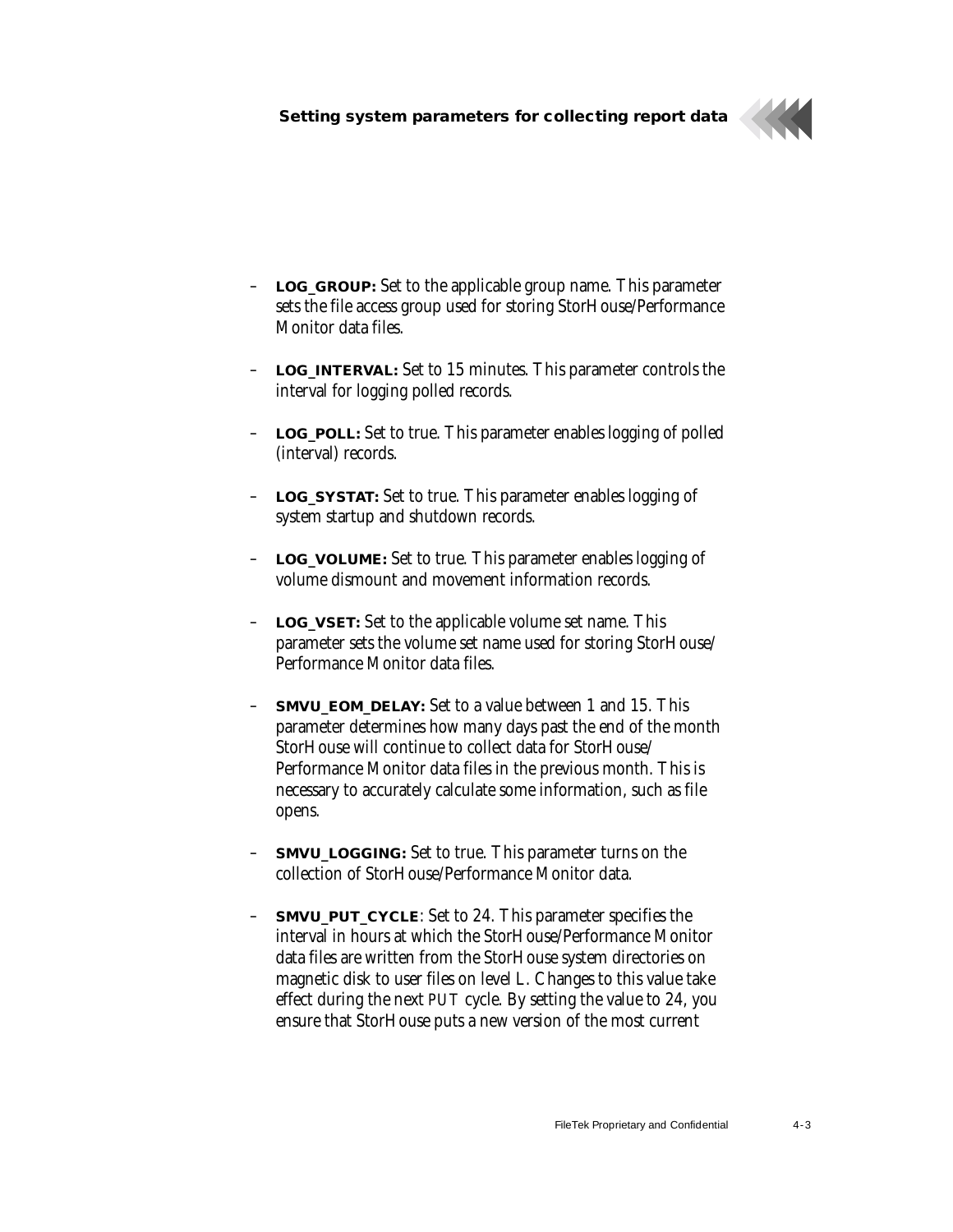

<span id="page-40-4"></span><span id="page-40-2"></span>StorHouse/Performance Monitor data files in the user directories daily. This keeps your data current.

- **SMVU\_VER\_LIMIT:** Set to a value between 1 and 32,768. This parameter sets the number of versions of StorHouse/Performance Monitor data files kept in the system.
- 4. Click OK.

## <span id="page-40-0"></span>**Installing StorHouse/ Performance Monitor**

<span id="page-40-3"></span><span id="page-40-1"></span>The Control Center installation CD contains the StorHouse/ Performance Monitor software, the Control Center framework software, and the PM File Copy utility.

If StorHouse/Performance Monitor is the first Control Center module you are installing on a computer, the installation program automatically installs the Control Center framework.

You can set up the Control Center framework and StorHouse/ Performance Monitor for use on remote computers without reinstalling the software. See ["Setting up remote computers to run StorHouse/](#page-50-0) [Performance Monitor](#page-50-0)" on page [4-14](#page-50-0).

**Note:** If you are installing StorHouse/Performance Monitor on a computer that already has the Control Center framework installed, you do not need to reinstall the Control Center framework. Skip to "[Installing StorHouse/Performance Monitor without installing the](#page-42-0)  [Control Center framework](#page-42-0)" on page [4-6.](#page-42-0)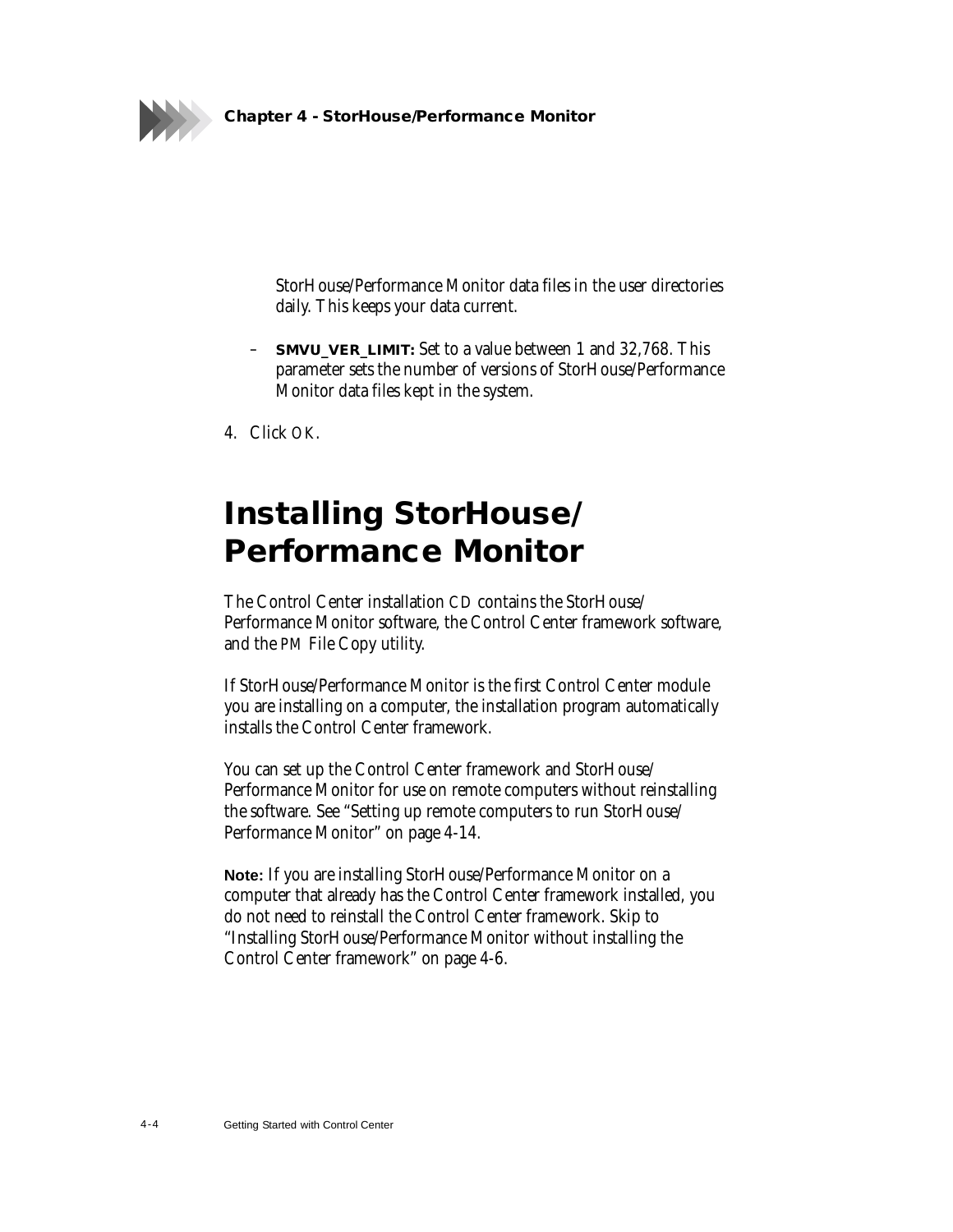

### <span id="page-41-0"></span>**Installing StorHouse/Performance Monitor and the Control Center framework**

This procedure explains how to install StorHouse/Performance Monitor and the Control Center framework.

- **To install StorHouse/Performance Monitor and the Control Center framework**
	- 1. Close all open programs on the Windows computer where you are installing StorHouse/Performance Monitor.
	- 2. Insert the Control Center installation CD into the CD-ROM drive of the computer. The Control Center setup program starts automatically.
	- 3. On the Welcome to Control Center setup menu, click CC Installation.
	- 4. On the CC Installation setup menu, click StorHouse/PM.
	- 5. In the Welcome dialog box, click Next.
	- 6. In the next dialog box, click Next.
	- 7. In the Choose Destination Location dialog box, click Next. The location listed on this dialog box is where the installation program will install the Control Center framework and StorHouse/ Performance Monitor files.

**Note:** The default location is C:\Program Files\ControlCenter2\Bin. You can click Browse to install the Control Center framework and StorHouse/Performance Monitor files elsewhere, but FileTek recommends you accept the default location.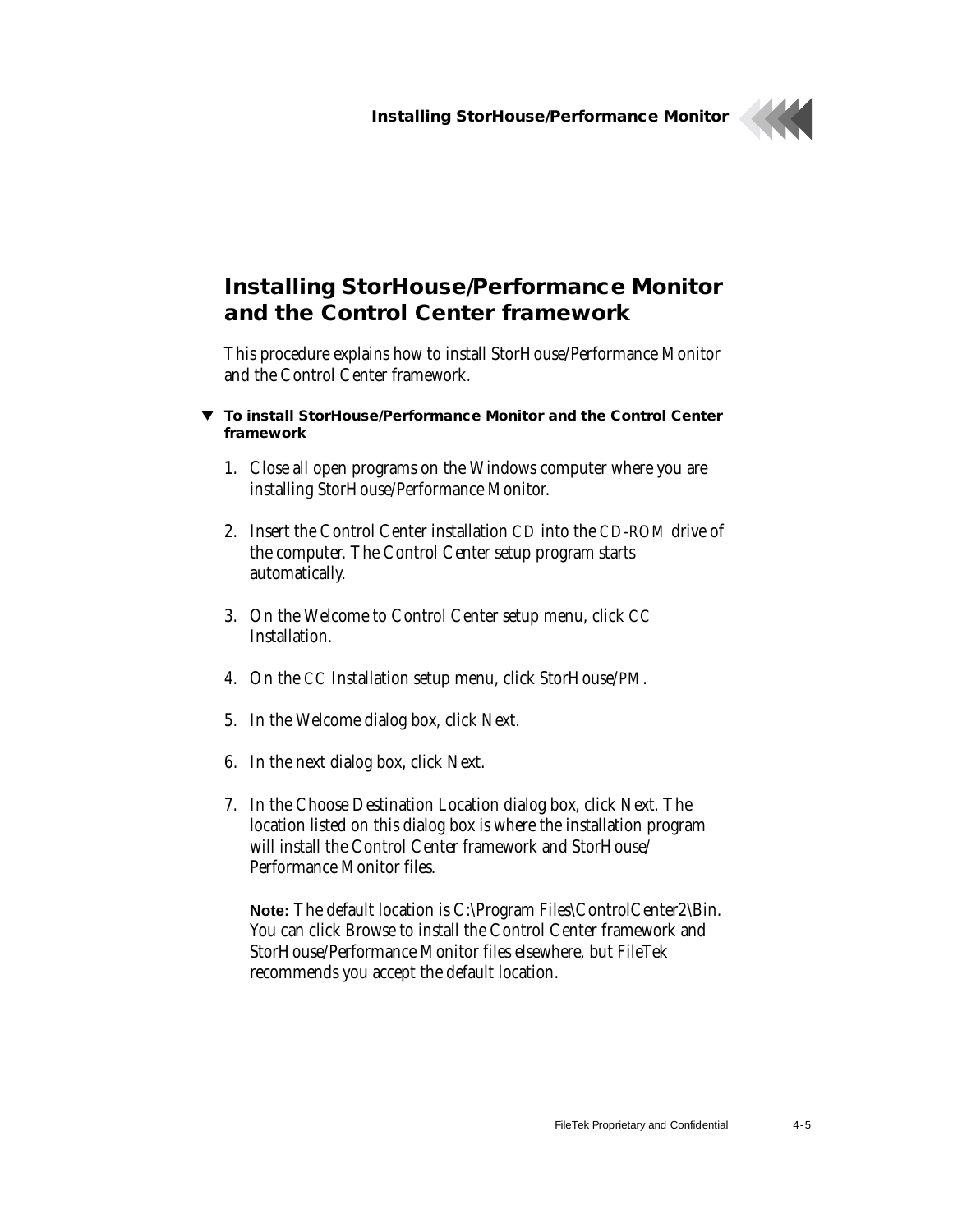

- 8. In the Select Program Manager Group dialog box, make sure Control Center appears in the box at the top, then click Next.
- 9. In the Start Installation dialog box, click Next. The program installs the Control Center framework.
- 10. In the Desktop Shortcut dialog box, click Yes to create a shortcut for Control Center on your desktop.
- 11. In the Start Installation dialog box, click Next. The program installs the StorHouse/Performance Monitor module.
- 12. In the Installation Complete dialog box, click Finish.
- 13. On the Control Center setup menu, click Exit CC Installation.
- 14. On the Welcome to Control Center setup menu, click Exit Setup.
- 15. Proceed to "[Configuring a data source for StorHouse/Performance](#page-44-0)  [Monitor](#page-44-0)" on page 4[-8.](#page-44-0)

### <span id="page-42-0"></span>**Installing StorHouse/Performance Monitor without installing the Control Center framework**

If you are installing StorHouse/Performance Monitor on a computer where you have already installed another Control Center module (CCAdmin or StorHouse/Admin), you have also already installed the Control Center framework, and you do not need to reinstall it on that computer.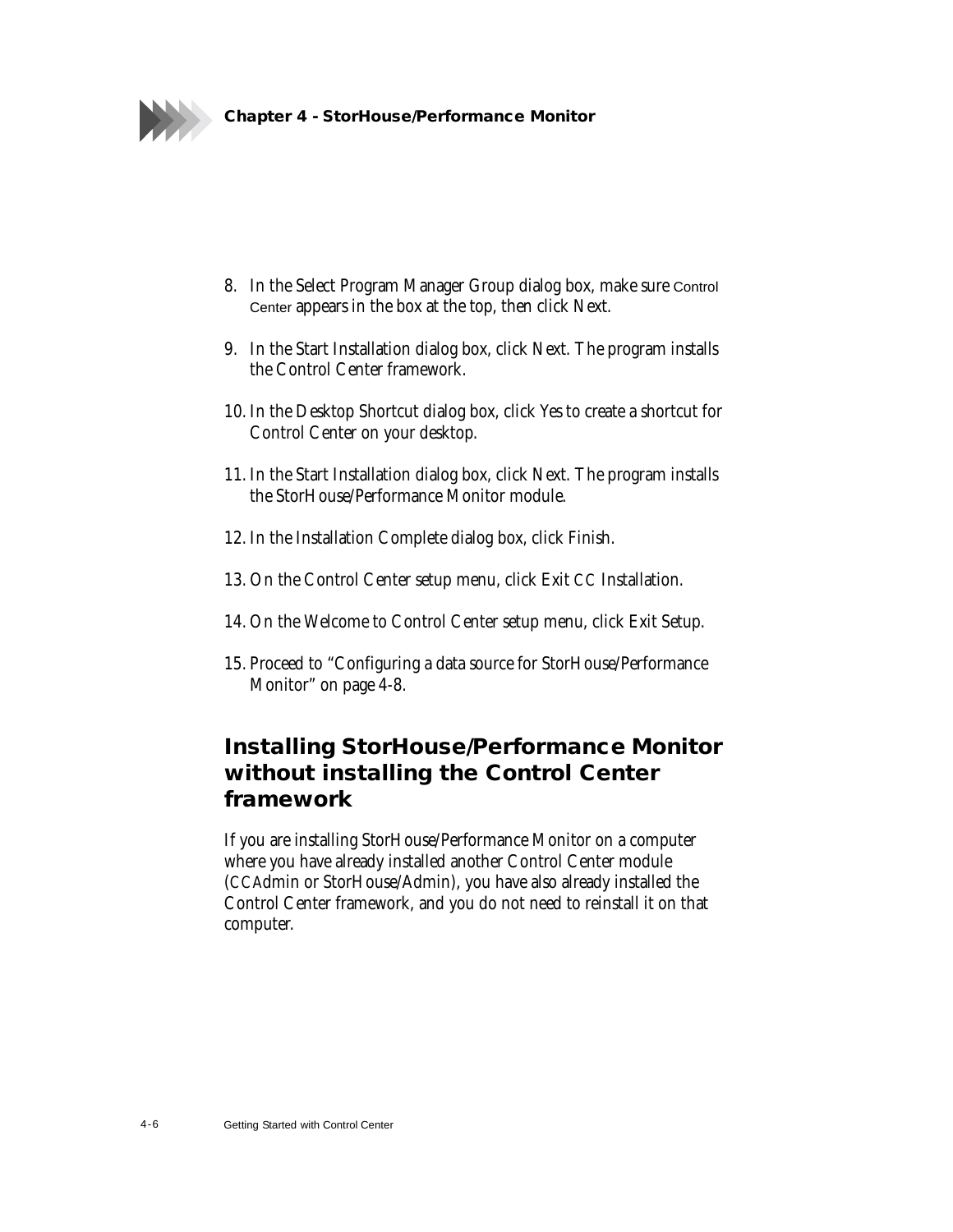

#### **To install StorHouse/Performance Monitor without installing the Control Center framework**

- 1. Close all open programs on the computer where you are installing StorHouse/Performance Monitor.
- 2. If necessary, insert the Control Center installation CD into the CD-ROM drive of the computer. The Control Center setup program starts automatically.
- 3. On the Welcome to Control Center setup menu, click CC Installation.
- 4. On the CC Installation setup menu, click StorHouse/Performance Monitor.
- 5. In the Welcome dialog box, click Next.
- 6. In the Reinstall CC Framework dialog box, click No, then click Next.

**Note:** If you click Yes when asked if you want to reinstall the Control Center framework, the installation procedure will procede as described in "[Installing StorHouse/Performance Monitor and the](#page-41-0)  [Control Center framework"](#page-41-0) on page 4[-5](#page-41-0).

- 7. In the Start Installation dialog box, click Next. The program installs StorHouse/Performance Monitor.
- 8. In the Installation Complete dialog box, click Finish.
- 9. On the Control Center setup menu, click Exit CC Installation.
- 10. On the Welcome to Control Center setup menu, click Exit Setup.
- 11. Proceed to the next section "[Configuring a data source for](#page-44-0)  [StorHouse/Performance Monitor.](#page-44-0)"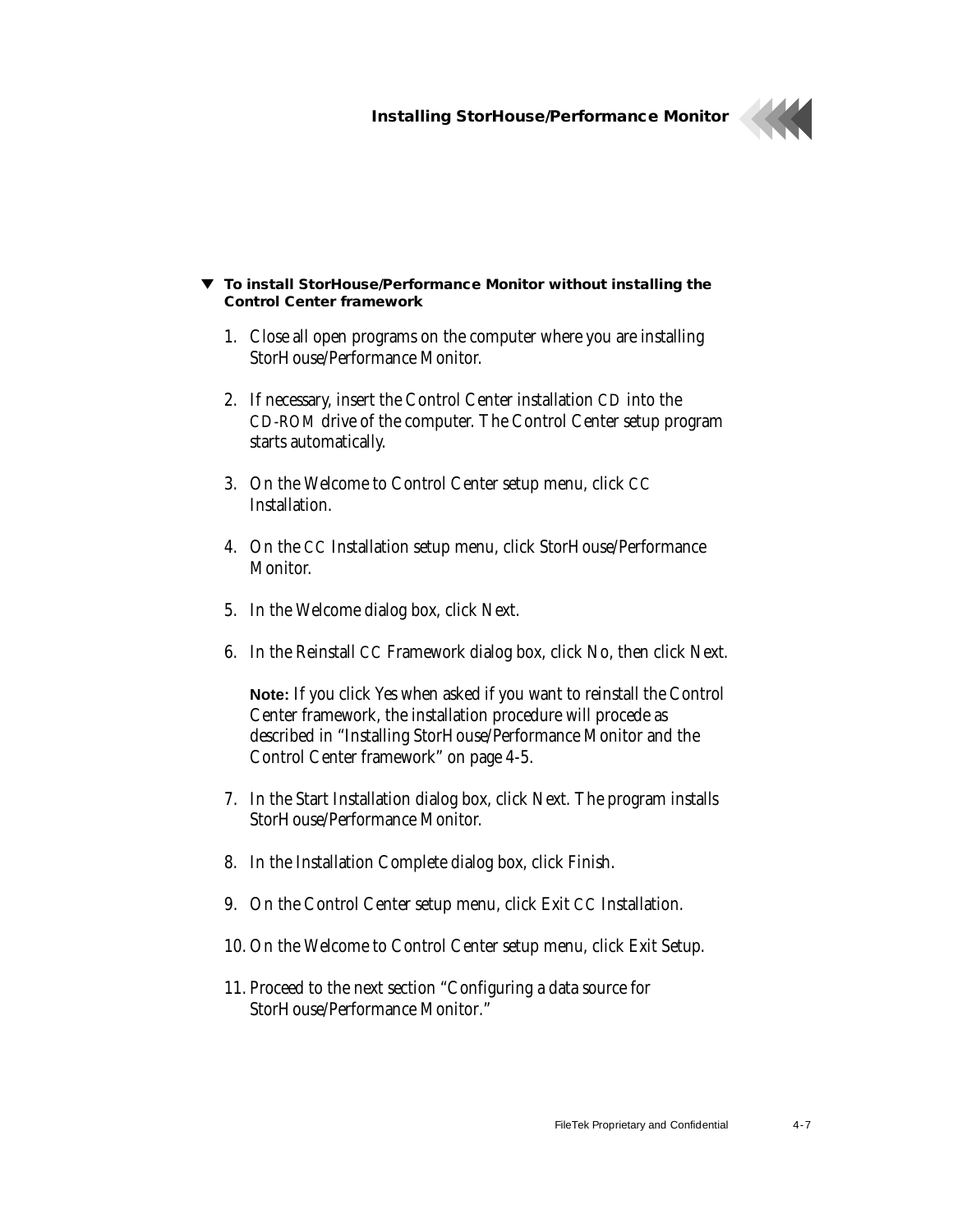**Chapter 4 - StorHouse/Performance Monitor**

## <span id="page-44-0"></span>**Configuring a data source for StorHouse/Performance Monitor**

<span id="page-44-2"></span><span id="page-44-1"></span>After you've installed StorHouse/Performance Monitor, you may configure a data source for it, although you don't have to if you plan to use StorHouse/Performance Monitor to monitor StorHouse performance without going through a Control Center Server.

If you have no other Control Center modules with data sources configured on this computer, the Data Source Configuration Wizard appears the first time you start StorHouse/Performance Monitor.

You can configure a data source, or you can choose not to configure a data source by clicking Next in each dialog box, leaving the boxes blank, accepting the defaults, and clicking Finish in the last dialog box.

If you have already configured a data source for another Control Center module on this computer, the Data Source Configuration Wizard doesn't appear when you start StorHouse/Performance Monitor, and you can skip to the ["Setting preferences"](#page-45-0) section on page [4-9.](#page-45-0)

- **To configure the data source**
	- 1. Start Control Center by double-clicking its desktop icon.
	- 2. On the Selection Bar on the left of the Control Center window, click the StorHouse/PM shortcut icon.
	- 3. In the CC Client Configuration Wizard dialog box, click New next to the **CC Server** box.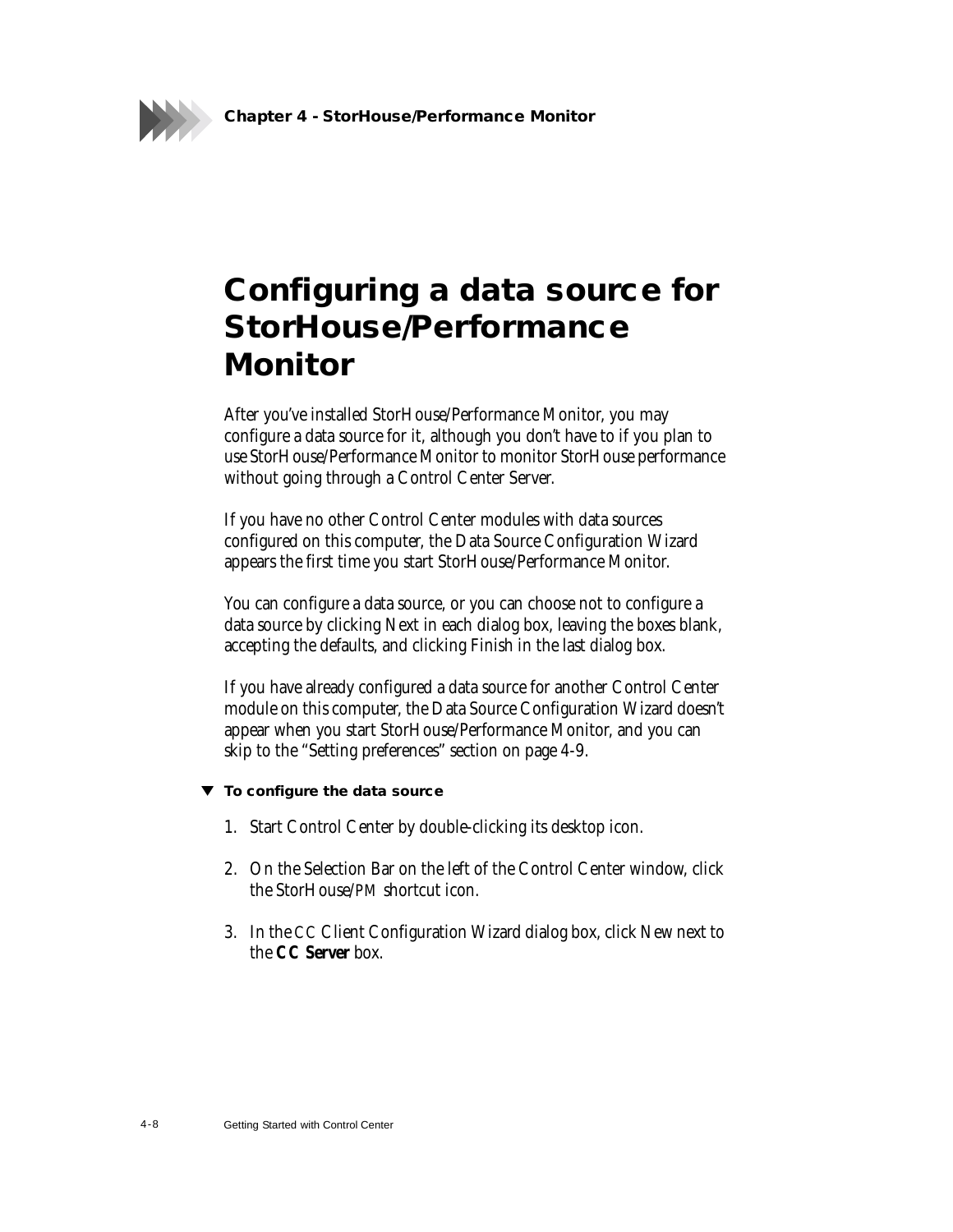**Setting preferences**



- 4. In the Define CC Server dialog box in the **CC server name** box, type a valid DNS name for a networked computer that has the Control Center Server software installed and running.
- 5. Accept the default value 8020 for the **TCP/IP port** box, or, if necessary, type another valid port number.
- 6. Click OK.
- 7. The CC Client Configuration Wizard dialog box should now have a server name in the **CC server** box and a StorHouse name in the **StorHouse system** box. Click Next.

**Note:** If you have configured more than one StorHouse system for this Control Center Server, you can choose another system from the **StorHouse system** list. If the server is not running and configured with a StorHouse system, this list will be empty, and you will not be able to proceed.

- 8. In the next dialog box in the **Data source name** box, accept the default name or type a new name for the data source. This should be a descriptive name that will help you identify the data source.
- 9. Click Finish and proceed to the next section "Setting Preferences."

### <span id="page-45-0"></span>**Setting preferences**

<span id="page-45-2"></span><span id="page-45-1"></span>Preferences determine default values for creating reports. You can define different preferences for each of your data sources and you can change these preferences at any time, even as you generate reports.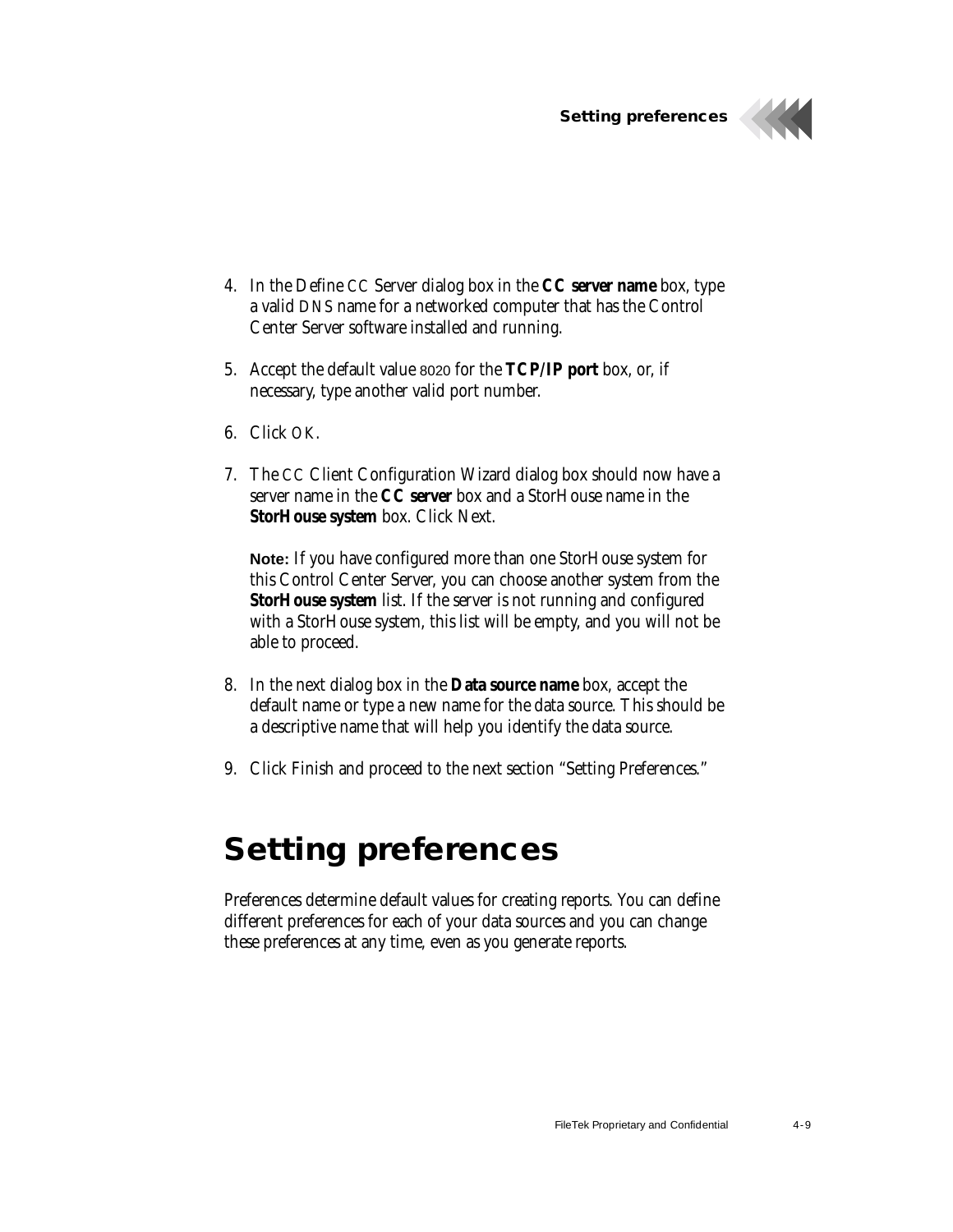

#### **To set system preferences:**

- 1. On the Selection Bar, click the StorHouse/PM shortcut to start the program.
- 2. From the Options menu, choose Preferences.
- 3. Set the Shift Defaults.

Shifts determine the hours and minutes of a reporting time period. You can set the beginning and ending times for three shifts and the beginning and ending time for a full day. Hours and minutes are two digits (24-hour clock) and must be in 15-minute intervals. For example: 13:00, 12:45, 08:30.

**Note:** The other preferences apply to a specific data source, but shift defaults apply to all data sources that you have defined.

4. In the **Data source** box, choose a data source from the list if necessary.

Unless you've added another data source, your only data source should appear already selected in the list.

5. In the **Data path** box, set the path to your data files.

This is the destination directory where you'll copy the StorHouse/ Performance Monitor files with PM File Copy. This can be any directory on your hard drive or accessible network drive. If you haven't created this directory yet, type the path here and StorHouse/ Performance Monitor will create it for you.

6. In the **Layout path** box, set the path to the directory that will contain your layout files.

This path tells StorHouse/Performance Monitor where to look for your stored layouts. If you haven't created a layout directory for the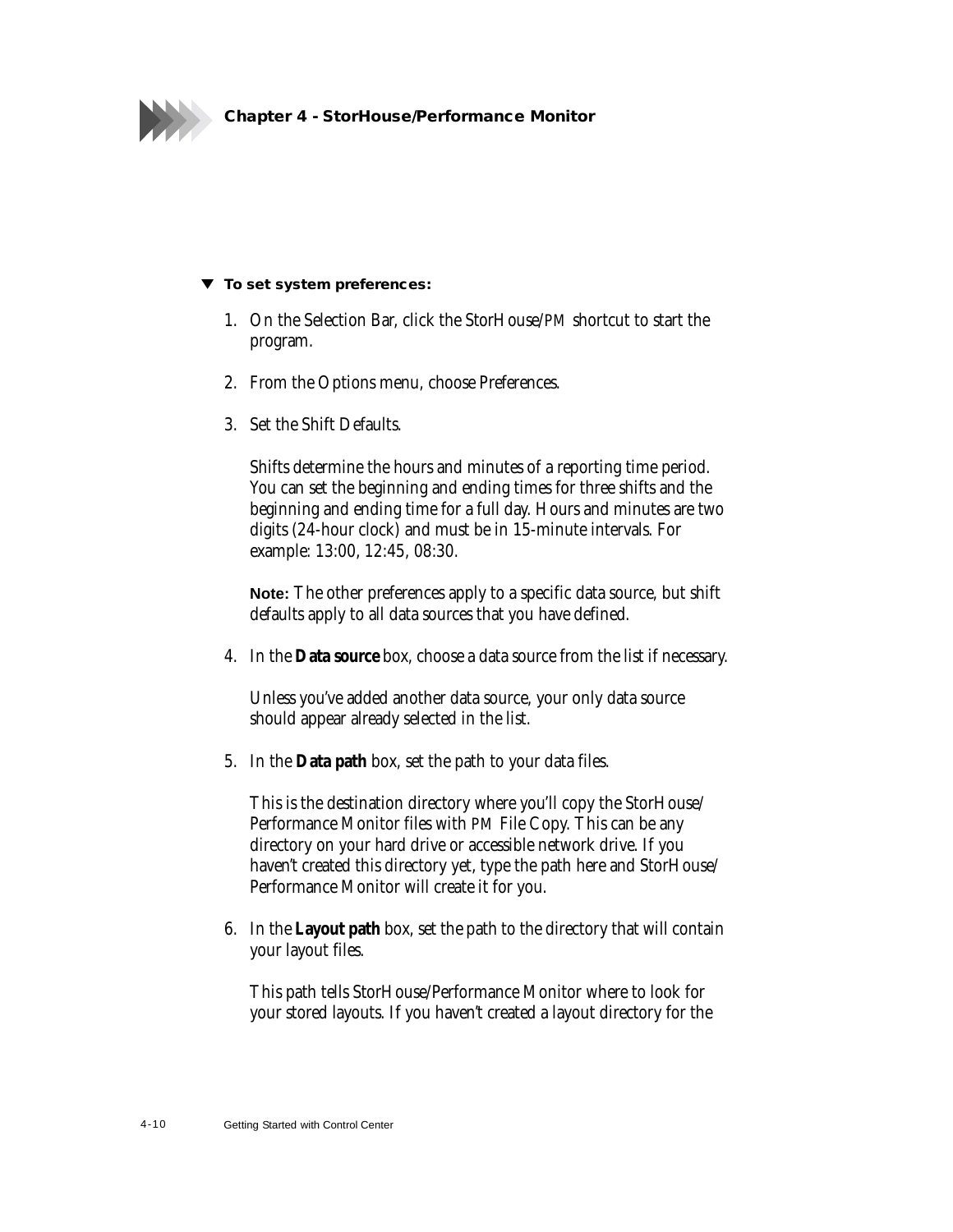**Setting preferences**



data source, you can type a name here and StorHouse/Performance Monitor will create it for you. You can type the path manually or browse to the directory.

<span id="page-47-3"></span><span id="page-47-1"></span>**Note:** A *layout* is a report definition template containing all the information in a report definition, including report type, style, summary level, and graph format. Using layouts, you can define reports once, save them as layouts, then use the layouts as often as you like with different data. For more information about layouts, refer to the StorHouse/Performance Monitor online help or to the *Getting Started with StorHouse/Performance Monitor* manual.

7. In the **File prefix** box, type a file prefix of four characters or fewer for this data source.

<span id="page-47-2"></span><span id="page-47-0"></span>The file prefix determines how PM File Copy will name the files as it copies them to your PC environment. For instance, if you make your prefix Alph, PM File Copy will create files with names such as Alph9805.PDF.

**Note:** PM File Copy creates files with the format PPPPYYMM.TTT, where PPPP is the prefix, YY is the year, MM is the month, and TTT is the file type — PDF, VDF, or VNF.

8. In the **Libraries** box, set the number of library devices for this data source.

This value affects the number of libraries that appear in certain reports. Libraries include both optical and tape libraries. The maximum number of libraries is 16.

9. In the **Devices** box, set the maximum number of devices available for any library.

For instance, if you have two libraries, and one library has two devices and the second library has four devices, you'd set this value to 4. This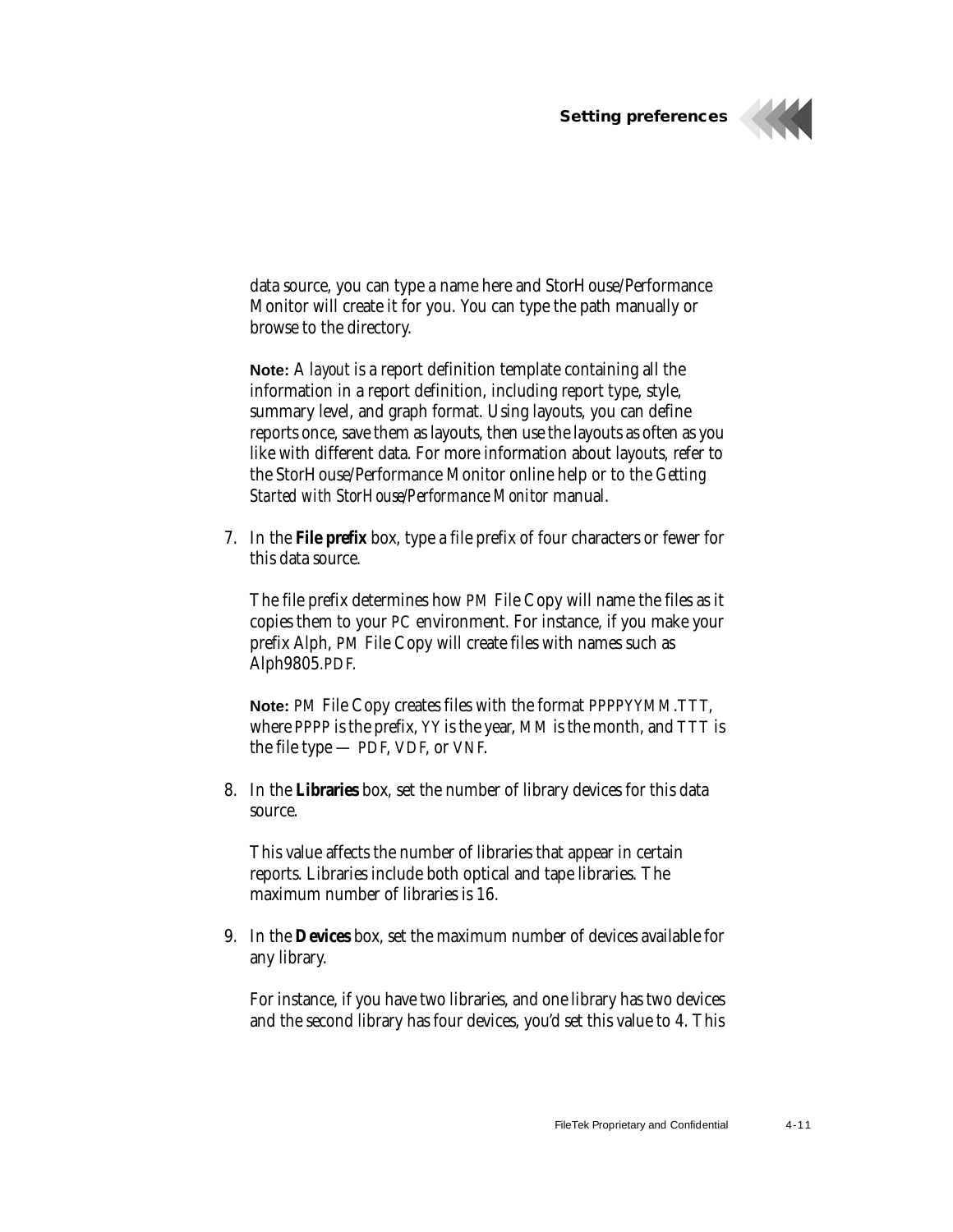

value affects the number of devices that appear in certain reports. The maximum number of devices for any library is 16.

10. Click OK to save your preferences.

## <span id="page-48-0"></span>**Copying data files to your PC**

<span id="page-48-4"></span><span id="page-48-3"></span><span id="page-48-2"></span>The StorHouse system collects data for StorHouse/Performance Monitor in files on the StorHouse system. However, the data is not available to StorHouse/Performance Monitor until you copy these files to your PC environment. You do this by using PM File Copy to copy the data files from your StorHouse system to your PC drive or to a drive that you can access over a network. Once you've copied the data files and set system preferences to tell StorHouse/Performance Monitor where to find them, you can begin creating reports.

#### <span id="page-48-1"></span>**StorHouse/Performance Monitor files**

Before copying the files, it's important to understand a little about StorHouse/Performance Monitor data files. Basically the StorHouse system collects three types of files for StorHouse/Performance Monitor — performance data files (PDF), Volume Set (VSET) data files (VDF), and VSET name files (VNF). PDF files contain most of the data the program needs to create reports. VDF files contain most of the data the program needs for volume set reports. VNF files also contain information for volume set reports.

A typical StorHouse system collects multiple PDF/VDF pairs, one pair for each month. It also creates one VNF file. When you copy the files to your PC environment, you'll copy the VNF file and all the PDF and VDF files that you want, depending on the time range you're interested in.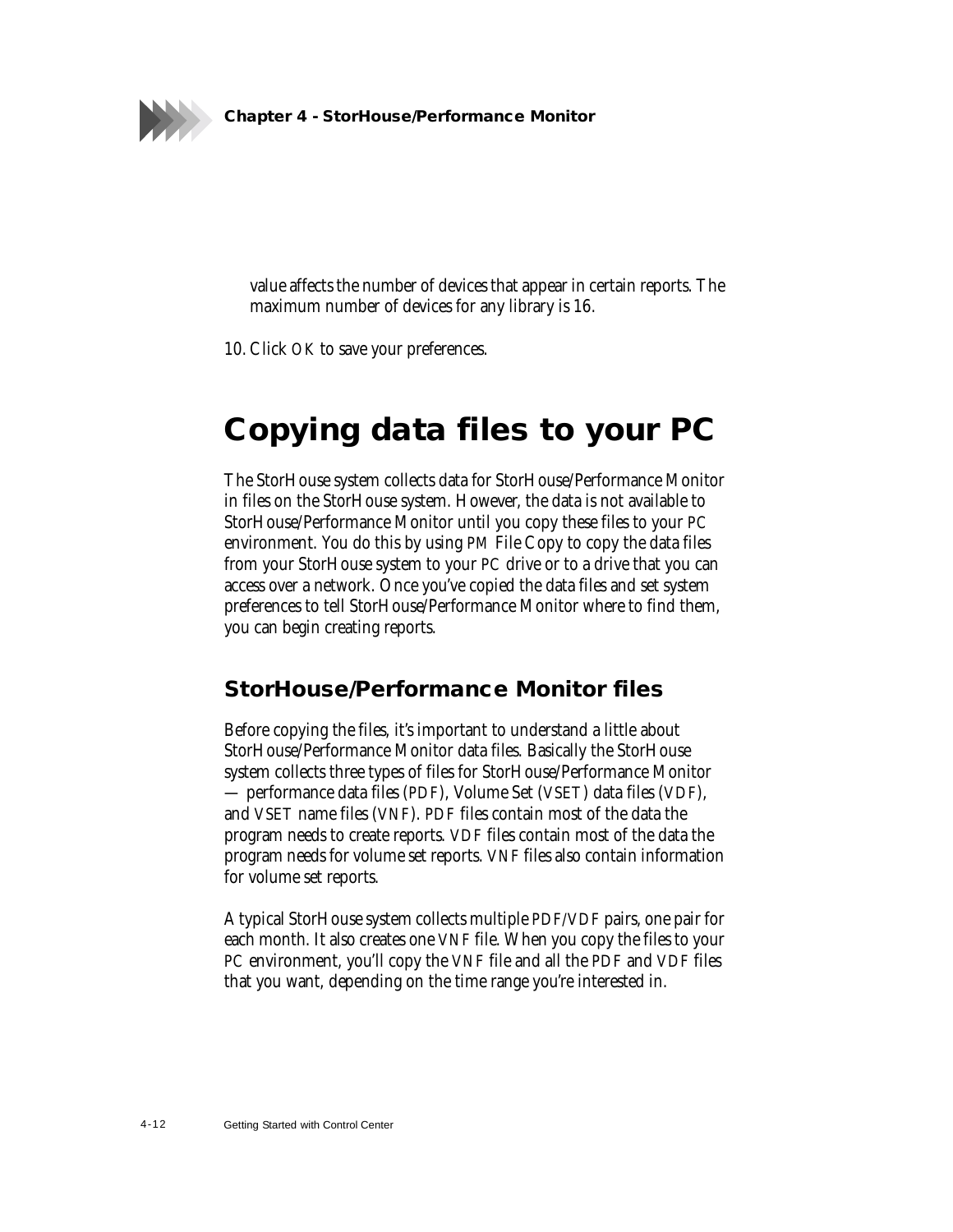**Copying data files to your PC**



#### <span id="page-49-2"></span><span id="page-49-1"></span><span id="page-49-0"></span>**File names**

On the StorHouse system, file names have the format TTTYYMM, where TTT is the type, YY is the year, and MM is the month. For instance, PDF9806 and VDF9806 represent respectively a PDF file collected for June of 1998 and a VDF file collected for June of 1998. During the copy procedure, PM File Copy will create new files with different, but similar, names that use the file prefix you set in your preferences, as well as the date and the file type.

For example, if your prefix were Alph and you copied PDF9806 and VDF9806, PM File Copy would copy the files to your PC environment as Alph9806.PDF and Alph9806.VDF. The Alph prefix identifies the data source (the StorHouse system) for the files, the numbers (9806) indicate the month during which the data was collected, and the file extension (PDF or VDF) indicates the file type.

#### **To copy data files from StorHouse to your PC or network**

- 1. Click the Applications icon on the Selection Bar.
- 2. Click the PM File Copy icon.
- 3. Select a data source for your files. This will identify the StorHouse system where the files reside. If you have only one data source, it will be selected automatically.
- 4. Type your StorHouse account name and password.
- 5. Under Selection Criteria, click a year in the **Year** box and a month in the **Month** box.
- 6. Unless you want to use the User Log Browser or the User Log Report Generator features, make sure that **Include User Log Files** is not checked.
- 7. Click Login.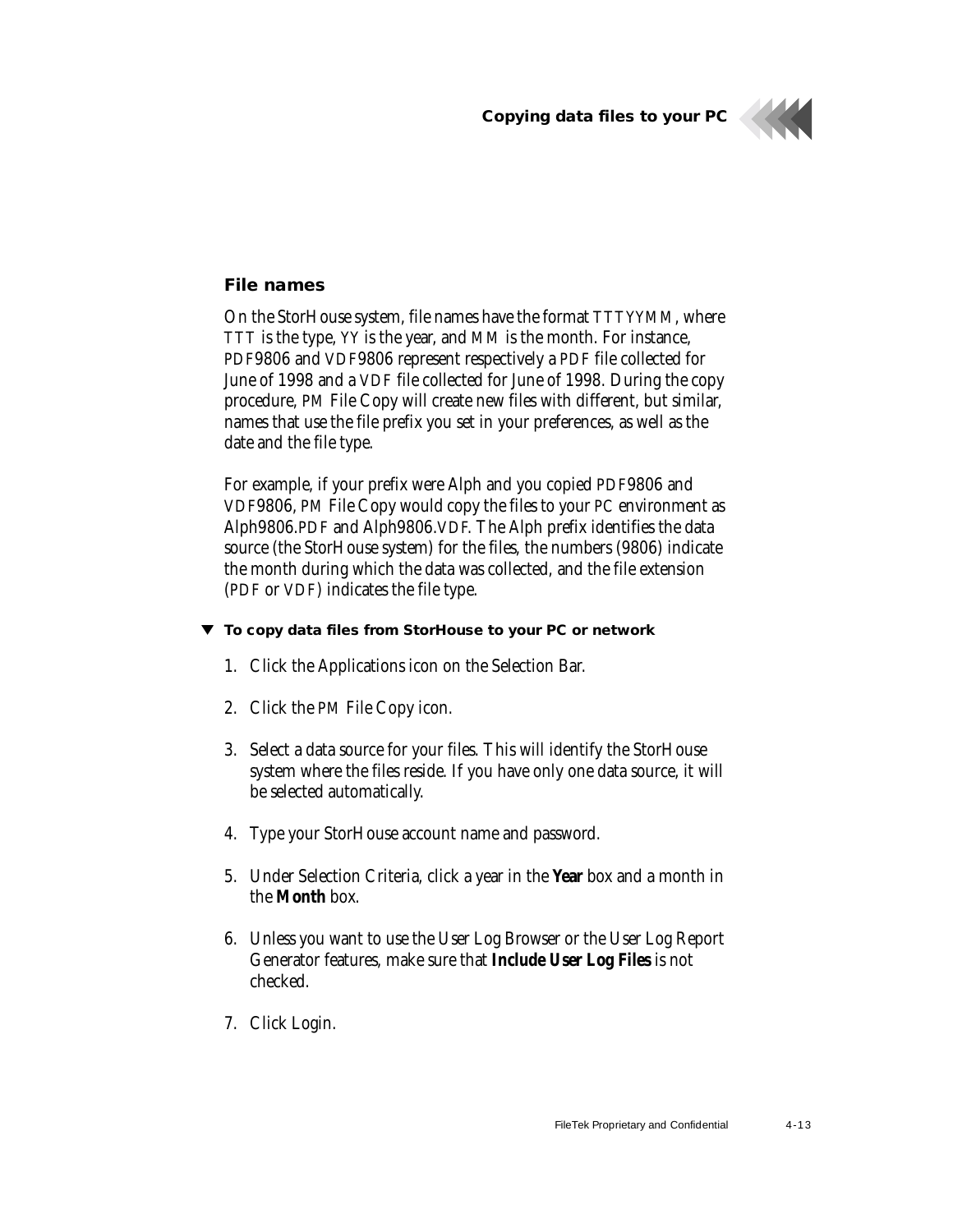

8. At the bottom of the Log File Retrieval dialog box, select the files you want to copy. Make sure you select the VNF file (there should be only one) and all the PDF and VDF files that fall within the time range that interests you.

**Note:** If there are no files listed for copying, the StorHouse account that you're using probably does not have access privileges to the group specified by the **LOG\_GROUP** system parameter. Notify your StorHouse system administrator if you need your account privileges changed.

- 9. Click Copy File.
- 10. Click Close.

## <span id="page-50-1"></span><span id="page-50-0"></span>**Setting up remote computers to run StorHouse/ Performance Monitor**

After you have installed the Control Center framework and StorHouse/ Performance Monitor on one computer, you can set up remote computers to run StorHouse/Performance Monitor without having to install the Control Center framework and StorHouse/Performance Monitor on the remote computers.

To do this, you must first make the directory on the computer where you installed the Control Center framework and StorHouse/Performance Monitor accessible over a network to the computer(s) where you want to enable remote access.Then, on the remote computer, map a path to that directory.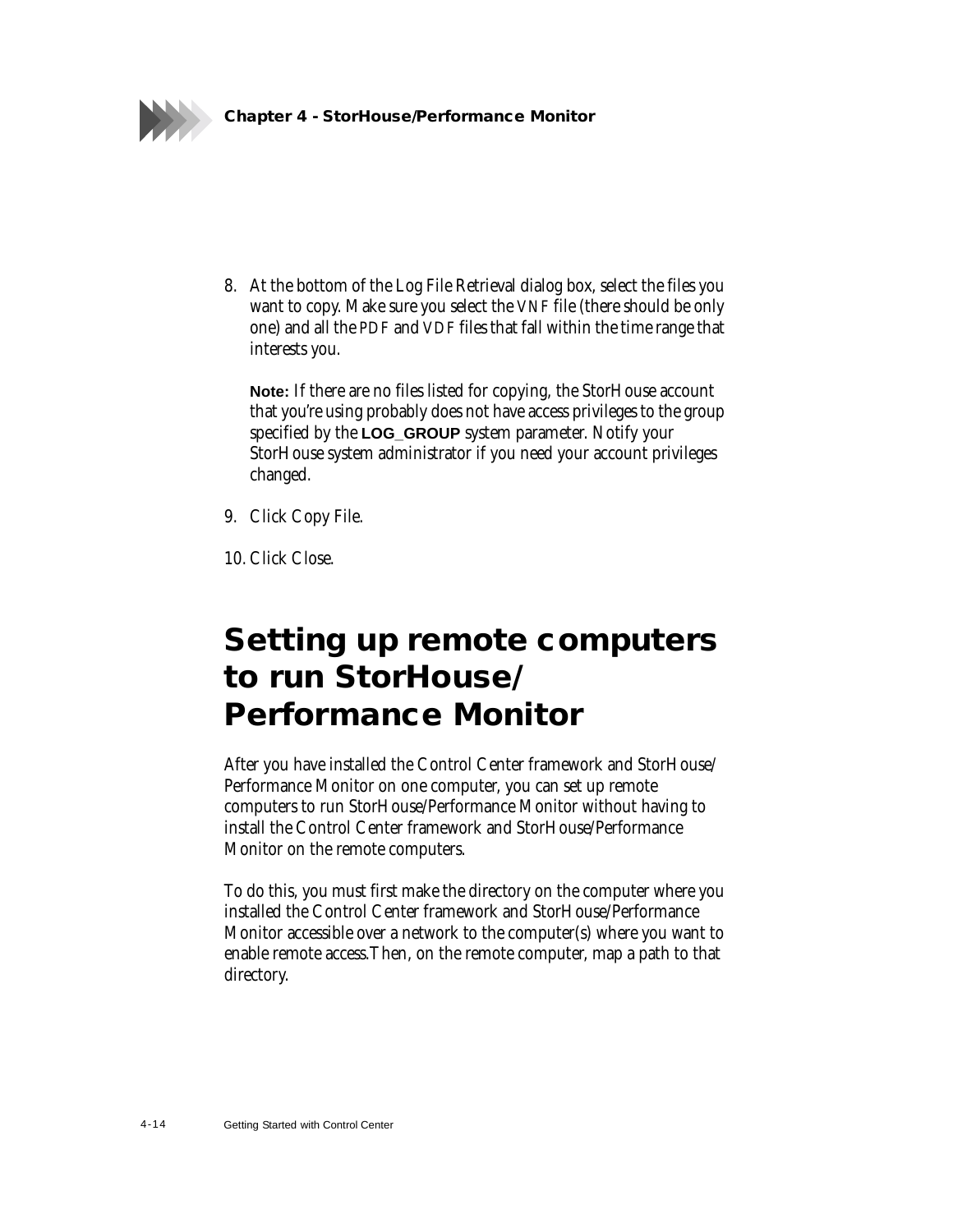

#### **To set up a remote computer to run StorHouse/Performance Monitor**

- 1. On the remote computer where you want to run StorHouse/ Performance Monitor, right-click the My Computer icon on the desktop, and click Explore on the menu that appears.
- 2. On the Exploring My Computer window, navigate to the shared drive and directory where the Control Center software is installed.
- 3. Double-click the file named InstPM2.EXE.
- 4. Follow the screen prompts in the setup program.

The setup program creates a desktop shortcut for the Control Center framework on the remote computer. This shortcut points to the computer where you originally installed Control Center. To run StorHouse/Performance Monitor on the remote computer, double-click the desktop shortcut for Control Center, then click the StorHouse/PM icon on the Selection Bar on the Control Center framework window.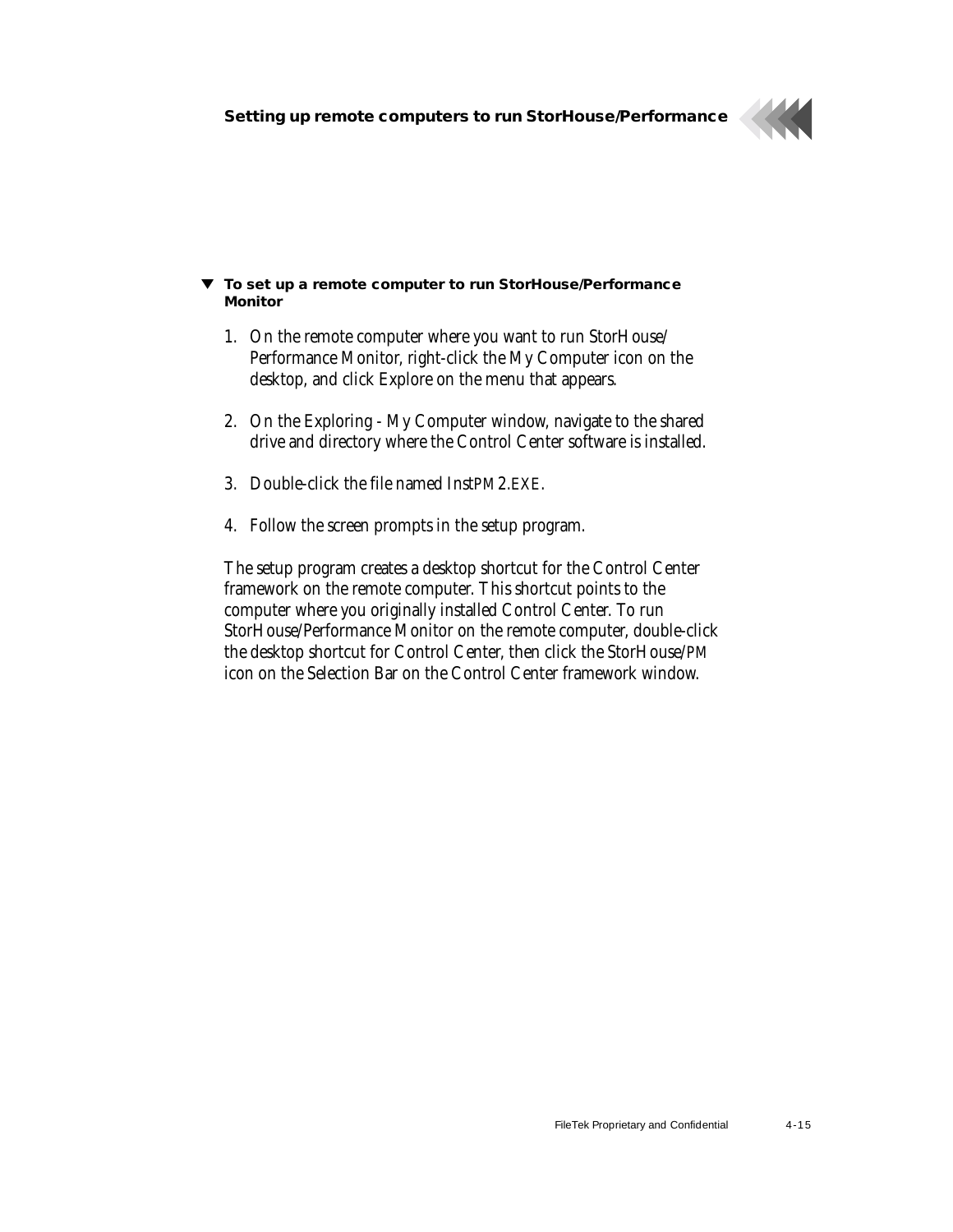#### INDEX



#### **A**

[adding a StorHouse system to](#page-24-1)  CCAdmin 2-13

#### **C**

CCAdmin module [configuring a data source 2-12](#page-23-1) [configuring the server 2-11](#page-22-2) [description 1-4](#page-10-1) [CCAdmin, installing 2-7](#page-18-1) configuring [Control Center 2-1](#page-12-2) [data source for CCAdmin 2-12](#page-23-2) [data source for StorHouse/](#page-44-1) Performance Monitor 4-8 [ODBC driver 2-3](#page-14-1) Control Center [CCAdmin module 1-4](#page-10-2) [description 1-1](#page-7-4) [framework 1-3](#page-9-1) [installation 2-1](#page-12-3) [modules 1-1](#page-7-5) [server 1-2](#page-8-1)

[server installation 2-6](#page-17-1) [StorHouse/Admin module 1-5](#page-11-2) [StorHouse/Performance Monitor](#page-11-3)  module 1-5 [copying data files to PC 4-12](#page-48-2)

### **D**

[data files, copying to PC 4-12](#page-48-3) definitions [file prefix 4-11](#page-47-0) [layout 4-11](#page-47-1)

#### **F**

[file names in StorHouse 4-13](#page-49-1) [file prefix, definition 4-11](#page-47-2) [framework, Control Center 1-3](#page-9-2)

#### **I**

[installation CD contents 3-1](#page-29-3) installing [CCAdmin 2-7](#page-18-2) [Control Center server 2-6](#page-17-2)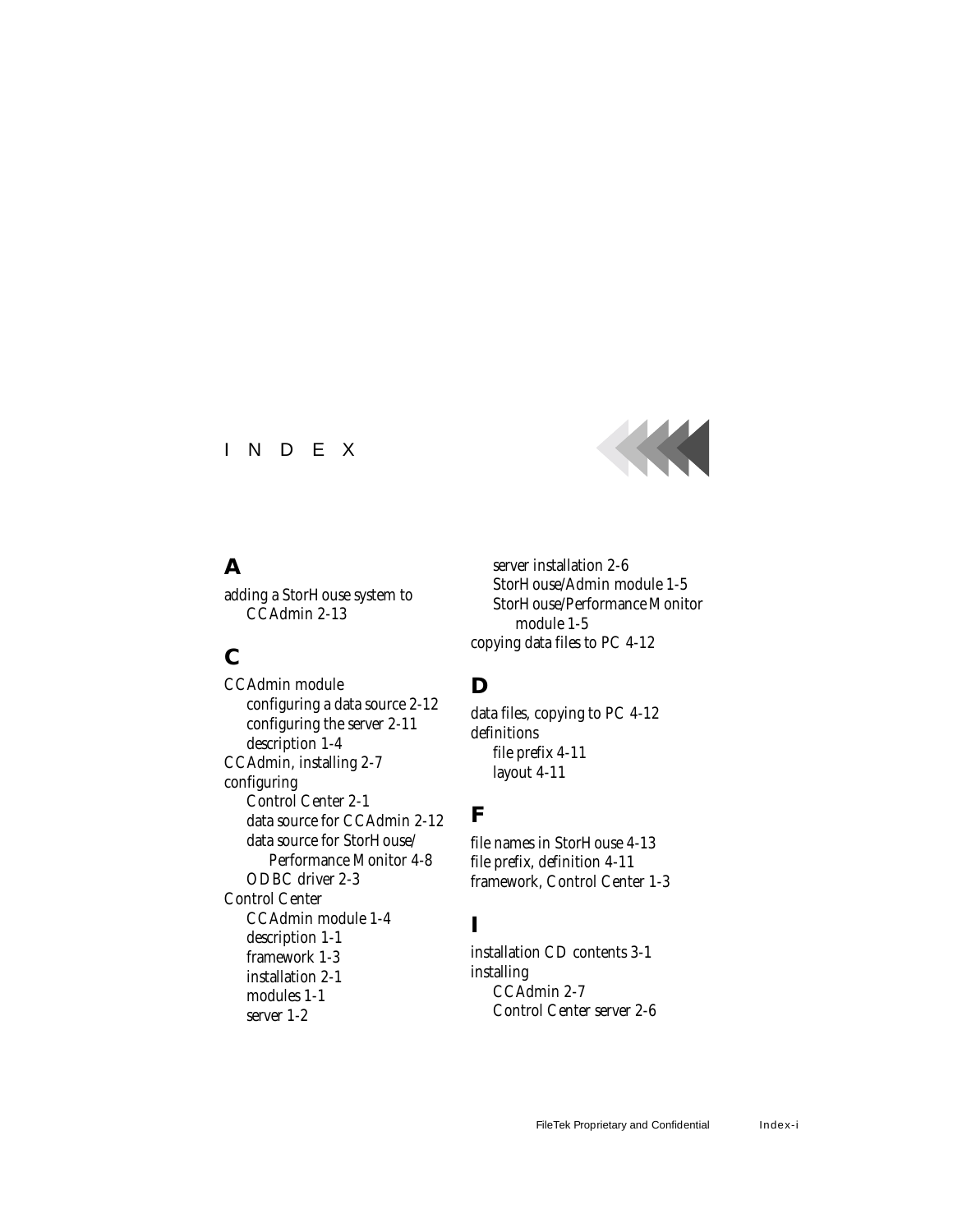

[ODBC driver 2-2](#page-13-2) [StorHouse/Admin 3-1](#page-29-4) [StorHouse/Performance Monitor](#page-40-1)  4-4

### **L**

[layout, definition 4-11](#page-47-3) [LOG\\_ACCOUNT system parameter](#page-38-1)  4-2 [LOG\\_DEVICE system parameter 4-2](#page-38-2) [LOG\\_FILE system parameter 4-2](#page-38-3) [LOG\\_FSET system parameter 4-2](#page-38-4) [LOG\\_GROUP system parameter 4-3](#page-39-0) [LOG\\_INTERVAL system parameter](#page-39-1)  4-3 [LOG\\_POLL system parameter 4-3](#page-39-2) [LOG\\_SYSTAT system parameter 4-3](#page-39-3) [LOG\\_VOLUME system parameter](#page-39-4)  4-3 [LOG\\_VSET system parameter 4-3](#page-39-5)

### **M**

[modules for Control Center 1-1](#page-7-6) [MONITOR command 1-3](#page-9-3)

### **O**

ODBC driver [configuring 2-3](#page-14-2) [installing 2-2](#page-13-3) [online help viii](#page-6-3)

#### **P**

[PM File Copy 4-12](#page-48-4)

### **R**

remote access [setting up for CCAdmin 2-16](#page-27-1) [setting up for StorHouse/Admin](#page-36-1) 3-8 [setting up for StorHouse/PM 4-14](#page-50-1)

#### **S**

[server for Control Center 1-2](#page-8-2) setting [StorHouse system parameters 4-2](#page-38-5) [StorHouse/Performance Monitor](#page-45-1)  preferences 4-9 [SHOW DEVICE command 1-3](#page-9-3) [SMVU\\_EOM\\_DELAY system](#page-39-6)  parameter 4-3 [SMVU\\_LOGGING system parameter](#page-39-7)  4-3 [SMVU\\_PUT\\_CYCLE system](#page-39-8)  parameter 4-3 [SMVU\\_VER\\_LIMIT system](#page-40-2)  parameter 4-4 [starting StorHouse/Admin 3-7](#page-35-1) **StorHouse** [file names 4-13](#page-49-2) [preparing a system for Control](#page-22-3)  Center 2-11 StorHouse commands [MONITOR 1-3](#page-9-3) [SHOW DEVICE 1-3](#page-9-4) [StorHouse system, adding to](#page-24-2)  CCAdmin 2-13 StorHouse/Admin module [configuring a data source 3-5](#page-33-1) [description 1-5](#page-11-4) [installing 3-1](#page-29-5) [starting 3-7](#page-35-2)